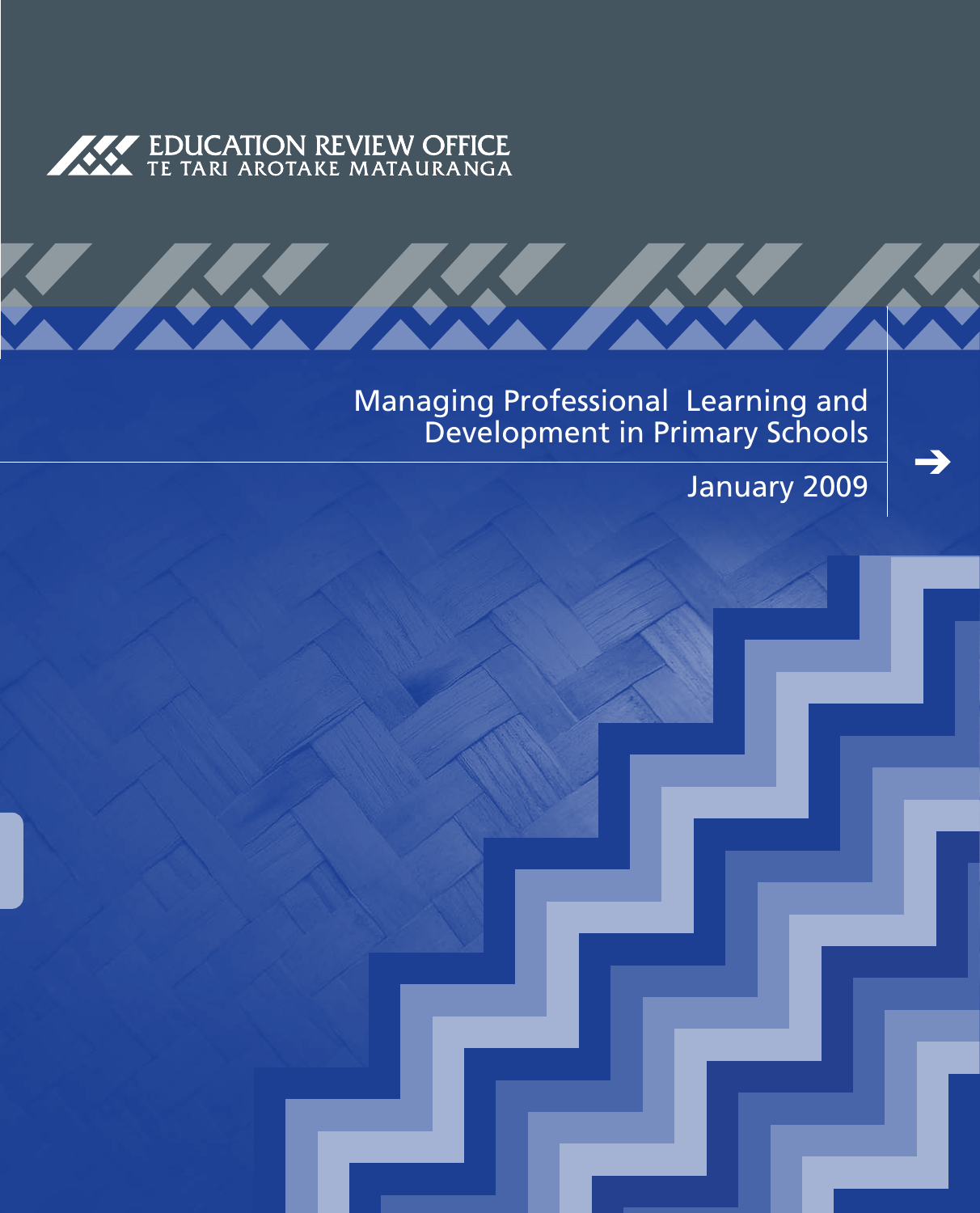### Ko te Tamaiti te Pūtake o te Kaupapa The Child – the Heart of the Matter

Published 2009 © Crown copyright Education Evaluation Reports ISBN 978-0-478-34026-6 (MS Word) ISBN 978-0-478-34025-9 (pdf) ISBN 978-0-478-34024-2 (html) ISBN 978-0-478-34023-5 (pbk.)

ERO reports are published on the ERO website – **www.ero.govt.nz** – and are available from the National Manager Public Affairs, Education Review Office Corporate Office, Box 2799, Wellington 6140.

We welcome your comments and suggestions on the issues raised in these reports.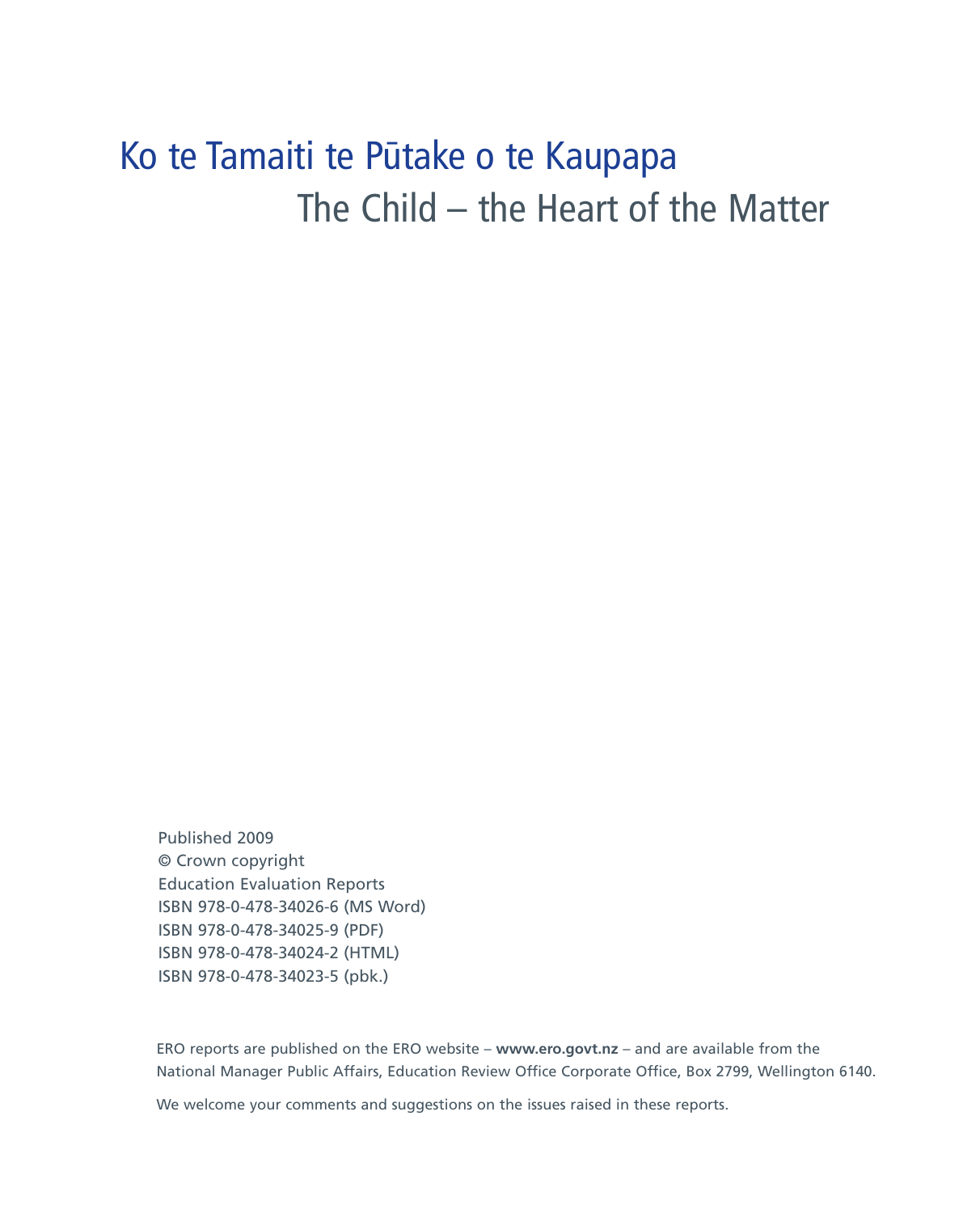### Foreword

ERO's whakataukī demonstrates the importance we place on the educational achievement of our children and young people:

> *Ko te Tamaiti te Pu¯take o te Kaupapa The Child – the Heart of the Matter*

In our daily work we have the privilege of going into early childhood services and schools, giving us a current picture of what is happening throughout the country. We collate and analyse this information so that it can be used to benefit the education sector and, therefore, the children in our education system. ERO's reports contribute sound information for work undertaken to support the Government's policies.

In this report and its companion report for primary schools our focus has been on how well schools manage professional learning and development for the people whose skills and training are most fundamental to the achievement of students – classroom teachers. Effective professional learning and development is the most important investment school boards of trustees and principals can make to build the knowledge of their teachers and raise the achievement of their students.

Successful delivery in education relies on many people and organisations across the community working together for the benefit of children and young people. We hope the information in ERO's evaluations will help them in their task.

Graham Stoop Chief Review Officer May 2009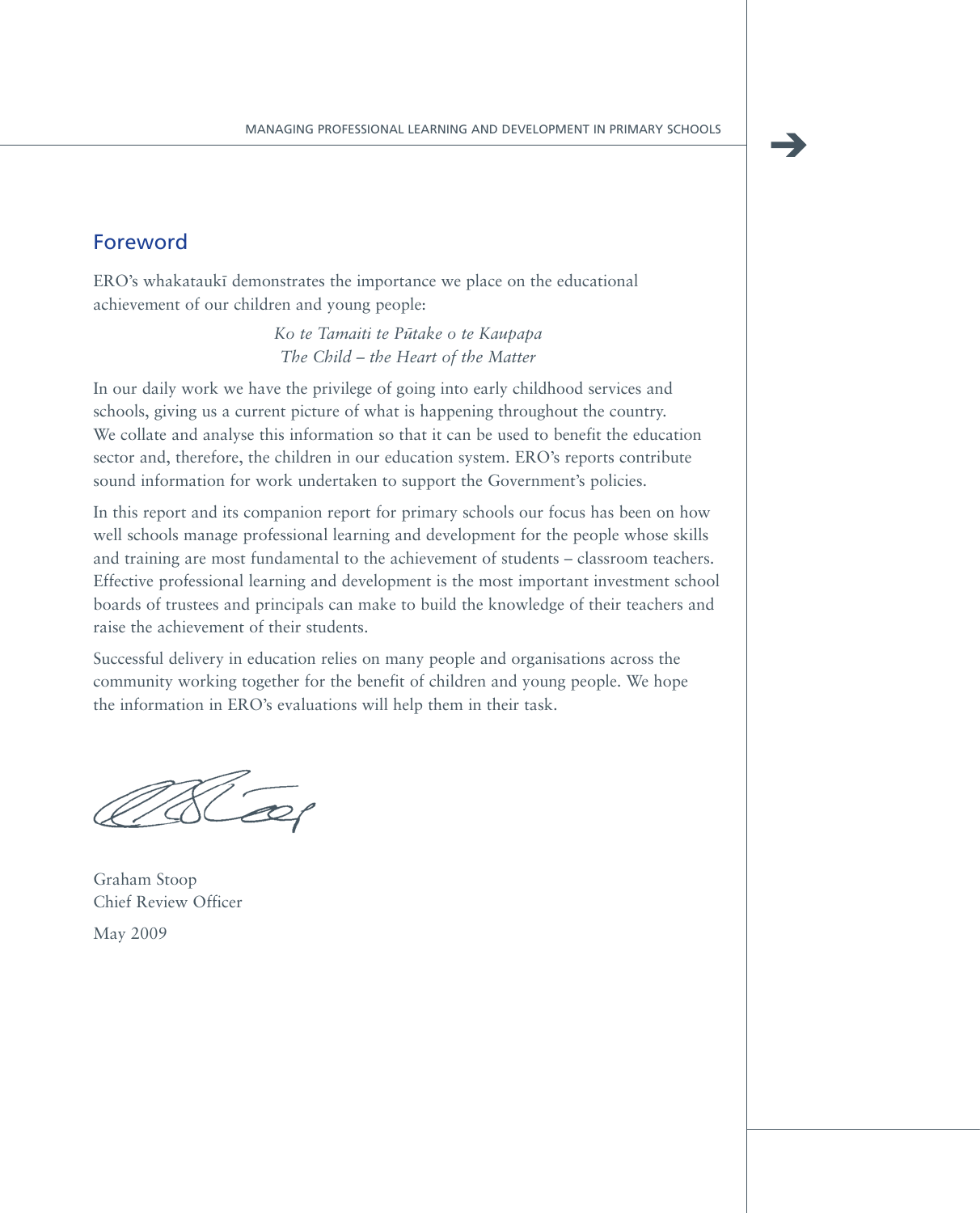### **Contents**

| <b>OVERVIEW</b>                                                                              | 1  |  |
|----------------------------------------------------------------------------------------------|----|--|
| <b>RECOMMENDATIONS</b>                                                                       | 3  |  |
| <b>Schools</b>                                                                               | 3  |  |
| Ministry of Education                                                                        | 3  |  |
| <b>INTRODUCTION</b>                                                                          | 4  |  |
| Professional 'learning' and professional 'development'                                       | 4  |  |
| Types of professional learning and development undertaken by<br>primary teachers<br>4        |    |  |
| New Zealand's investment in PLD in schools                                                   | 5  |  |
| Research on teacher professional learning and development                                    | 6  |  |
| Previous Education Review Office reports on teacher professional<br>learning and development | 7  |  |
| Schools in this study                                                                        | 7  |  |
| Evaluation approach<br>8                                                                     |    |  |
| <b>FINDINGS</b><br>9                                                                         |    |  |
| Overview of this evaluation<br>9                                                             |    |  |
| $\mathbf{1}$<br>Managing professional learning and development                               | 11 |  |
| Professional learning and development culture<br>2                                           | 16 |  |
| Monitoring and evaluating professional learning and development<br>3                         | 21 |  |
| Spending on professional learning and development<br>4                                       | 25 |  |
| Constraints and challenges<br>5                                                              | 28 |  |
| Meeting the needs of Māori and Pacific students                                              | 33 |  |
| <b>CONCLUSION</b><br>35                                                                      |    |  |
| <b>RECOMMENDATIONS</b><br>37                                                                 |    |  |
| Future directions for the Ministry of Education                                              | 37 |  |
| Self review: Questions for your school<br>37                                                 |    |  |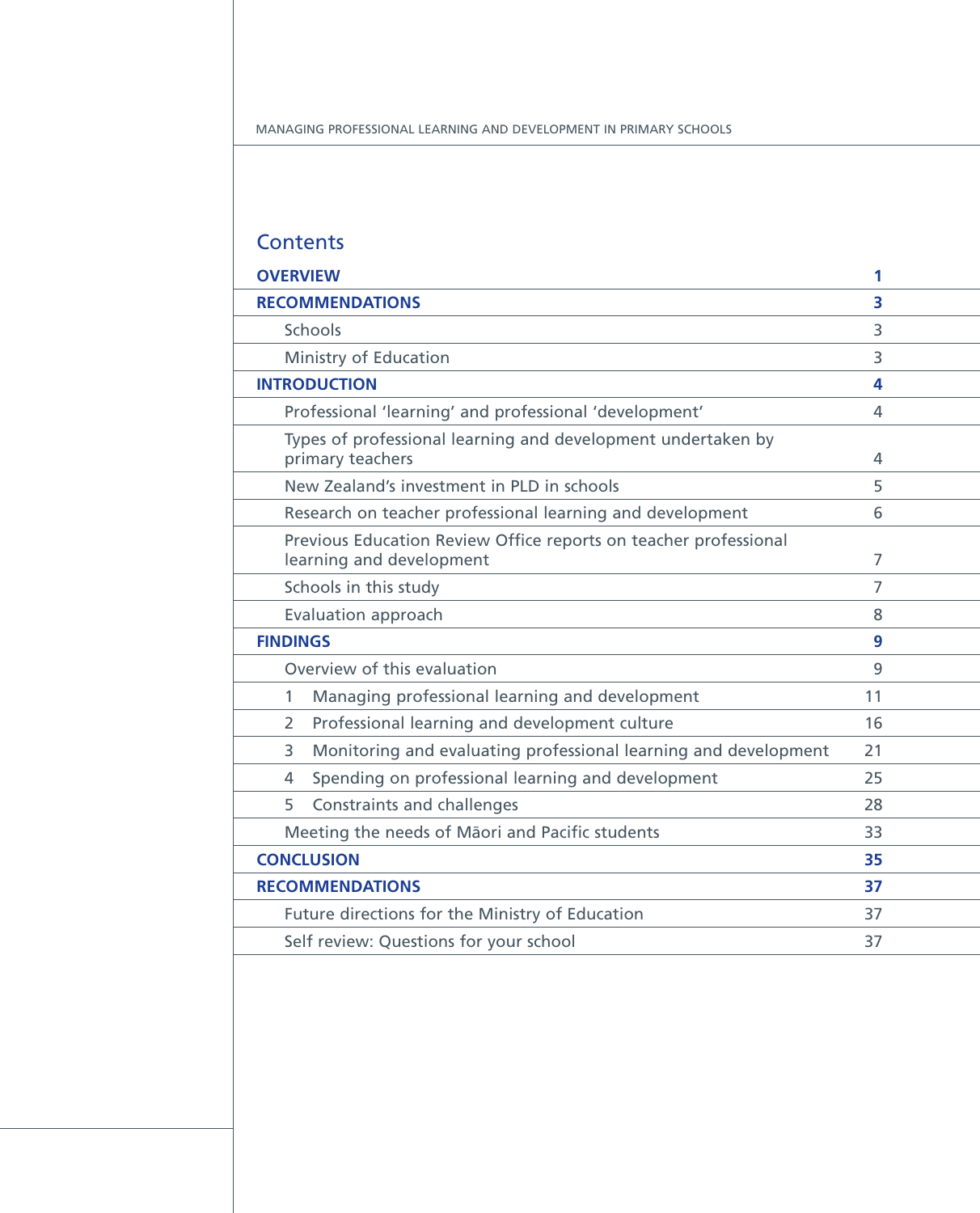| <b>APPENDIX 1: ERO'S INDICATOR FRAMEWORK FOR THE REVIEW OF SCHOOL</b><br><b>MANAGEMENT OF PROFESSIONAL LEARNING AND DEVELOPMENT</b> | 39 |
|-------------------------------------------------------------------------------------------------------------------------------------|----|
| <b>APPENDIX 2: PRINCIPLES OF PROFESSIONAL LEARNING AND DEVELOPMENT</b>                                                              | 45 |
| <b>APPENDIX 3: CHECKLIST FOR PLANNING PROFESSIONAL LEARNING</b><br><b>AND DEVELOPMENT</b>                                           | 46 |
| <b>APPENDIX 4: METHODOLOGY</b>                                                                                                      | 47 |
| Schools in the overall study                                                                                                        | 47 |
| Evaluation approach                                                                                                                 | 48 |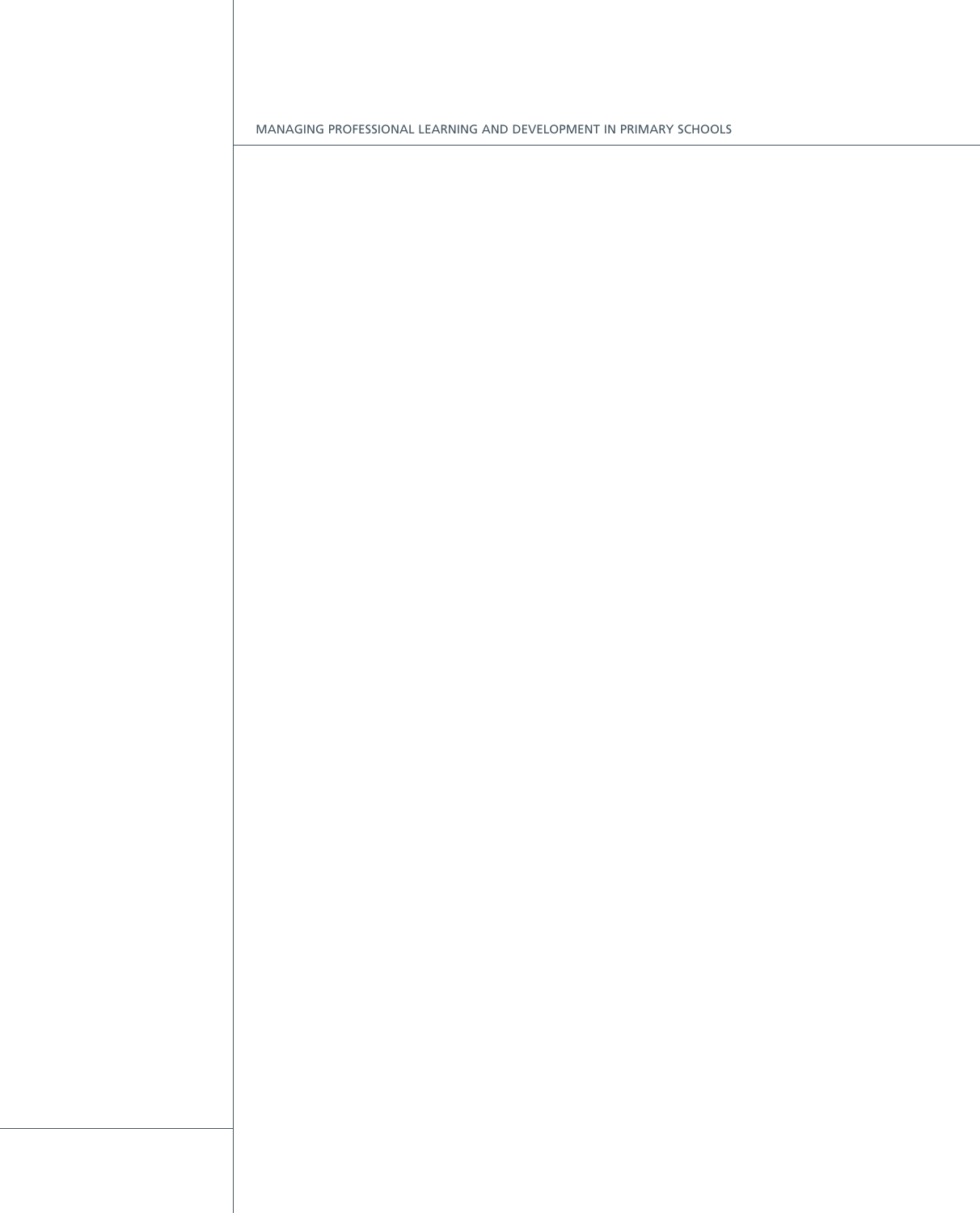### **Overview**

Teaching is a complex and demanding profession. Teachers require high quality support and training throughout their careers to ensure they have the strategies and skills to meet the needs of learners. Professional learning and development (PLD) is central to maintaining and improving teacher quality.

This is one of two national reports by the Education Review Office (ERO) on how well schools manage teachers' PLD. This one about PLD in primary schools and the other is on secondary schools.

PLD refers to all the formal and informal processes used to improve the knowledge and practice of teachers. It includes more formal and specifically structured courses and initiatives as well as less formal collaboration and discussion between colleagues. The central purposes of professional learning and development are to improve the quality of teaching and to improve student outcomes.

While many different forms of training and development are undertaken by teachers, (including training to update curriculum knowledge or to develop particular technical skills), improving what happens in the classroom is the dominant rationale for PLD.

This report discusses how well primary schools:

- plan for PLD;
- • build a culture in which teachers learn and develop; and
- monitor the effectiveness of teachers' learning and development.

There is a wide variation in the quality of PLD programmes and management. Using a consistent set of indicators based largely on the *Teacher Professional Learning and Development: Best Evidence Synthesis Iteration,*<sup>1</sup> ERO found that schools fell into three groups based on their ability to develop and manage a high quality PLD programme.

Thirty-eight percent of primary schools demonstrated the characteristics of high quality PLD management. These schools aligned their PLD with well-informed school priorities. They had a school culture in which professional learning was fostered and supported by school leaders. These schools had self-review systems to monitor and evaluate the impact of their PLD investment on improving the quality of teaching and student outcomes.

Another 40 percent of schools shared some common aspects with the schools that managed their PLD well. There were, however, differences in the effectiveness of their decision-making and in the level of teachers' involvement in and commitment to planned professional development. Schools in this group were unlikely to have sound systems to monitor and evaluate the impact of PLD on the quality of teaching and improved student outcomes.

# OVERVIEW

1 Timperley, H., Wilson,<br>
A., Barrar, H., & Fung,<br>
1. (2007). Teaching<br>
professional learning<br>
and development:<br> *Best evidence synthesis*<br> *iteration*. Wellington:<br>
Ministry of Education. 1 Timperley, H., Wilson, A., Barrar, H., & Fung, I. (2007). *Teaching professional learning and development: Best evidence synthesis iteration.* Wellington: Ministry of Education.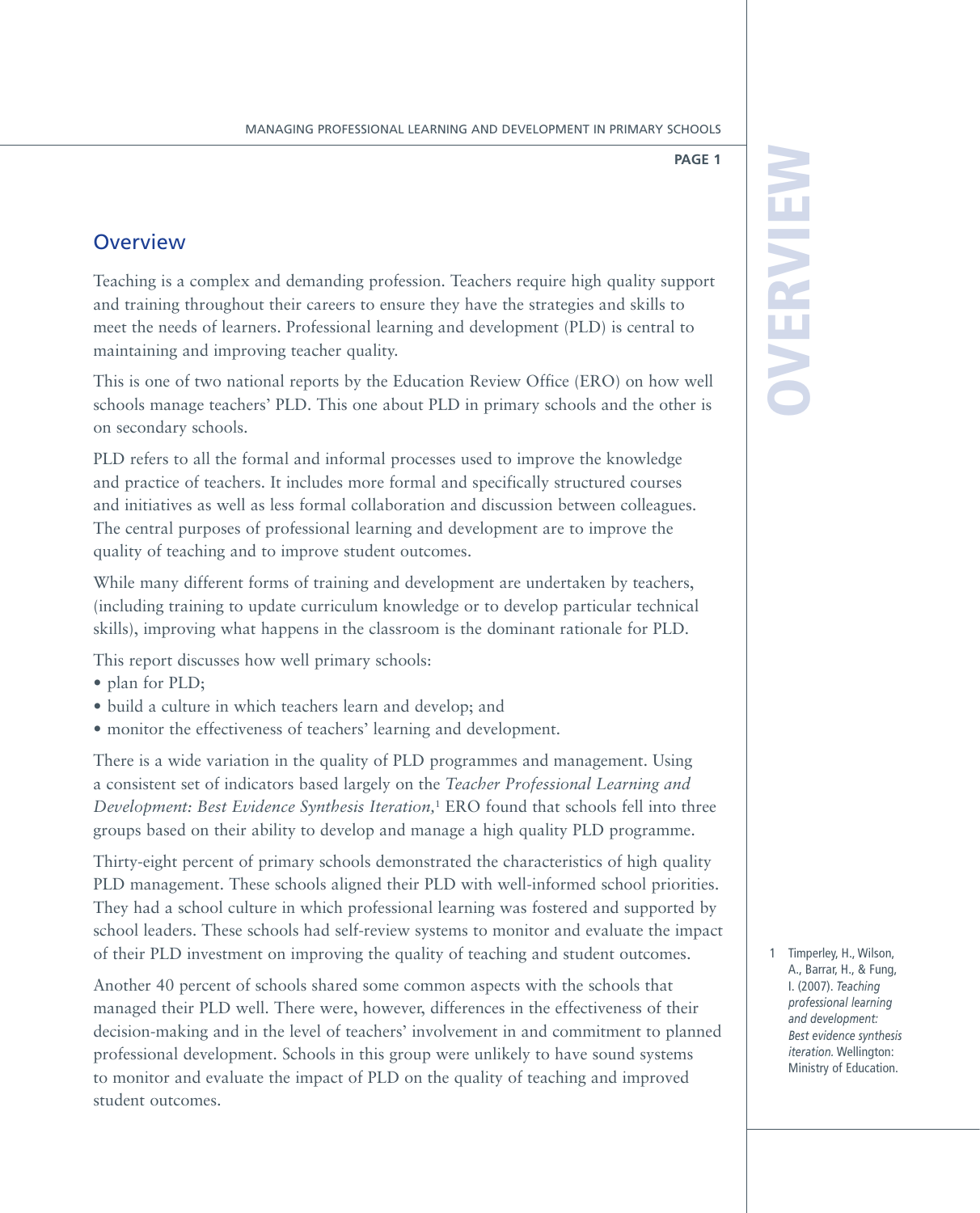PLD was not well managed in 22 percent of schools. There were many areas in these schools where systems and processes could be improved. Although most teachers in these schools had some form of professional development, this was generally reactive and had limited links to identified priorities. PLD programmes were generally based on the availability of courses or initiatives, and lacked a good mix of needs-based and facilitated professional learning. Poorly developed self review-systems hampered the ability of these schools to determine the effectiveness of their programmes.

The key challenges faced by schools included: taking on too many PLD programmes or initiatives at one time; problems associated with the availability and quality of facilitators; not considering strategies and perspectives to help Māori and Pacific students to learn; and not allocating sufficient time to embed new practices in day-to-day classroom teaching. For small, relatively isolated schools, there were constraints associated with accessibility and costs of professional development.

The quality of PLD management is central to the benefit teachers derive from the learning opportunities made available to them. Schools with good systems to manage PLD can demonstrate the impact their programmes are having on improved teacher practice and student outcomes. However, variability in the quality of PLD management signals a place for guidelines to support schools in managing their PLD programmes.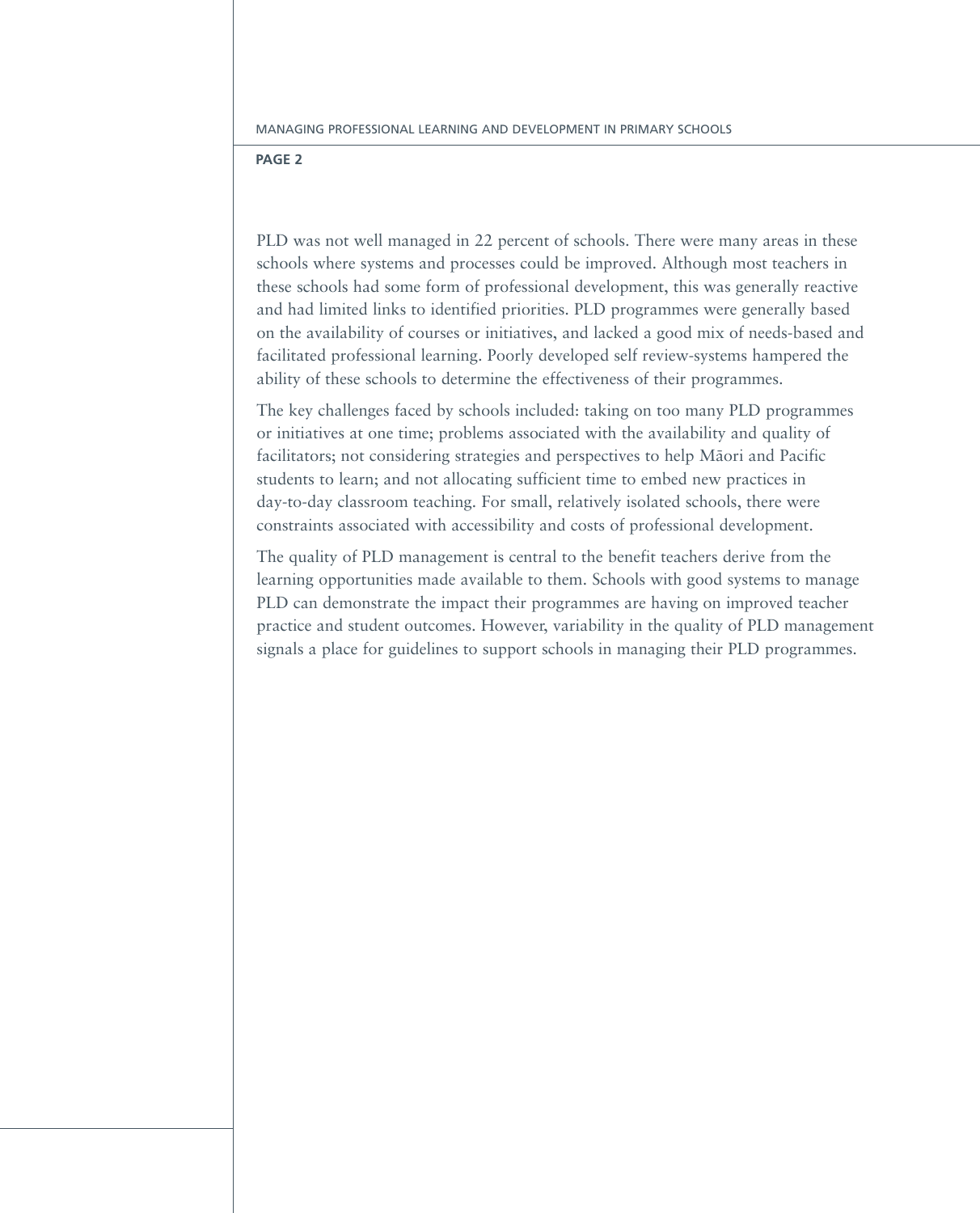### Recommendations

### **SCHOOLS**

ERO recommends that principals and senior managers:

- assess the quality of their management of professional learning and development with reference to the findings discussed in this report;
- develop a vision and plan for professional learning and development that is aligned with school planning priorities and has a focus on improving teaching and learning;
- • establish a system to embed and sustain new practice; and
- review and/or establish a process for evaluating the effectiveness of the school's professional learning and development programmes.

### Ministry of Education

ERO recommends that the Ministry of Education consider producing guidelines to support primary schools in their management of professional learning and development. RZ e  $\overline{\mathbf{C}}$ **OMM** endations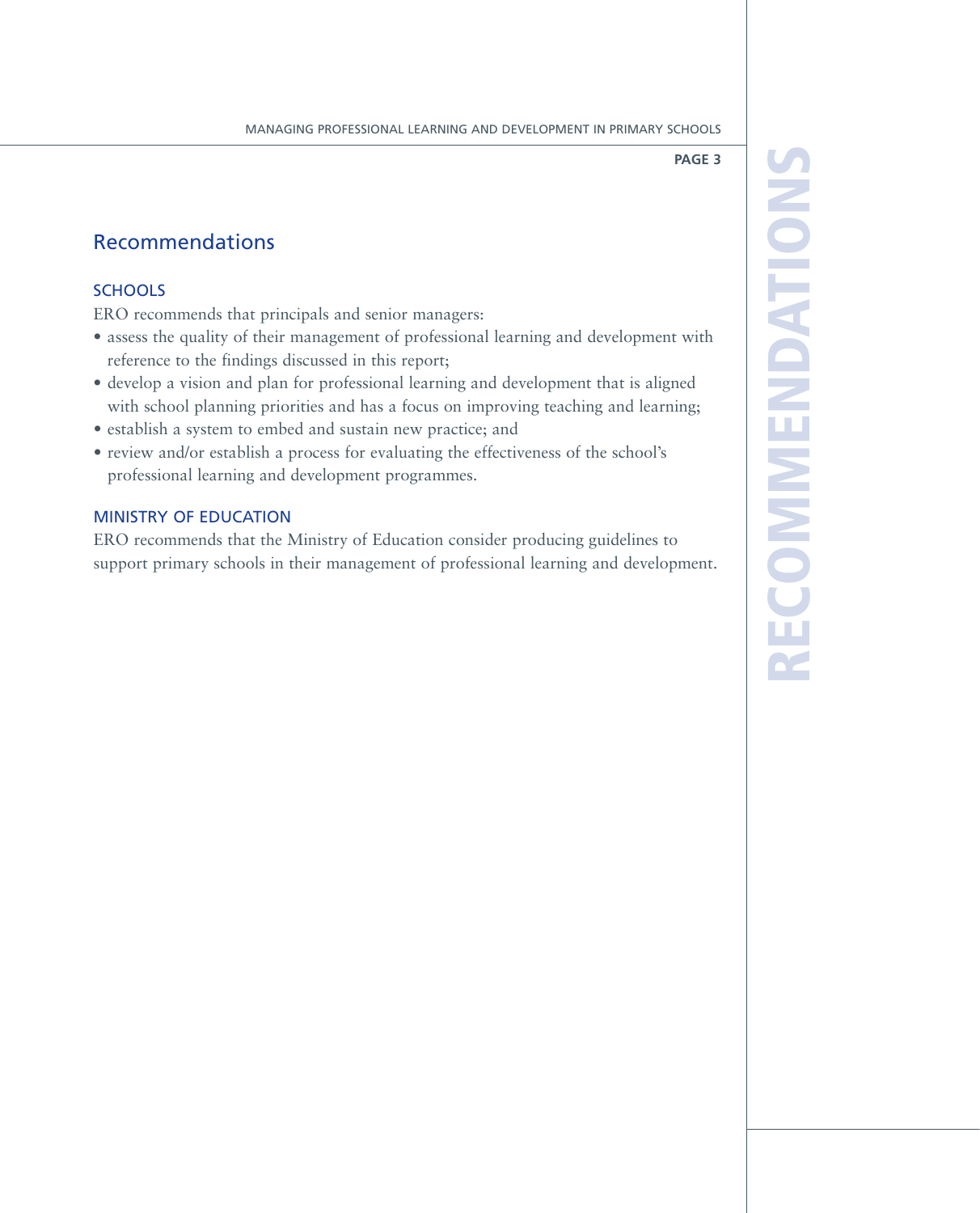## Introductio n

### **Page 4**

### Introduction

Teacher development has been an important focus area for educational research in recent years. In New Zealand, the publication of the Ministry of Education's *Best Evidence Synthesis: Quality Teaching for Diverse Learners (BES)* (2002) and the earlier work of John Hattie2 has helped to emphasise the importance of teacher quality and its role in improving student achievement.

Improving student achievement outcomes is a priority for all who are involved in teaching. The learning context in schools is constantly changing, and teachers need to be able to adapt their teaching practices to meet the changing needs of their students. The level and quality of teachers' knowledge, skills, attitudes and abilities directly affect how well they carry out their classroom teaching.

Well-structured and managed professional learning and development (PLD) is an important lever for improving teacher practice and outcomes. It gives teachers vital opportunities to update their content knowledge and teaching pedagogies. Teachers are able to understand the need to change, and how to implement changes in ways that will help their students to learn better.

### Professional 'learning' and professional 'development'

Until recently the term 'professional development' was commonly used in New Zealand schools as a catch-all phrase for the various training courses and initiatives used to extend teachers' knowledge and practice.<sup>3</sup> While this term is still used, it is now frequently coupled with the term 'professional learning.'

Professional learning is a broader concept that refers to what teachers have gained (actually learnt) from their formal professional development, while acknowledging that teachers also acquire knowledge and understanding in informal ways. Teachers get better at teaching through various formal and informal forms of feedback, discussion, reflection and action. The phrase *Professional Learning and Development* captures this complexity and reflects the diverse ways in which teachers develop their skills, abilities and approaches for the benefit of students.

### Types of professional learning and development undertaken by primary teachers

Primary school teachers undertake many different types of PLD and there are many ways that teachers can work together informally to improve their skills and knowledge. Examples of informal professional learning activities include seeking, providing or receiving feedback from a colleague on teaching practice or new teaching materials, reading relevant educational research and discussing with colleagues different teaching strategies to use with students.

- 2 For example: John Hattie (1999). *Influences on student learning.* Inaugural Lecture: Professor of Education, University of Auckland. Retrieved August 2, 1999 from http://www. teacherstoolbox.co.uk/ downloads/managers/ Influencesonstudent.pdf
- 3 The term *in-service training* has also been used to describe professional learning and development.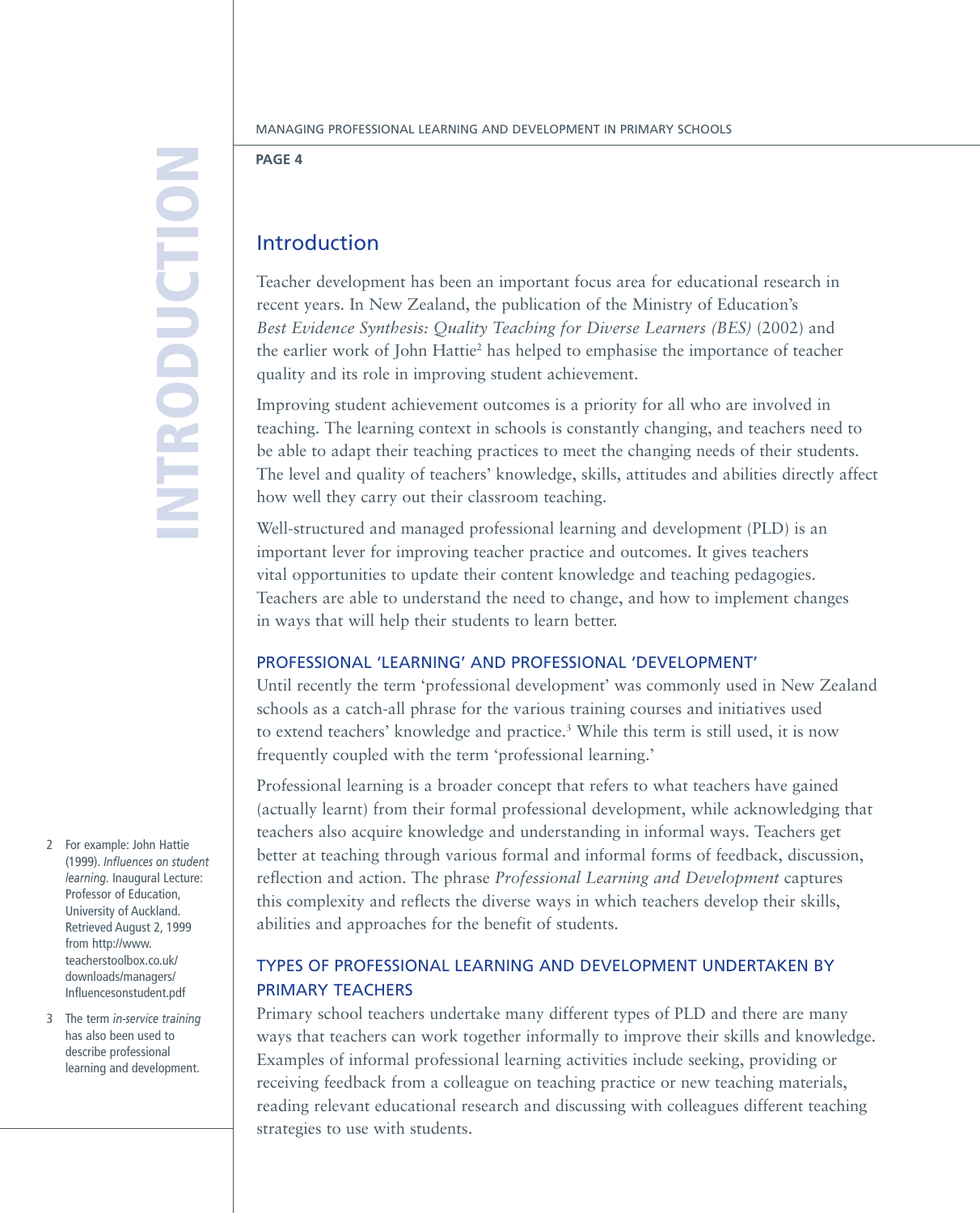Formal PLD activities include out-of-school training sessions or courses, conferences, post-graduate study, and school-based professional development.

School-based professional development offers a good way for teachers to reflect on particular aspects of their teaching. This can take many different forms. It may include formal training sessions as well as informal conversations and meetings. Ideally, school-based PLD includes links to classroom practice so that the knowledge gained is applied in day-to-day teaching. The individual teacher and/or a wider group of colleagues then provide feedback on how well new practice is working.

Conferences and one-or-two day courses give teachers opportunities to understand new developments in a specific context, such as in a curriculum area or in working with particular groups of students. Postgraduate study can be an appropriate way for teachers to develop a deeper understanding of educational research and how this may be applied in the classroom.

In recent years the Ministry of Education has initiated several national professional development projects. Many of the schools in this evaluation were involved in one or more of these: *Literacy Professional Development Project* (LPDP), the *Numeracy Project,* the *Assess to Learn* (AtoL) initiative, the *Information and Communication Technologies* (ICT) *clusters* and other initiatives occurring as part of *Extending High Standards Across Schools* (EHSAS). The strong pedagogical base for these projects provides common strands and elements that run across all. For example aspects of formative assessment and teaching practices are evident in the learning outcomes of each.

### New Zealand's investment in PLD in schools

The New Zealand government invests a considerable amount in learning and development for teachers.

A 2008 report from the Office of the Auditor-General (OAG)<sup>4</sup> calculated that the Ministry of Education invested approximately \$200 million per year in the following areas:

- funding professional development providers;
- providing operational funding to schools, some of which schools use for the professional development of teachers;
- funding other types of professional development, for example Schooling Improvement initiatives and scholarships for teachers;
- monitoring professional development providers and evaluating professional development initiatives; and
- collating and providing evidence of effective professional development.

4 Office of the Auditor-General. (2008). *Ministry of Education: Supporting professional development for teachers.*  Wellington: Office of the Auditor-General.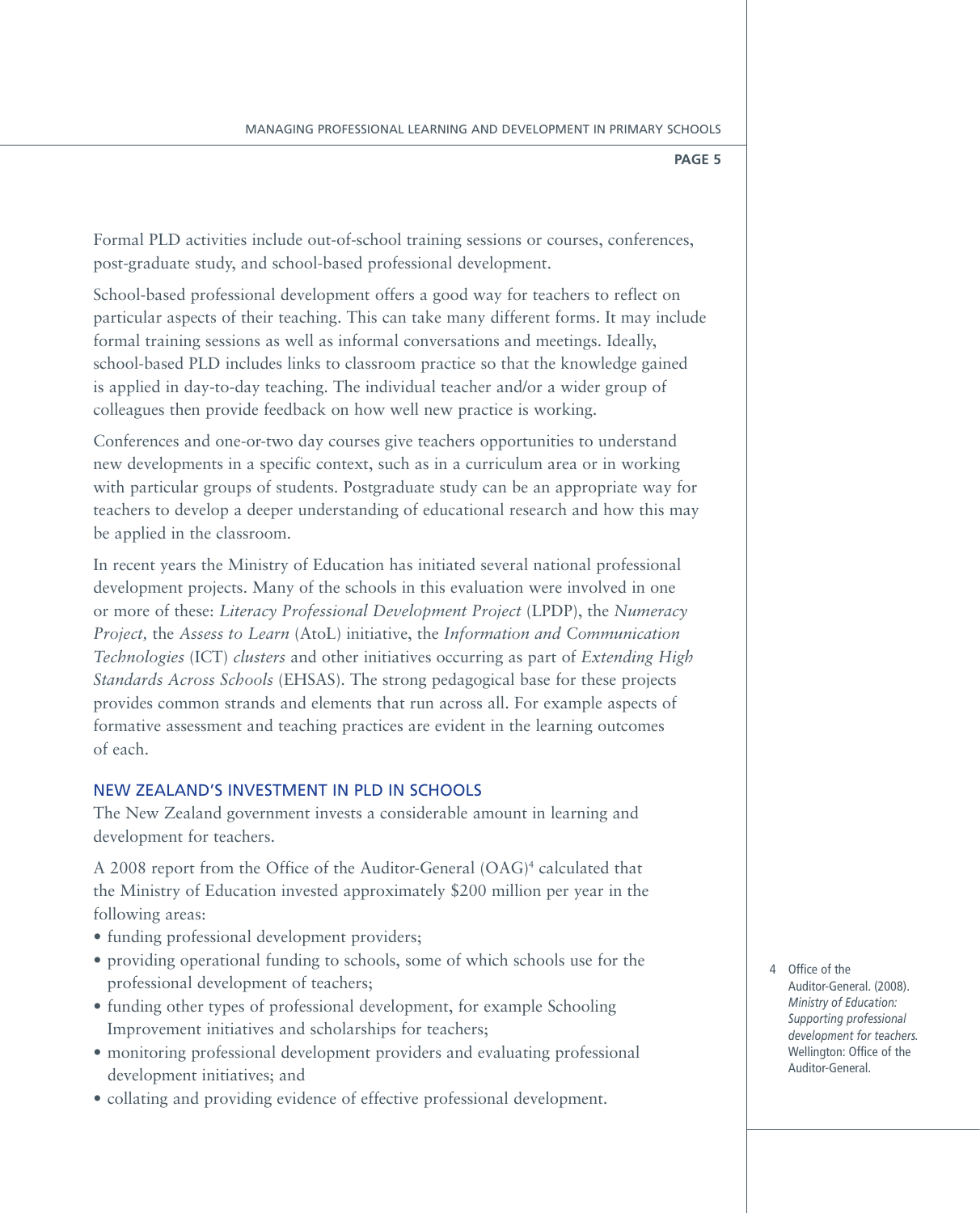Of this \$200 million, the Ministry of Education currently spends \$108 million per year on professional development initiatives across all schools. This is allocated through various contracts and includes the work of the School Support Services (advisers) and such national initiatives as the Literacy and Numeracy Projects.

In the other categories listed above is the money for professional development provided to schools through their operational funding.

In addition to government funding, many school boards of trustees also contribute their own money to PLD through locally-raised funds. The overall spending on PLD (Ministry money and schools' own funds) is higher than \$200 million per annum. In addition to the investment of financial resources by the Ministry and schools, PLD represents a considerable investment by providers, boards, teachers and school leaders.

### Research on teacher professional learning and development

In January 2008, the Ministry of Education released its *Teacher Professional Learning and Development: Best Evidence Synthesis Iteration (BES)* report. This document sets out in detail the nature of effective professional development for schools. The report indicates that high quality professional learning and development is not subject to a single prescription. The conditions for professional learning and development can vary considerably and are dependent on the school context, including the planning and management of the programmes.

Helen Timperley, lead author for the BES report, has synthesised principles that help schools identify the best practice for planning effective professional learning and development programmes to improve teacher practice and students' learning.<sup>5</sup> The underlying expectation of these principles is that educators will accept professional learning and development as an 'inquiry and knowledge-building cycle' Schools that develop a learning culture seek ongoing improvement in all aspects of their operations. The school's professional learning and development programme enables teachers to consider new ideas and, where relevant, transport these into their classroom practice. Student outcomes are linked to the changes teachers make to their teaching approaches.<sup>6</sup>

Thomas Guskey (2000)<sup>7</sup> provides a comprehensive checklist to help school leaders plan and evaluate their professional learning and development programme. Use of this checklist can enhance teachers' understanding of the direct impact of their programme on teaching and learning.8

- 5 Timperley, H. (2008). *Teacher professional learning and development* (p20). Perth: International Academy of Education.
- 6 See *Appendix 3.*

7 Guskey, T. (2000). *Evaluating professional development* (p253). California: Corwin Press.

8 See *Appendix 4.*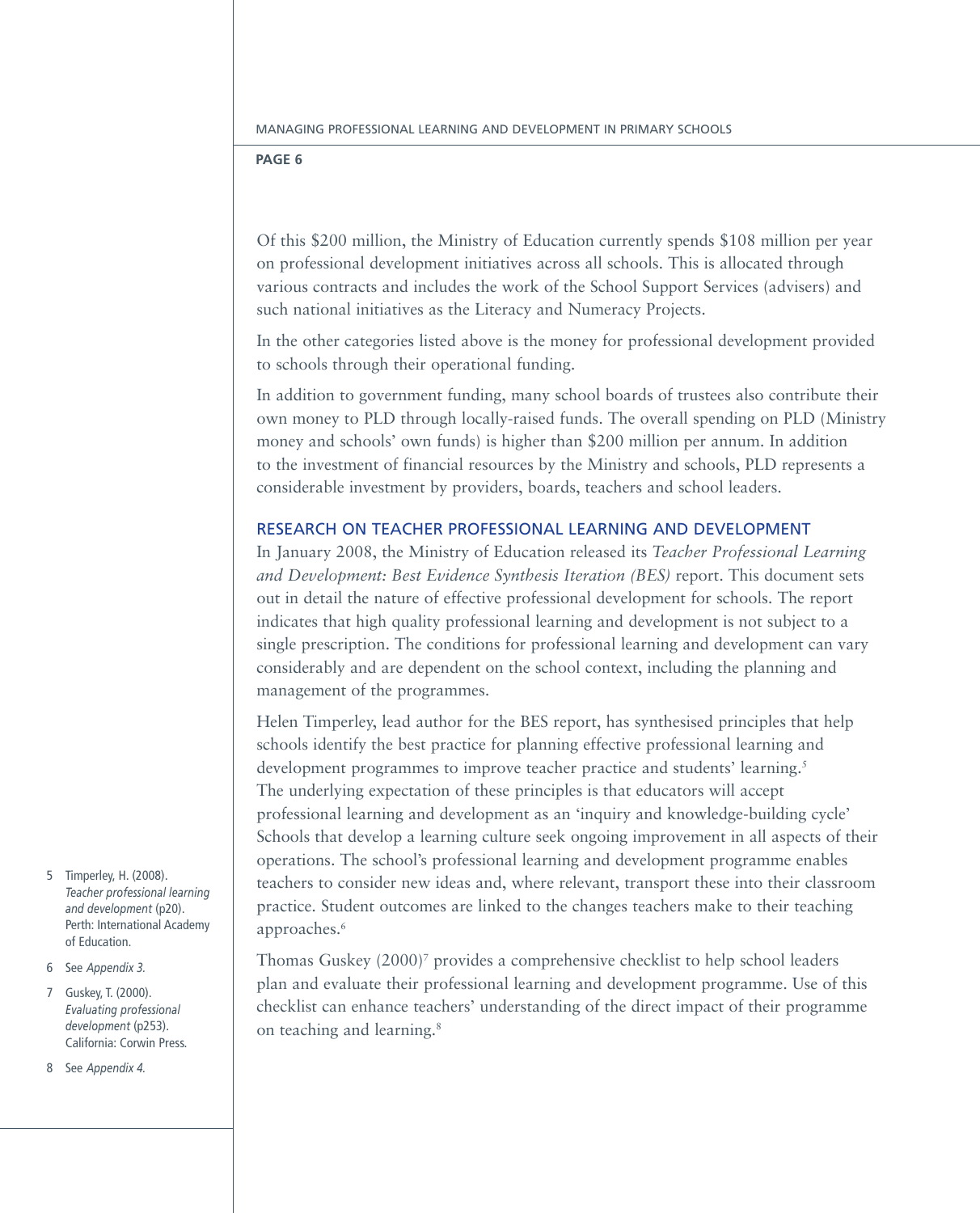### previous Education review office reports on teacher professional learning and development

ERO has written two previous reports on the professional development of teachers: *The In-Service Training of Teachers: The Responsibility of Boards of Trustees* (1995) and *In-Service Training for Teachers in New Zealand Schools* (2000). The 2000 report was based on questionnaire responses from 187 schools and a follow up visit to 21 case-study schools. It included a considerable amount of contextual information about professional development in New Zealand and overseas. In particular, ERO examined how well training was managed in order to inform government policies about in-service training. ERO also reported good practice to assist other schools.

The 2000 report discussed the characteristics of good practice in managing professional learning and development. Principals in these schools:

- identified school needs and sought appropriate training;
- evaluated the effectiveness of their in-service training;
- reported on ways to overcome barriers caused by location or size;
- identified the specific role of the principal as leader; and
- identified the specific role of teachers as professionals.

Areas for further development identified in ERO's 2000 report included:

- the need for teachers to examine their beliefs about teaching and learning;
- the need for principals to know the importance of the links between the professional development content and its relevancy to teachers' needs (ownership);
- finding ways to ensure the transfer of knowledge from the in-service training to the classroom occurred;
- increasing the range of in-service training that schools in isolated areas participated in;
- the evaluation of in-service training for teachers including criteria that could be used to evaluate the extent to which the outcomes have been met;
- • knowledge creation where teachers undertake classroom-based research; and
- in-service training to meet the needs of newly appointed principals.

### Schools in this study

ERO evaluated how well schools managed professional learning and development in 317 primary schools in Terms 1 and 2, 2008. The evaluation took place as part of each school's scheduled education review.

The study included 164 full primary, 133 contributing, 20 intermediate schools. Of these schools, 42 were state integrated schools and 92 were classified as rural schools.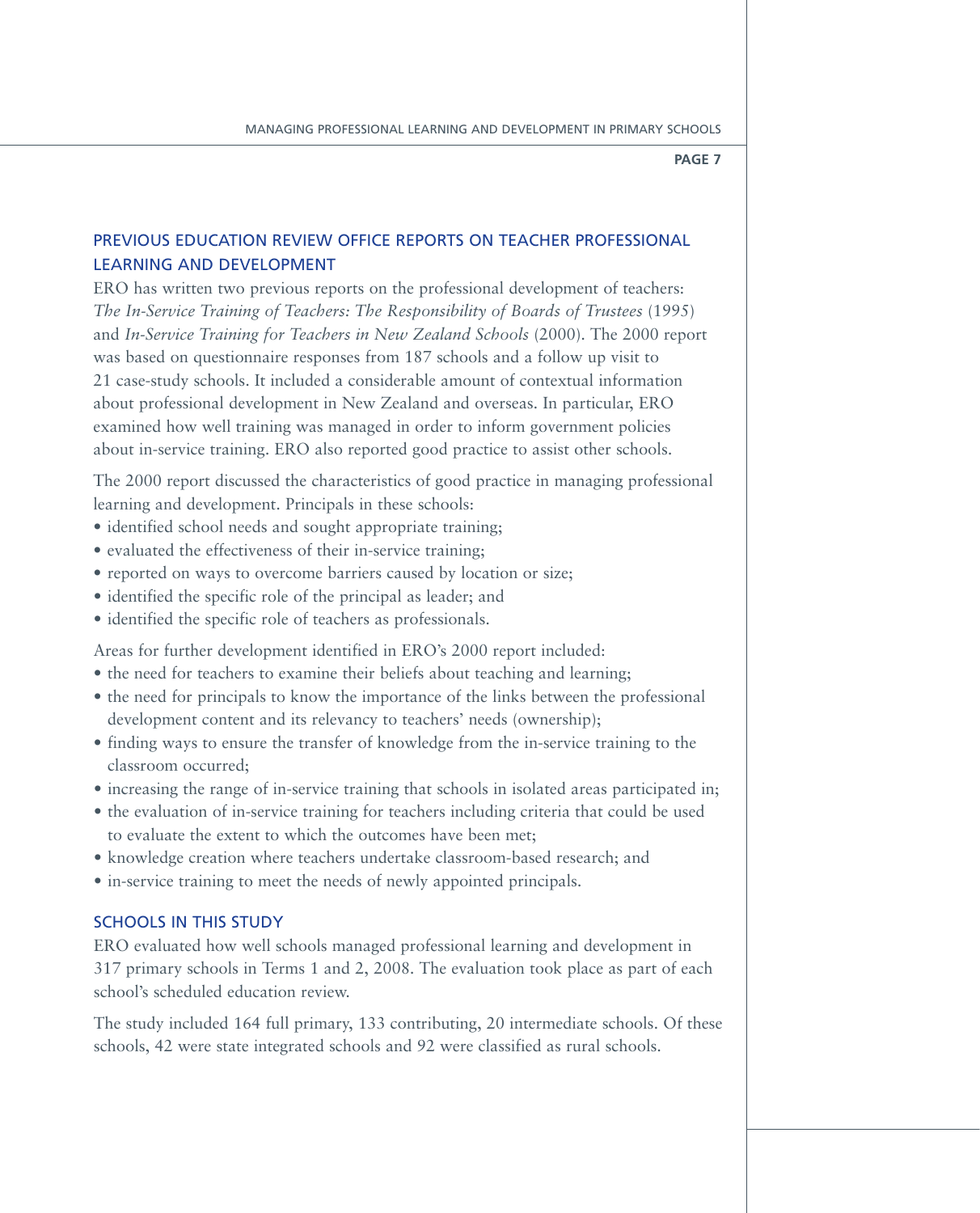### Evaluation approach

ERO gathered and analysed information in response to the following evaluative questions:

- How well is professional learning and development managed for the benefit of teachers and students?
- What is the quality of the school's planning and decision-making for professional learning and development?
- How well does the school's implementation of professional learning and development support ongoing teacher development?
- What changes have occurred for teachers and students as a result of professional learning and development?

In the following section of this report, case vignettes of seven primary schools are interspersed to give the reader examples of how different schools have managed their professional learning and development.

School reviews were conducted with the support of an indicator framework based on the evidence set out in *Teacher Professional Learning and Development: Best Evidence Synthesis Iteration (BES)*. The indicator framework guided reviewers in their evaluation of the management of professional learning and development in each school.<sup>9</sup>

In addition, ERO judgements were also informed by a school questionnaire and individual surveys from some or all of the teachers at each school.10 The questionnaire collected data on the school's planning and spending on professional learning and development; the nature and broad outcomes of any school-wide professional learning and development initiatives; as well as any constraints or challenges the school faced in accessing high quality professional learning and development.

The teacher survey provided information from staff members on the types of professional learning and development undertaken in the last 18 months; the decisions made to choose their professional learning and development programme; and an outline of teachers' experience of school professional learning and development practices.

Both the school questionnaire and the teacher survey material have been aggregated to give a national perspective. The analysis of this data has been used in this report and is discussed further on.

### 9 See *Appendix 1.*

10 Review teams used surveys to help gain a picture of professional learning and development across the staff. The number of surveys therefore varied between schools, although a maximum of 25 surveys was set as a guideline.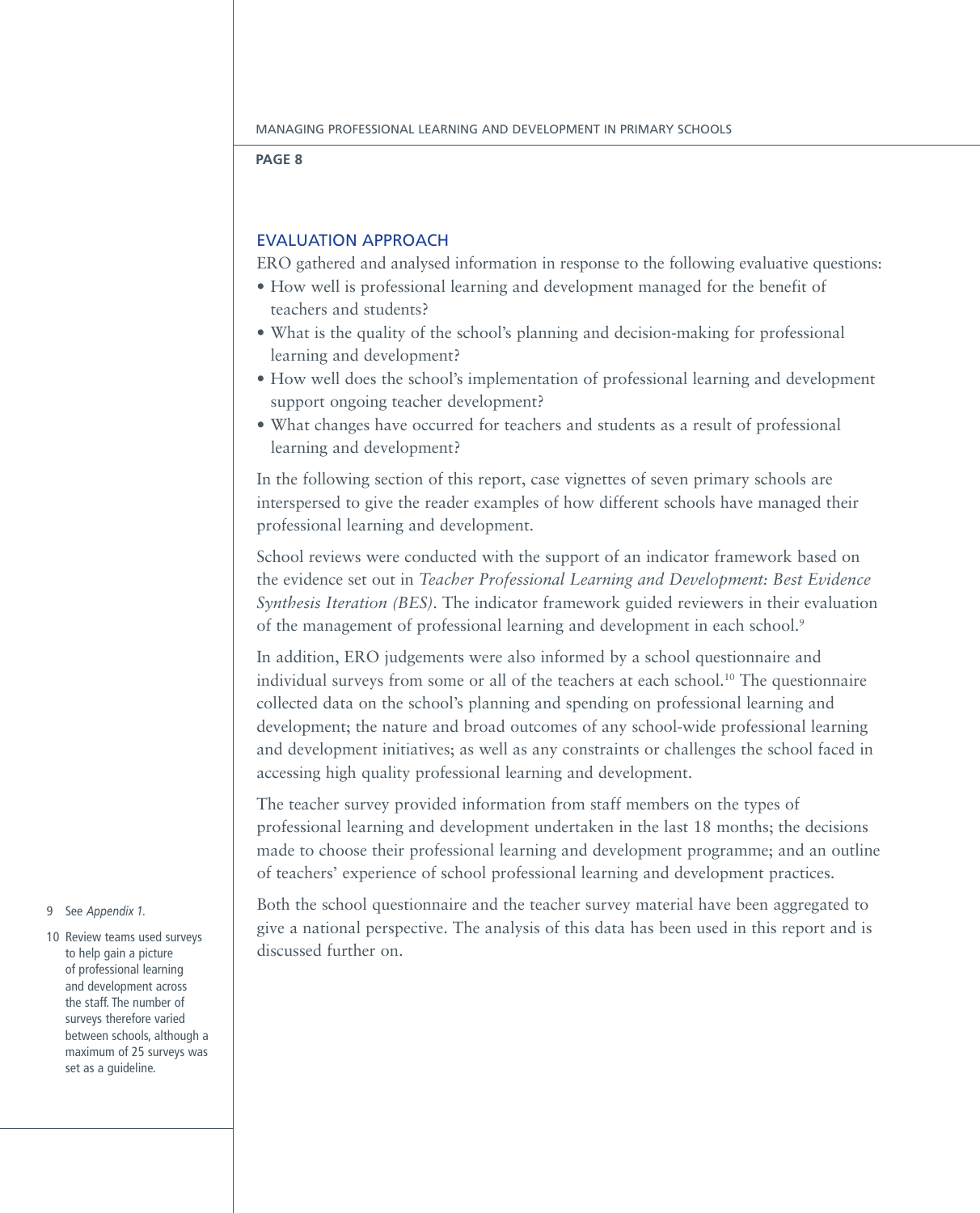### Findings

### Overview of this evaluation

Teachers need a range of knowledge, skills and attributes to meet the diverse learning needs of students today. Ongoing professional learning and development is therefore critical to maintaining and improving teacher quality.

In making judgements about primary schools' management of professional learning and development, ERO considered the following:

- planning and decision-making:
- • school culture and practices; and
- the impact of professional learning and development.

Each of these is discussed in more detail in following sections. A separate section on the monitoring and evaluation of PLD is also included, given the significance of ERO's findings in this area.

Based on these three aspects, primary schools in this evaluation can be grouped into three categories. These groups will be used throughout the report to describe differences between schools with high quality management of professional learning and development, and those with areas of management to improve on.

As with the self-review questions in this report, the case vignettes have been written for school leaders to consider in relation to their own management of professional learning and development.

### Grouping the schools in this study

Thirty-eight percent of the schools in this evaluation demonstrated the characteristics of high quality PLD management. These were categorised as Group 1 schools. There was no one sort of school in this group. It included each type of primary school (full primary, contributing, intermediate); location (urban and rural); and decile.

*'Our professional learning is challenging, makes you think – a constant learning journey.'* Teacher: Group 1

Schools in Group 1 had PLD programmes that were well aligned with planned school priorities, used analysed student achievement information; had a school-wide focus on improving outcomes for students; involved teachers in collaborative discourse about the best teaching practices to achieve this; and operated in a reflective and supportive environment for change. In the very best instances, school leaders were able to provide evidence about the effect professional development was having on teaching and on improved student achievement outcomes.

ings

F

ind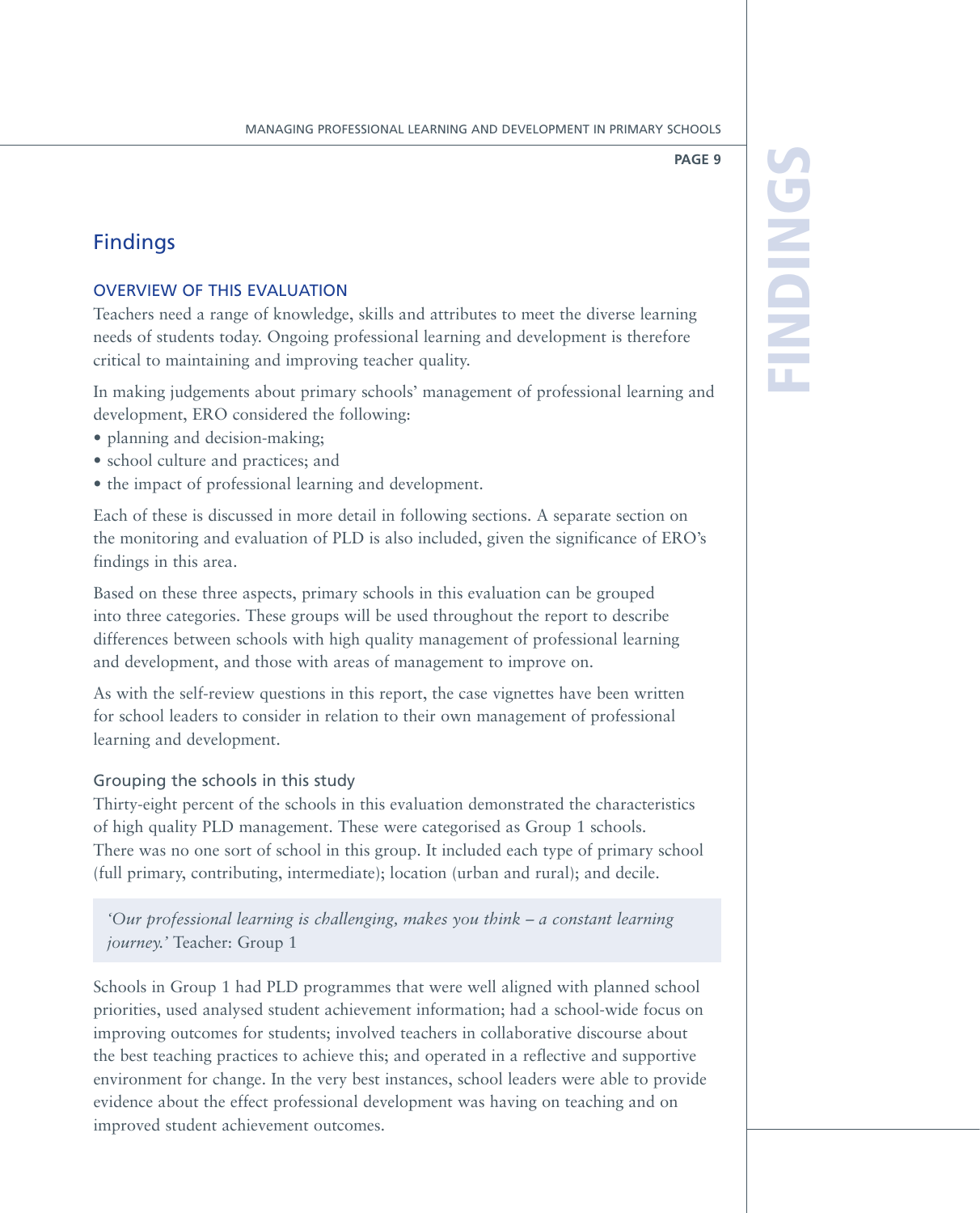A slightly larger number of schools in Group 2 (40 percent) shared some common aspects in their management of PLD with those outlined in Group 1. There were, however, differences in the effectiveness of their decision-making and in the level of teachers' involvement in and commitment to planned professional development. Some schools in this group had planned development programmes that had the potential to become high quality but were not yet at the stage where they could demonstrate the effect on student outcomes.

PLD was not well managed in the 22 percent of schools that made up Group 3. Schools in this group could improve their systems and processes in many areas. Although most schools had some form of professional development, this was reactive and lacked responsive leadership. PLD programmes were generally based on the availability of courses or initiatives, and served those who showed an interest or those whose turn it was to attend.

There was a general lack of rationale or coordination underpinning decisions about PLD. This manifested itself in the tenuous links made between school priorities in planning, and the content of the programme. In some cases too much had been planned with little thought given to the impact this would have on student outcomes or the effect it would have on teachers and, ultimately, student outcomes.

*'Too much professional development and no time to get to grips with it results in apathy before the next lot arrives.'* Teacher: Group 3

### Were particular types of schools more effective than others?

Although there were marginally more rural, small and low decile schools in Group 3, it is important to note that for each of these aspects (decile, size and location); the differences found in the effectiveness of schools were not individually statistically significant.<sup>11</sup> The results indicate that being small, rural or low decile is not enough of a factor to detract from the quality of the management of professional learning and development. Several schools with these features were also among the Group 1 schools.

### Discussing the findings in more depth

The following five headings provide a framework for more in-depth discussion of the findings.

- 1. Managing professional learning and development.
- 2. Professional learning and development culture.
- 3. Monitoring and evaluating professional learning and development.
- 4. Spending on professional learning and development.
- 5. Constraints and challenges.

11 A Kruskal-Wallis test was used to test for a difference in distributions of the test scores for each decile group and each size group. A Mann-Whitney U test was used to test for a difference in distributions of the test scores between rural and urban schools. The level of statistical significance was set at p<0.05.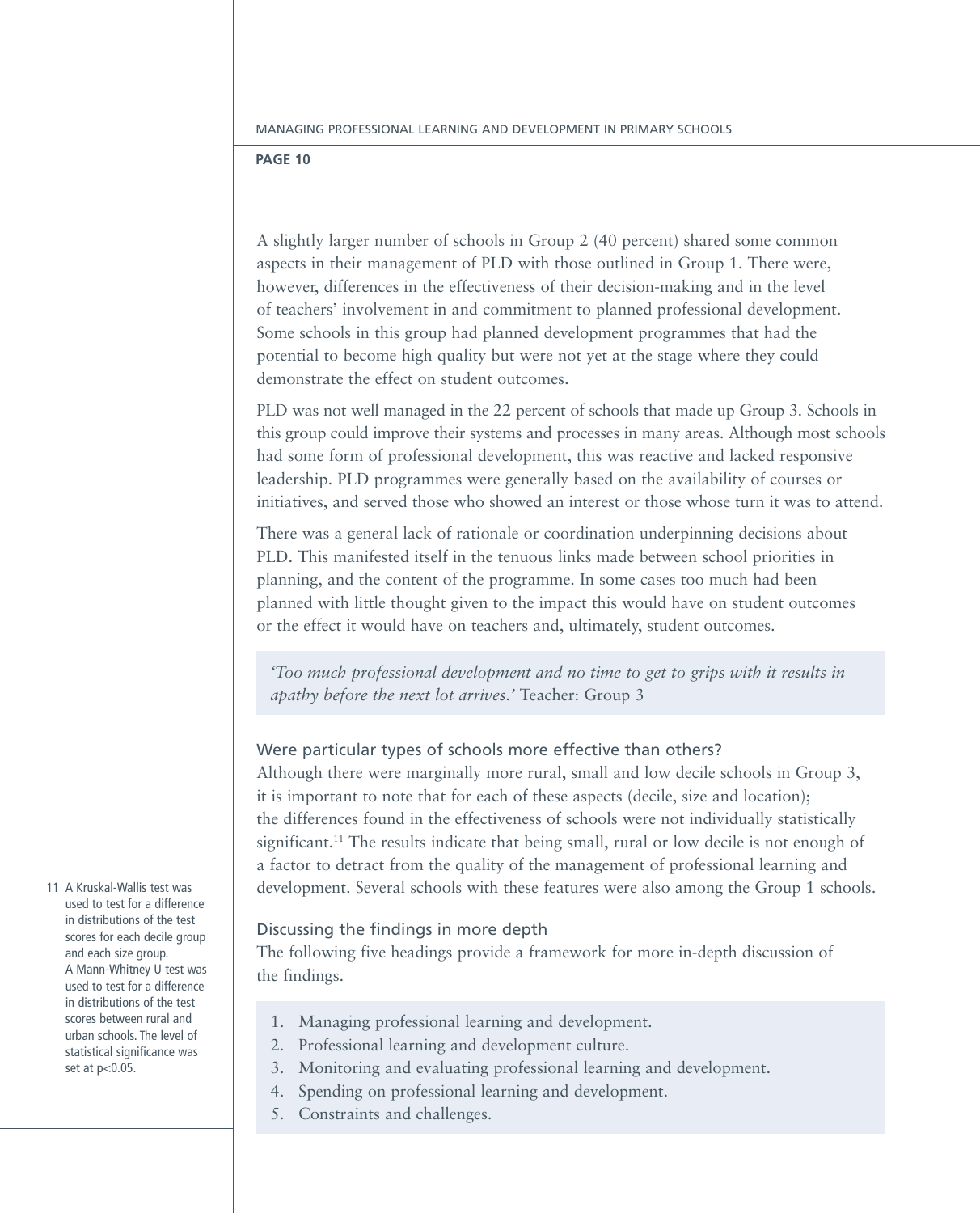### 1 Managing professional learning and development

In making a judgement about how well primary schools managed professional learning and development, reviewers considered the following:

- planning and decision-making;
- • school culture and practice; and
- the impact of professional learning and development.

### What were the characteristics of schools where professional learning and development was well managed?

Professional learning and development refers to all the formal and informal processes used to improve the knowledge and practice of teachers. It includes specifically structured courses and initiatives as well as less formal collaboration and discussion between colleagues.

The extent to which teachers' knowledge and practice improves is, in part, dependent on the how well the school manages its PLD programmes. Boards of trustees, principals, senior managers and teachers each have a role in ensuring the school's programme successfully effects change in teachers' practice and improves outcomes for students.

In the schools with high quality PLD management:

- planning was well aligned with school priorities, and informed by analysed student achievement information and information about teachers' professional needs (through appraisal);
- • school-wide learning and development involved all school leaders and teachers in professional discussions of common interest;
- school-based professional learning was targeted to specific curriculum priorities or areas of need identified by school review and/or assessment;
- externally facilitated PLD related to identified school priorities;
- shared leadership gave teachers opportunities to participate in decision making and to lead professional learning and development initiatives at syndicate or school-wide level;
- school culture supported professional learning;
- relevant educational research was used to inform PLD planning and classroom practice;
- there were opportunities for professional growth through individual study; and
- the impact of PLD on the quality of teaching and improved student outcomes was monitored and evaluated.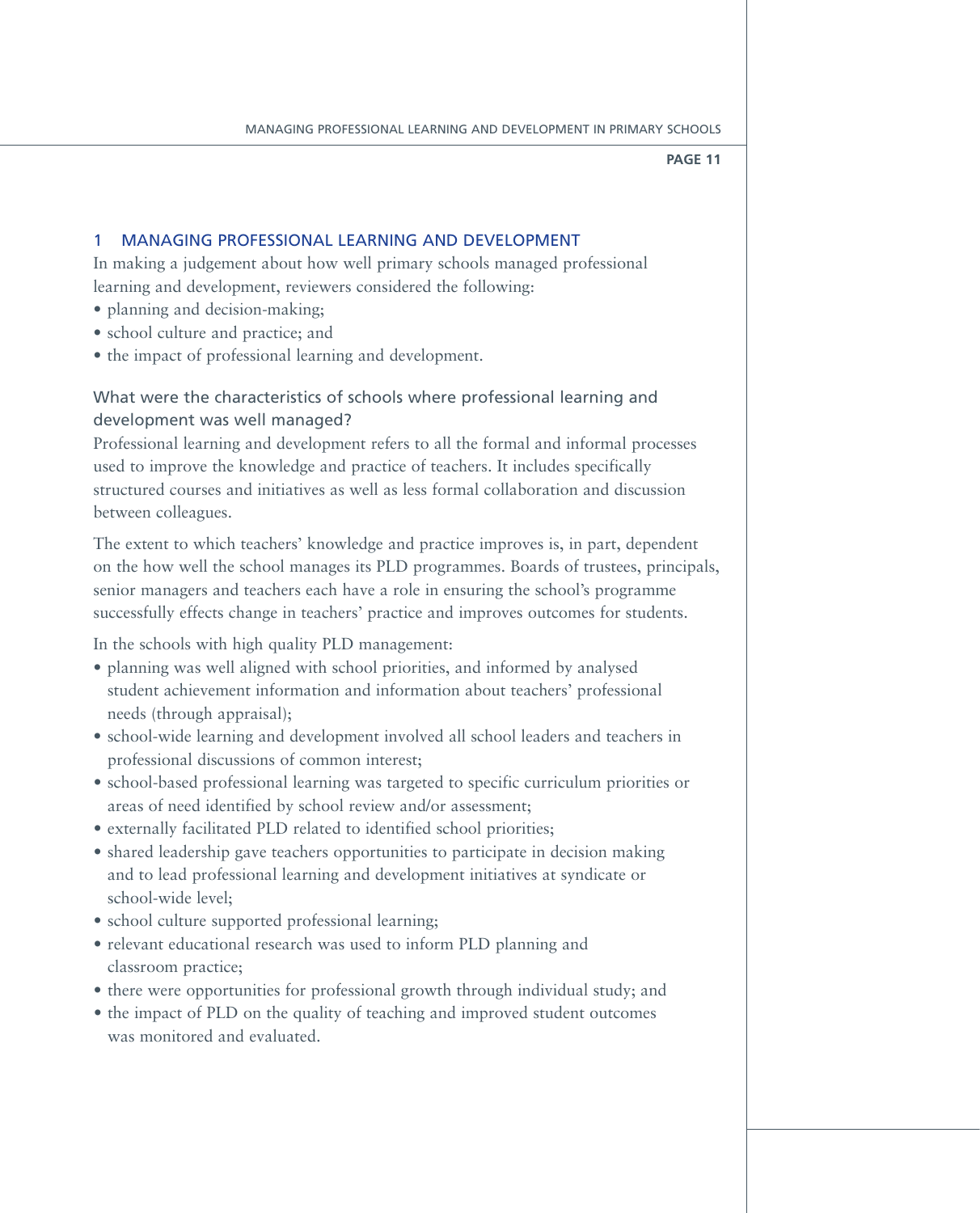### Characteristics of schools where professional learning and development was not well managed

In comparison with the Group 1 schools, some Group 2 and most Group 3 schools were less likely to:

- have professional PLD programmes that were well aligned to school planning priorities and targets;
- make decisions for PLD based on identified teacher needs or analysed student data;
- make explicit the links between professional learning, improved teacher practice and positive outcomes for students;
- give teachers opportunities to observe others teaching, or to provide teachers with professional feedback to enhance their teaching;
- have school leaders (including the principal) actively involved in PLD;
- involve teachers in PLD decision making; and
- have systems to monitor and evaluate the impact of PLD on the quality of teaching and improved student outcomes.

Many schools in this evaluation were yet to develop fully or establish ways of monitoring and evaluating the impact of their PLD. Although the majority of Group 1 schools could report the impact of professional learning and development on teacher practice and student learning, some Group 2 and most Group 3 schools did not have the systems to tell them how effective their PLD had been.

### Leading the learning

An important difference between schools with high quality PLD and other schools, regardless of size or location, was the quality of the principal's leadership and management of the school's professional learning and development programme.

Effective principals:

- had a rationale for what PLD would achieve in their school;
- placed a clear focus on improving student outcomes;
- participated with their staff in PLD programmes;
- were willing to share leadership roles with other staff members;
- took a collaborative approach to PLD decision-making
- modelled reflective practice;
- understood the place and value of educational research; and
- • worked effectively with their board to resource PLD.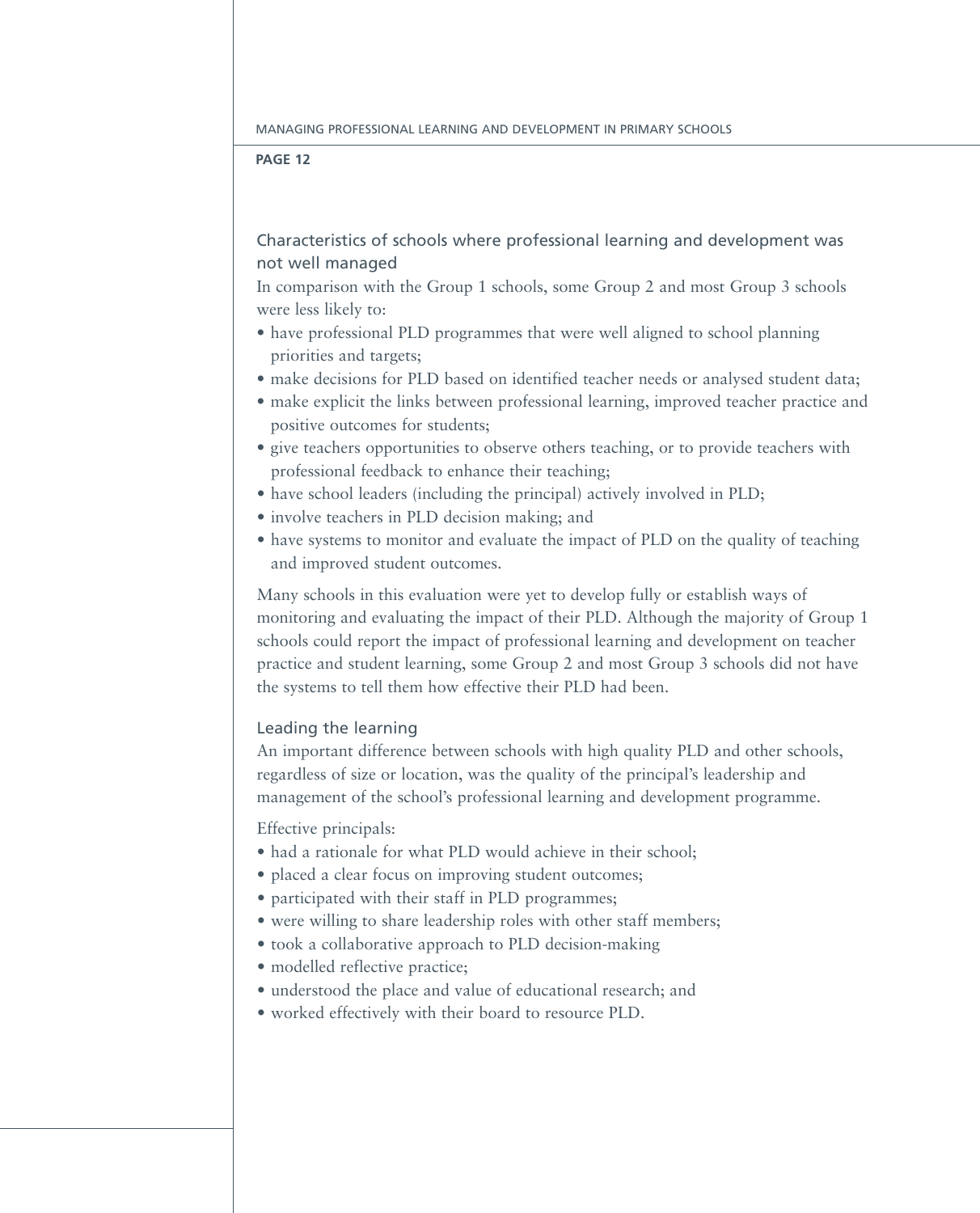Principals with high quality programmes had the ability to communicate these characteristics to their teachers. They shared their vision and rationale for professional learning and development with teachers and other staff involved in the teaching process. These principals sought the views of trustees and worked with the board to resource PLD prior to making decisions. Their collaborative approach encouraged and involved the school community. They worked with other school leaders and teachers to ensure that facilitation was well directed and that leadership was not seen as a 'top down' process.

*'We have a great principal – she's open minded, accessible, willing to listen, and she leads us through her involvement with professional development.'* Teacher: Group 1

Effective principals actively involved themselves in the learning process. They were not always seen as leading the PLD but they were present and active as learners. Consequently, their professional discussions with staff were based on a shared understanding about new knowledge relevant to their school.

They encouraged an open and trusting environment where sharing achievement data and critiquing classroom practices was done in ways that encouraged professional discussion and supported innovation. Teachers talked about themselves as belonging to a community of learners where their principals had been successful in developing such a culture.

### Sharing the leadership

High quality leaders offered teachers opportunities to lead or facilitate professional learning and development. In some cases, teachers were selected because they had a strong passion for a specific area or sound teaching practice in it. This was not necessarily in an academic/curriculum area but could be related to social or behavioural dimensions.

These teacher-leaders (lead teachers) were willing to be observed by other teachers and openly discussed their classroom programme and practice. They also observed others' teaching and gave them encouragement and well-constructed feedback. Most lead teachers were actively involved in study, and shared their new knowledge at professional forums such as staff, team or syndicate meetings.

Lead teachers had often learned or developed the special skills that made them suitable mentors or coaches for their colleagues. Teachers who observed or were observed by skilled lead teachers reported that they found the professional discussions beneficial and informative. It often helped that the lead teacher was of similar age or experience to the teacher or teachers they were working with. These professional interactions made the sustainability of new practices more likely because teachers were not left to implement newly learnt strategies in isolation.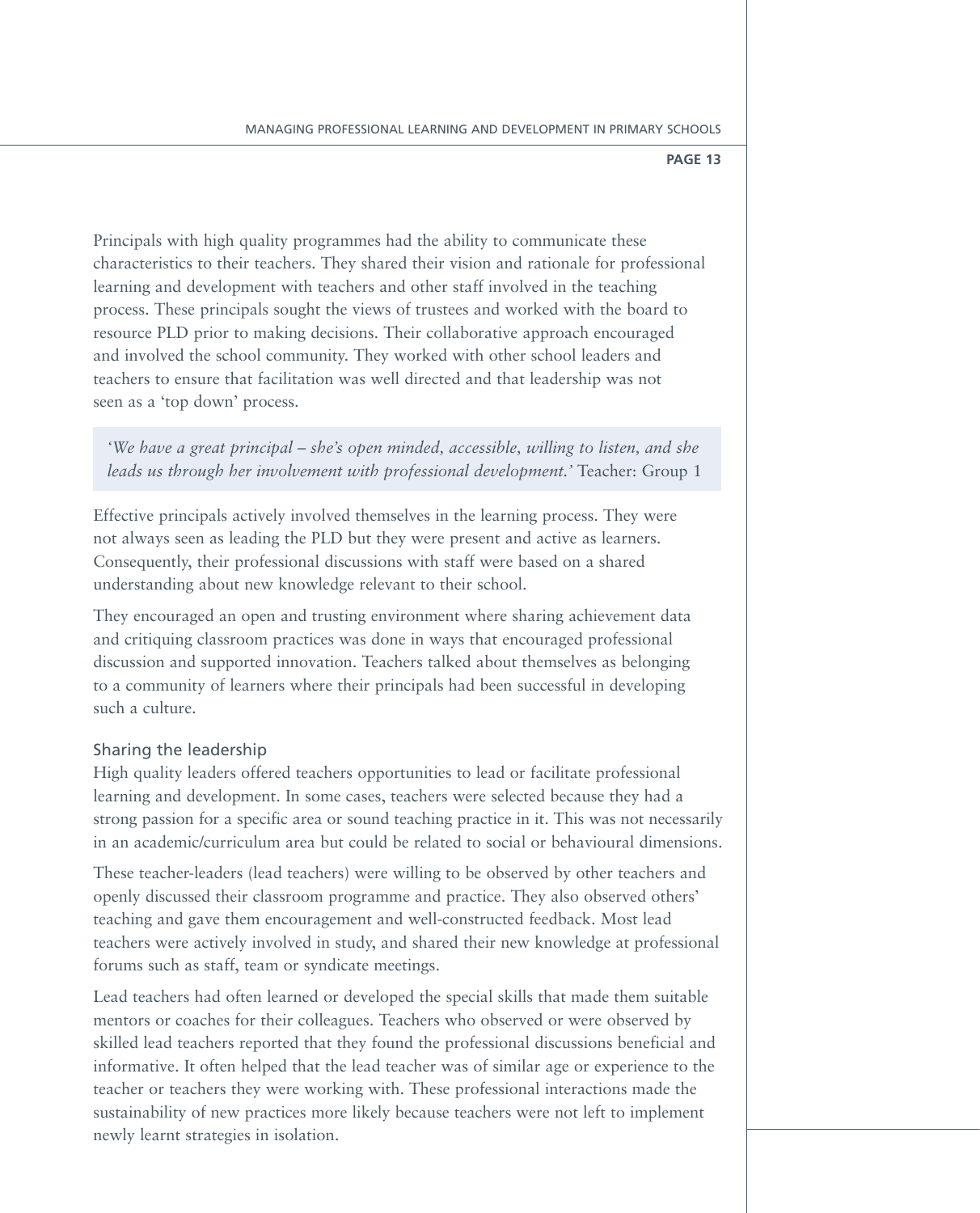### **Page 14**

*'Having a critical friend to discuss professional learning successes, and concerns with really helps.'* Teacher: Group 1

Sharing and leading practice proved more difficult for small (five or fewer teachers), rural schools located some distance from neighbouring schools. In small schools, each teacher taught at a different (most often multiple) level, and had few opportunities to observe or discuss professional matters with other teachers working at a similar level. Learning from each other was not as easy because of the difference in class levels and teacher or student needs. However, some schools were either part of local cluster groups established for national initiatives, or had established their own clusters. Teachers in these schools found cluster discussions a worthwhile vehicle for sharing and discussing practice.

### **School A: Group 1**

Although over 50 percent of the students at this school are from New Zealand European/Pākehā backgrounds there is an increasingly diverse student population with a significant percentage requiring English language support. This contributing school has a large roll and is situated in a high decile urban area.

The majority of students achieve well in literacy and mathematics. Clearly defined criteria for achievement help students to know how well they are progressing and guide them in identifying what they need to do to improve their learning and achievement.

### *Leading from the front and collaborating for learning*

The principal has an up-to-date knowledge of educational research and this has been instrumental in leading the development of the school's professional learning focus on literacy, numeracy and assessment. Together with her school leaders, she has also influenced the particular professional development practices the school has developed over several years.

These practices have a focus on staff collaboration and small group partnerships. The groups provide forums for teachers to share ideas, resources, professional readings and classroom materials. Teachers observe the teaching practices of colleagues who have particular expertise in an area and they invite observation of their own teaching.

*'School leaders participate in the learning, and act as guides and mentors to others. They reflect our school's culture where everyone is regarded as a learner.'*  Teacher: School A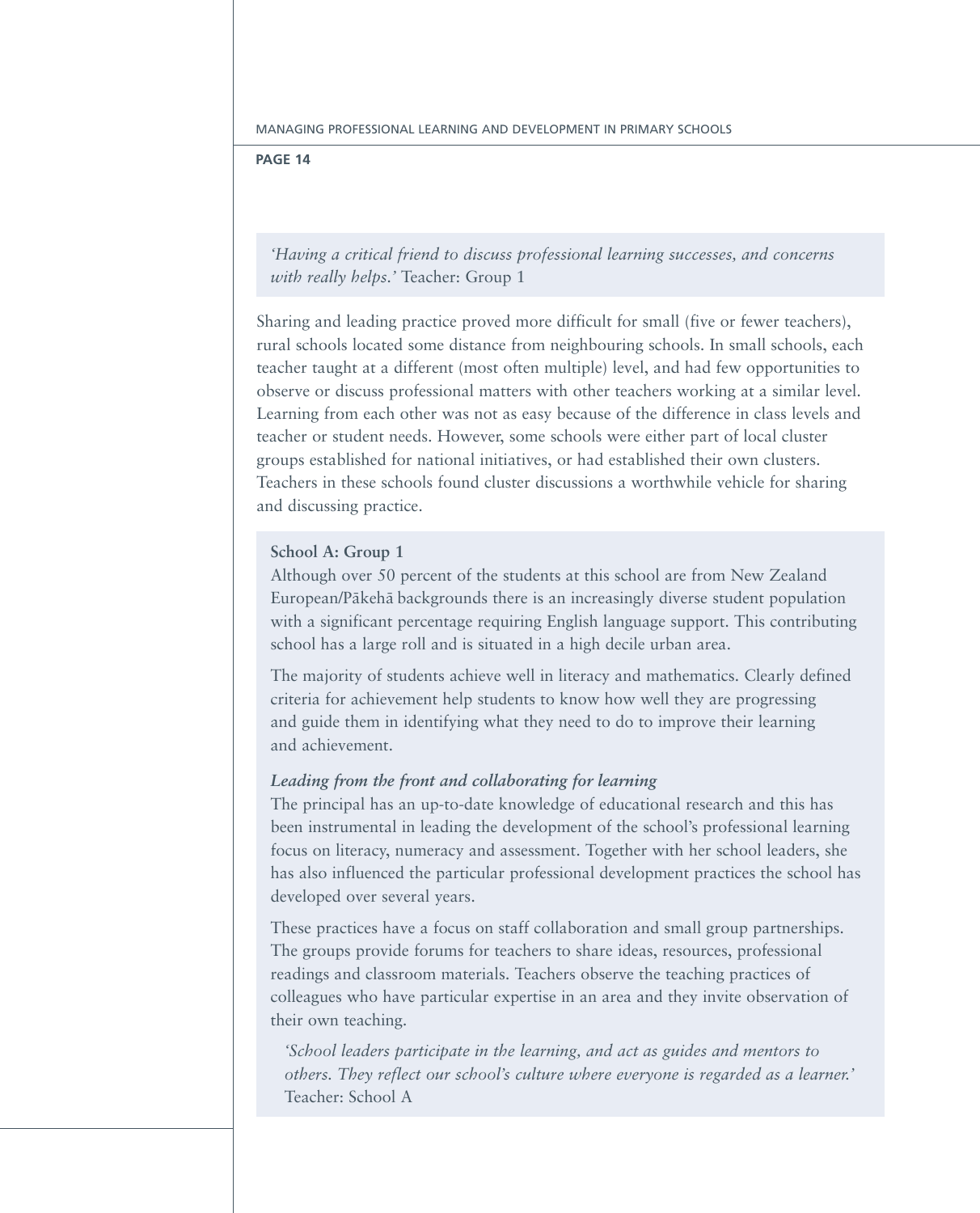Staff have a high level of trust in their colleagues and welcome the support they receive from the school's leadership team to reflect on and modify their teaching practice as a result of collaborative activities. School leaders have noticed an increase in teachers taking responsibility for their development over time and an increase in the quality of the informal professional discussions between staff.

*'We use research information, coaching and collegial support to help us with our professional learning and development.'* Teacher: School A

### *Using evidence to inform professional learning*

A strong focus on the analysis and use of student assessment information underpins the use by all teachers of evidence to inform their teaching and learning. Teachers use what they know about how well students are progressing to talk about their teaching and how they might improve their practices.

### *'I learnt to use data analysis to target needs in the classroom from the planning through to the next steps and beyond.'* Teacher: School A

The use of formative assessment strategies at classroom level has led to students being more aware of the purposes of their learning. Teachers use these strategies to make it clear to students what they need to do and achieve to be successful in their work. The consistent use of these strategies has helped students develop a clearer idea of what skills and knowledge they need to become better readers and writers. Teachers have recorded improved achievement for particular student groups as a result of using these formative strategies.

The school uses several different tools to assess and analyse student learning. Information gained from these assessments is directly related to the strategies teachers are developing through their collaboration with other staff. For example, analysis of an asTTle test component showed that some students were simply not enjoying their reading. As a result of this teachers introduced a range of strategies, including book clubs, and fathers and male teachers reading with boys, to motivate students to read for recreational purposes. Subsequent asTTle reading results have shown improved attitudes to reading.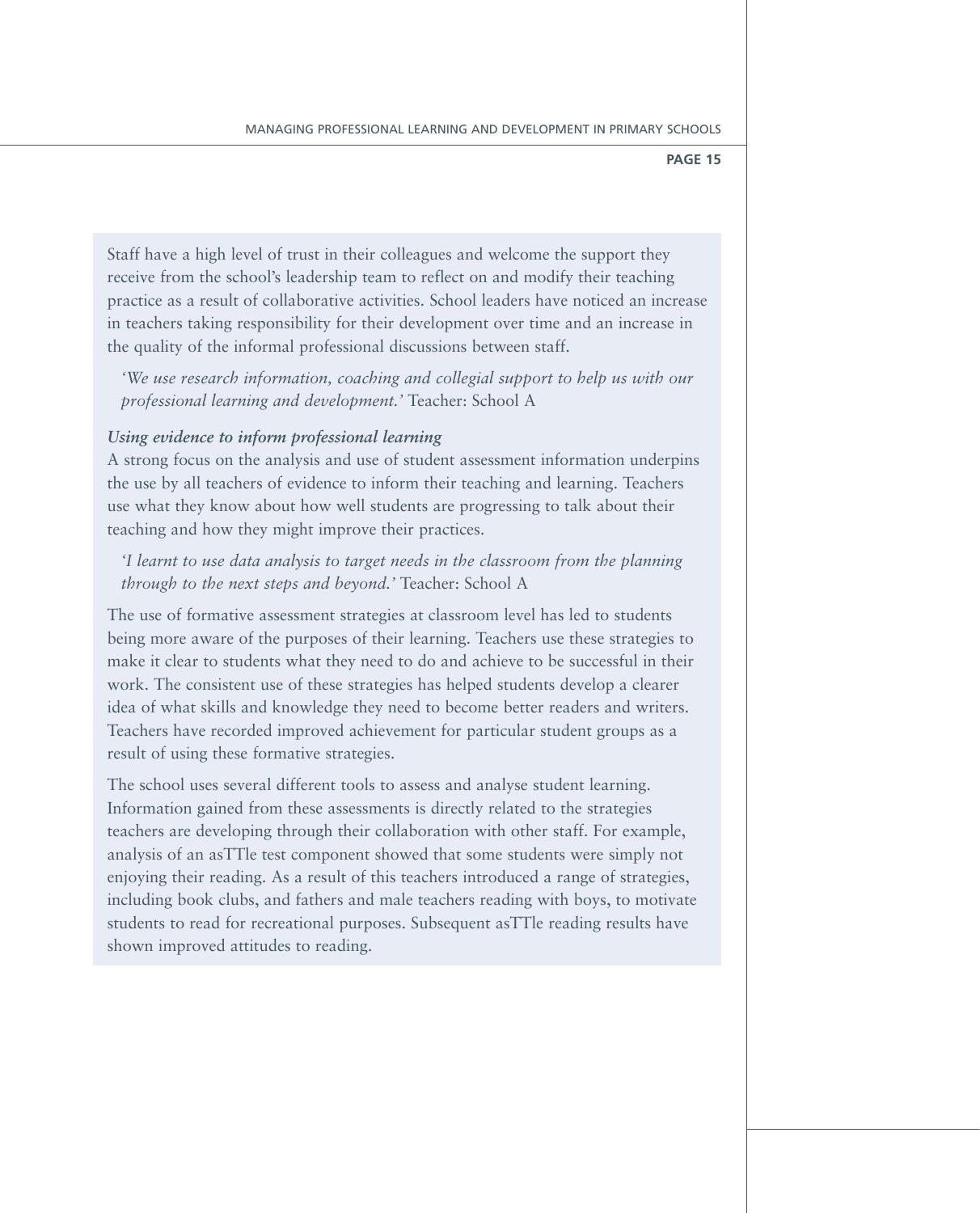In addition to analysed student information, the school also makes good use of teacher and student surveys to guide their professional decision-making. These surveys complement the information gathered by the school's assessment tools and help develop the inclusive and critical professional culture evident at the school.

*'Our professional learning initiatives have helped to improve my abilities to analyse data and find focus areas for future teaching. The observations, coaching and the feedback I received have also helped my teaching.'* Teacher: School A

### **Where to next?**

Teacher induction is an on-going challenge for the school. As teachers develop their knowledge of literacy, numeracy and assessment it becomes potentially more difficult for new staff to come into the school and sustain the professional development gains across the school.

### 2 Professional learning and development culture

ERO considered the following in examining the professional learning and development culture of schools:

- staff professional interactions and relationships;
- the nature and mix of school-wide professional learning and development;
- individual and small group professional learning and development; and
- the sustainability of professional learning and development.

### Staff professional interactions and relationships

Schools that managed their professional learning and development well had a strong learning culture. Trust was implicit in the development of such a culture. Teachers wanted to be able to give and get honest feedback about their teaching in an environment where they were not being compared with others, but where self-improvement was encouraged. Developing a culture of honesty and openness requires strong and professional relationships. The most successful school leaders found that this took time, but the efforts were worth it.

In the most professional of learning cultures teachers were able to talk openly about each other's classroom data. This was not an activity that came naturally to some teachers particularly where data aggregation and analysis had previously been the domain of school leaders. Devolving this responsibility to groups of teachers gave them ownership. In addition teachers found that student achievement data and information was critical in shaping the ways they thought about their teaching. Regular discussions related to their classroom practice and, linked to educational research, supported changes to their practice.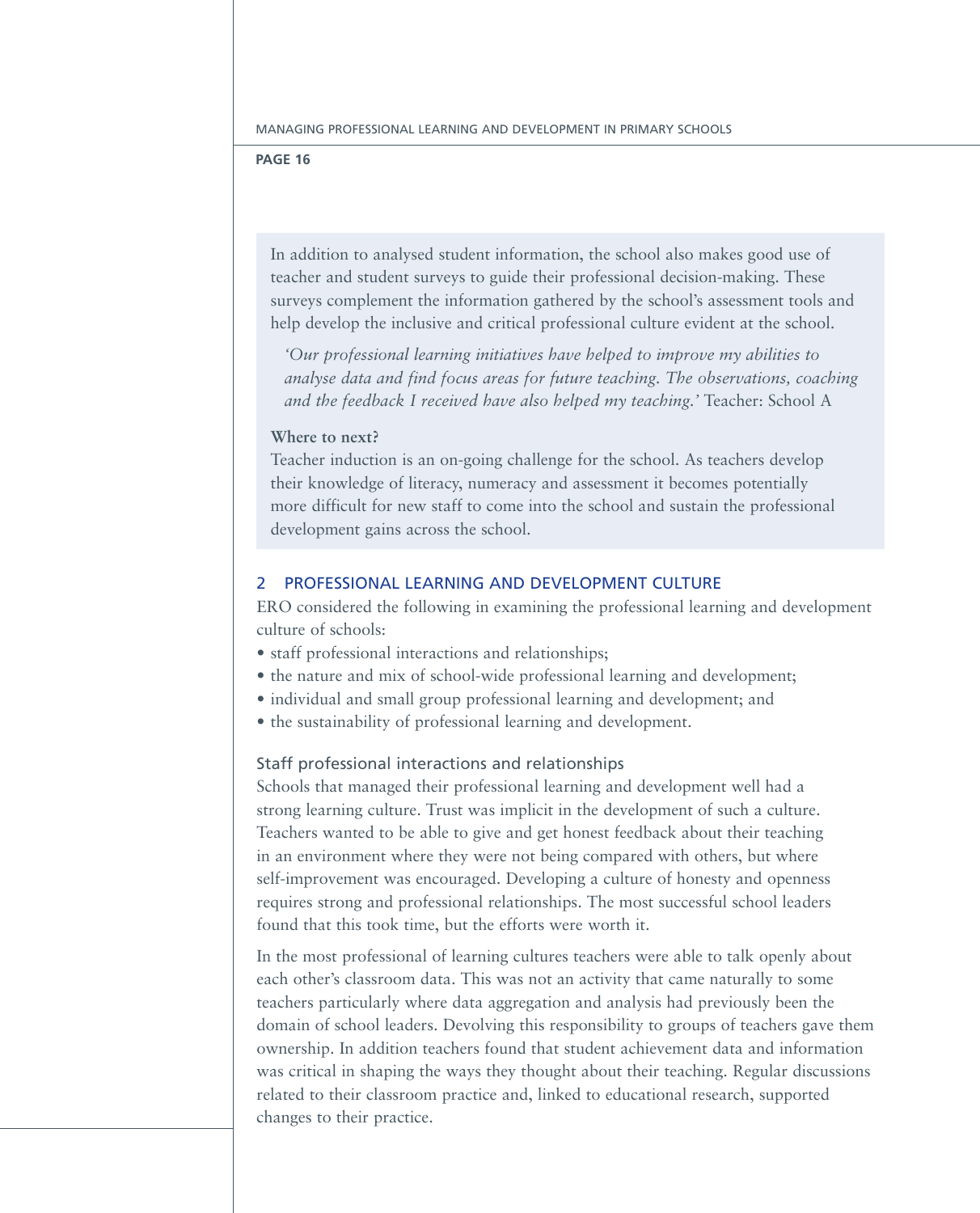The nature and mix of school-wide professional learning and development Schools with high quality PLD management had a clear focus on involving the whole school. Their focus was at times internal and sometimes external. Whichever provision they chose, the rationale always centred on what was important for their school in terms of targeted student and teacher outcomes.

PLD planning had a clear focus on priorities identified by the school. There were strong links between the quality of the school's self-review processes and the quality of their planning for PLD. Where the school had robust self-review systems these were based on good assessment processes and an active culture of self reflection.

Schools that had used their internal review processes to establish school-wide and targeted priorities had planned carefully to meet these. Their planning for PLD involved a mix of school-based internally and externally facilitated programmes, opportunities for individuals and groups to participate in conferences and seminars and opportunities for teachers to develop their individual knowledge and skills.

Schools' involvement in nationally-based professional development initiatives such as the *Literacy Professional Development Project (LPDP)*, the *Numeracy Project, Assess to Learn* (AtoL) and *ICT clusters,* offered teacher-focused and well-researched learning and development. The strong pedagogical base for each of these projects had common strands and elements especially associated with aspects of formative assessment and teaching practices. When school leaders and lead teachers made these connections clear, and worked with their teachers to understand and implement the associated pedagogies, the initiatives had a strong impact on the professional culture of the school.

Principals and teachers involved in these initiatives told ERO that the PLD opportunities resulting from their participation in these initiatives had a positive impact on how they thought about their teaching and, where they had changed their practice, how these changes had helped them improve students' achievement. The close alignment of each initiative with classroom practice and student learning engaged teachers' interest and heightened their willingness to try new ideas.

The downside, as with any PLD programme, is that some schools took on too many initiatives at once and did not plan time to embed the new learning gained from the initiatives. There were instances where schools had participated in end-on-end initiatives or where they were doubling up on initiatives in order not to miss out on the opportunity to participate. This was frustrating for teachers who did not get the full benefit of the development initiative.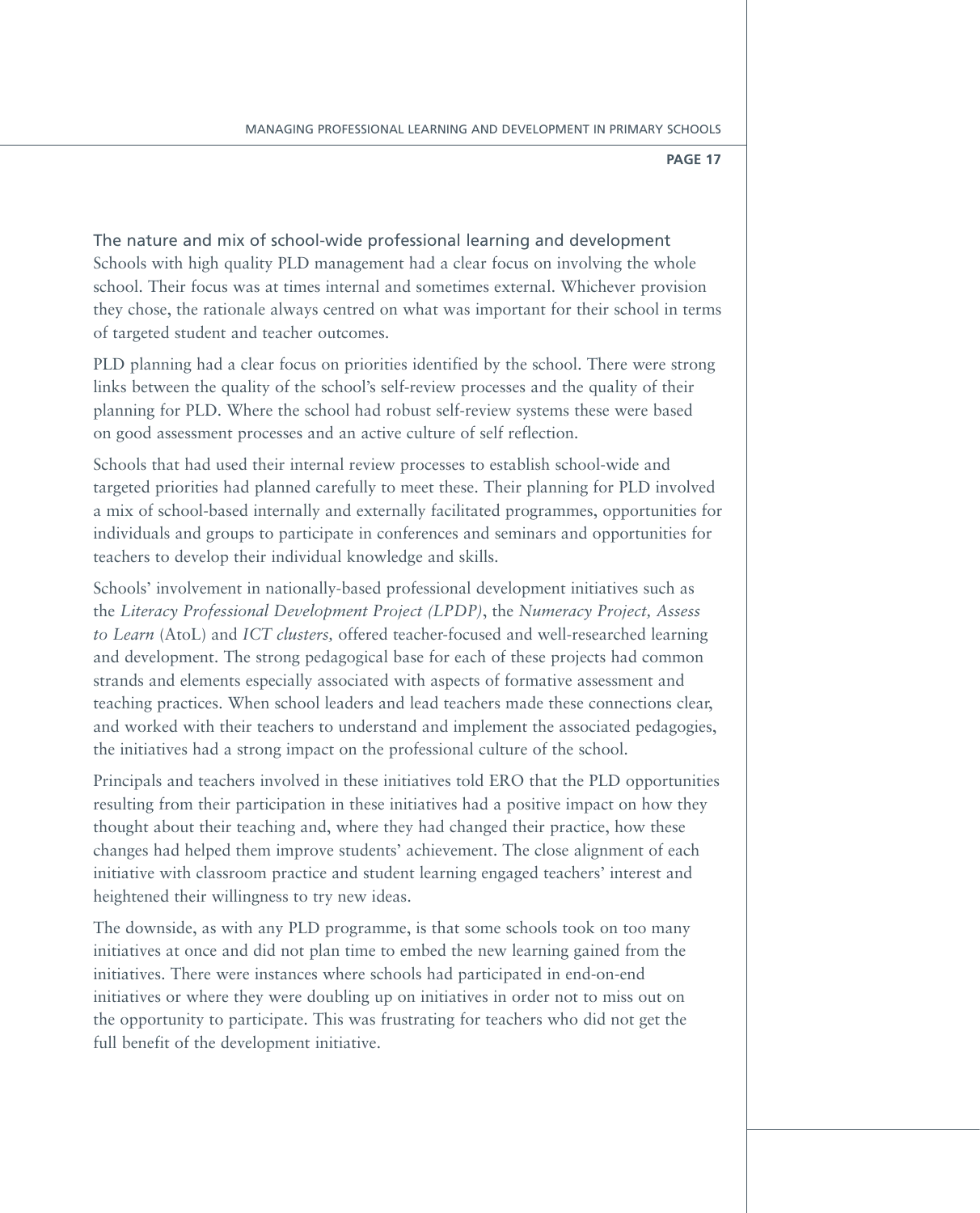### **Page 18**

*'I did not seem to have the time and support to help me put things into classroom practice before there were new things to learn.'* Teacher: Group 2

Where the cascade model employed in some of the national initiatives did not work as intended, not all classroom teachers received the full benefits of the planned professional learning. For example, the process as it works in the LPDP operates on a model of regional team leaders who each lead a cluster of facilitators. Each facilitator works with school-based literacy leaders, principals, and teachers of the participating schools; supporting them to take an inquiry and evidence-based approach to increasing the effectiveness of the literacy practices in their school. The model is a sound one but problems can occur.

The effectiveness of the process depends on the skills and continuity of position, especially in the key roles of facilitator or literacy leader. If these personnel are not sufficiently skilled to impart their knowledge or they leave the school, the impact and benefits of the professional learning may not reach the intended recipients – the classroom teachers. Both principals and teachers talked of instances where this had occurred.

Individual and small group professional learning and development In each of the groups, but more often in Group 1 schools, many of the senior leaders and teachers were involved in some form of professional study. Teachers talked about the reciprocal benefits of sharing the knowledge gained from their studies with their colleagues. This provided opportunities to articulate what had been learnt and how this might have relevance to classroom practice and student learning. Similarly, those attending conferences talked about their learning with other staff members. Teachers learnt from one another through observing, being observed and sharing professional feedback.

In some schools teachers were involved in action research to gather specific knowledge about classroom practices in a targeted area such as reading in the junior school. In one instance the principal and senior staff developed a mentoring system to support teachers in transferring the knowledge gained from their research to their classroom practice.

Well-structured staff meetings were more than forums to discuss administrative matters. They were planned so that professional discussion was an agenda item and, often, this included a time for sharing research information and effective classroom practice. There were innovative examples where staff broke into smaller 'learning circles' and then fed back into the larger group. Where this occurred, staff had time to prepare for the meeting by reading background papers or preparing discussion questions.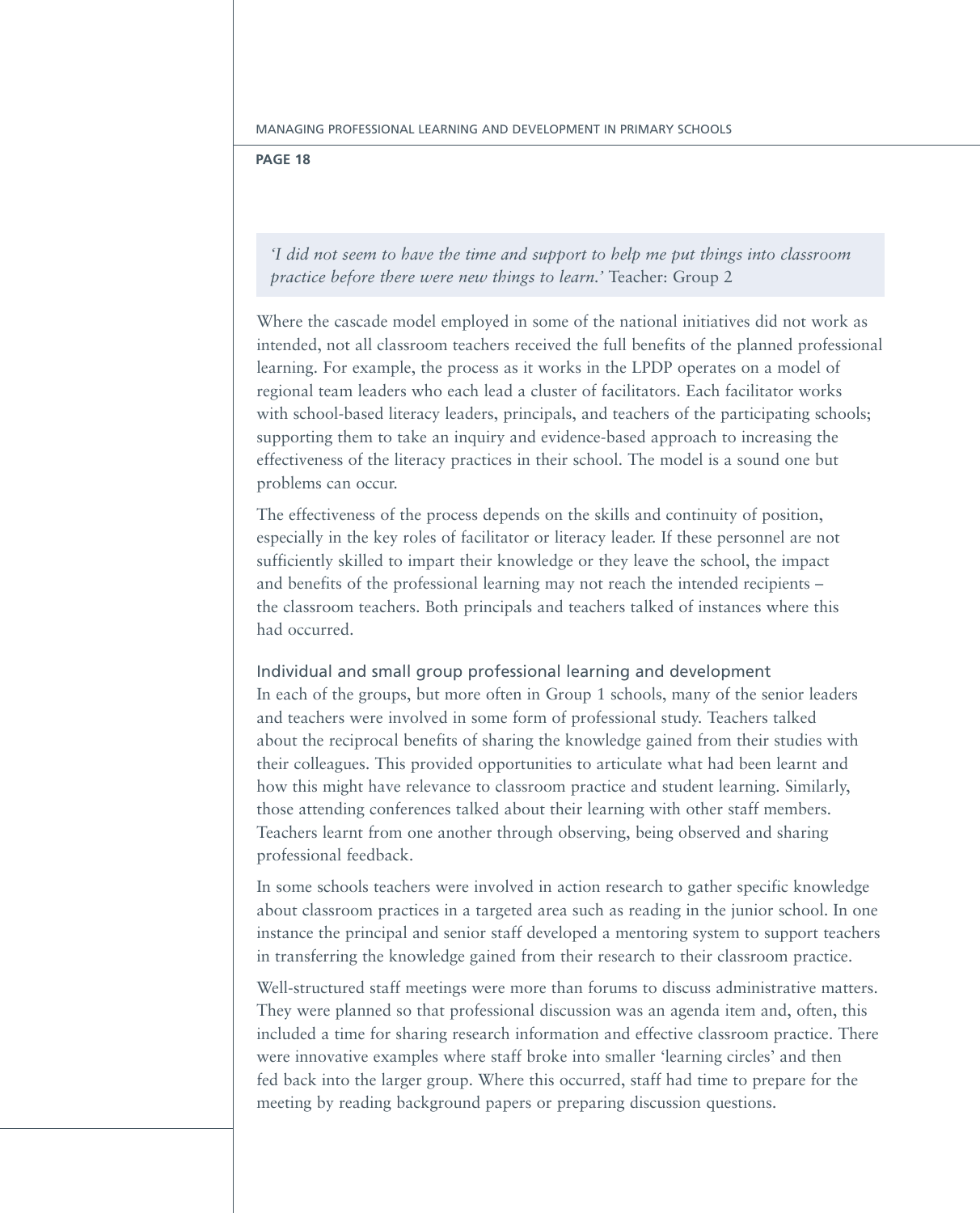### Parents as learners

Parents can be a very important part of a school's learning culture. The more involved parents are in professional discussions, the more likely they are to work in collaboration with teachers to improve outcomes for their children.<sup>12</sup>

During this evaluation there were examples of lead teachers conducting educational evenings to familiarise parents with new or revised curriculum programmes and engaging in collaborative discussion about effective teaching strategies to promote learning. Discussions on the introduction of the new curriculum, literacy practices and numeracy activities were an ideal forum to share ideas in several schools in this evaluation.

### Sustaining professional learning and development

The extent to which any PLD becomes part of the school's day-to-day teaching culture and is sustained beyond its introduction depends to a large degree on the underpinning rationale, the degree of commitment and involvement by teachers and whether, through its monitoring and evaluation practices, the school can show that the PLD has improved student outcomes.

Schools that have the systems and processes in place to plan, implement, monitor and evaluate their investment in professional development and learning have a distinct advantage over schools where these are limited or non-existent.

Without strong forward planning based on good quality review and assessment information, there is little on which to base a rationale for resourcing PLD programmes. Similarly, unless teachers can see a clear reason for participating in professional learning of whatever form they are less likely to be committed to the introduction of new or changed teaching practices. Initial enthusiasm is likely to fade if teachers believe their previous practice was just as effective. Teachers' commitment is bound up in being confident about change, being supported to change and seeing results. For this to be effective they need ongoing evaluative information about impact.

### **School B: Group 1**

This school is in a rural valley about 40 minutes from the nearest provincial town. It is a small, full primary, low decile school.

The school's analysed achievement information shows the majority of students are achieving well when compared to norm referenced data in reading, writing and mathematics.

Teachers have participated in school-wide professional development in numeracy, literacy, information communication and technologies (ICT), physical education and te reo Māori.

12 See *Partners in learning: Schools' engagement with parents, wh¯anau and communities,* May 2008. www.ero.govt.nz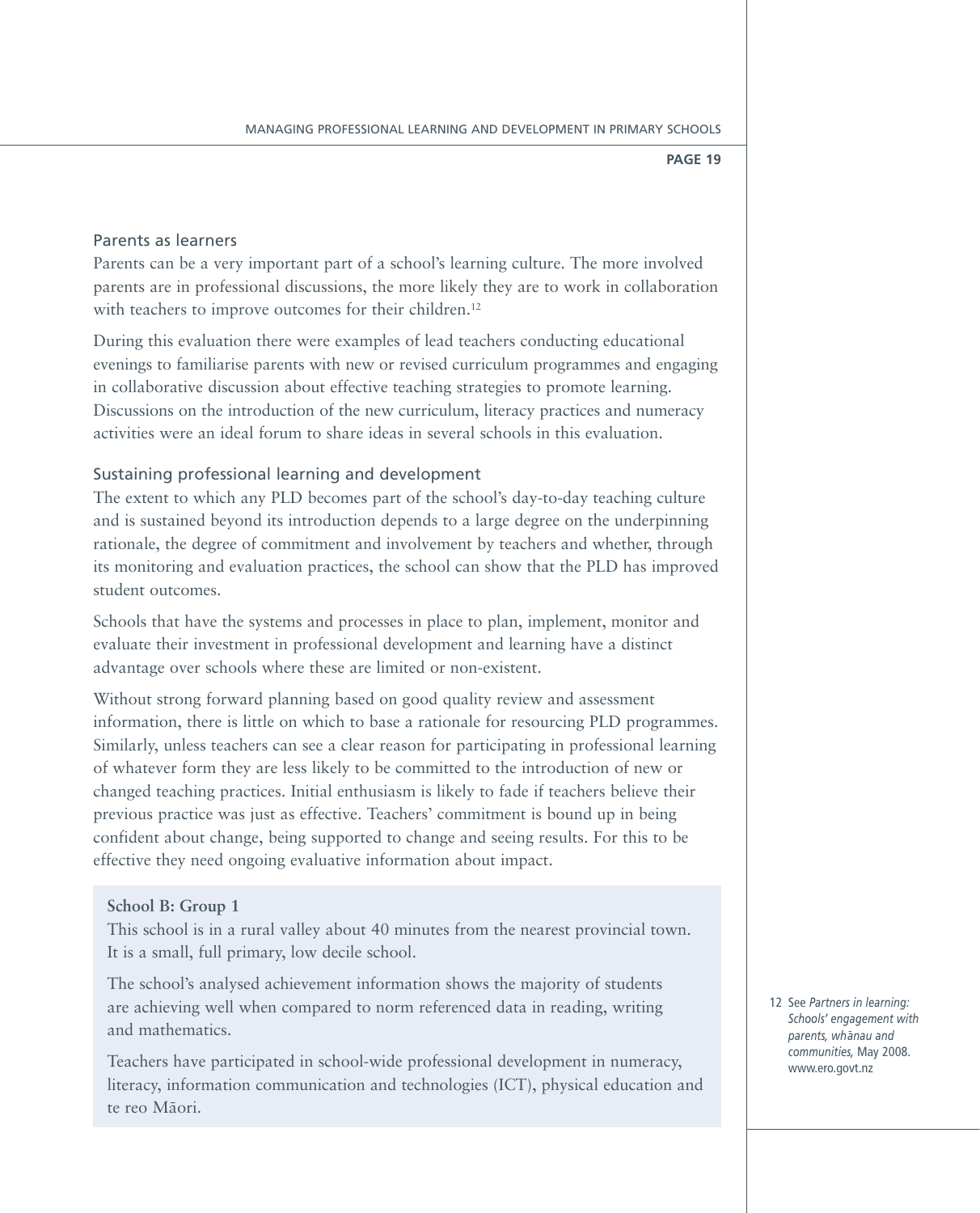### *Distance is not a challenge*

The principal has used a range of strategies to ensure that teachers have effective professional learning and development opportunities despite the school's relative distance from a provincial centre.

The school is part of an ICT cluster with several other schools in the district. This cluster has provided an additional forum for staff to discuss teaching and learning strategies. Most of the teachers work in similar rural environments and have common professional matters to discuss. Apart from contributing to high level ICT integration throughout the school, the cluster development has provided teachers with opportunities to compare and discuss the achievement of students in their area and their teaching strategies.

### *Learning from student achievement data*

The principal and his teachers have a strong focus on student achievement. Good quality planning, linked to sound evidence about student achievement, and a sense of ownership and professionalism amongst the staff has given them the chance to challenge each other about the need to develop new or different ways of teaching to meet students' needs.

The principal and his staff are convinced of the importance of looking at student achievement data to identify learning gaps and of using this information as a main source for making changes to their teaching. Their strategic plan reflects a change in direction where the focus is on student achievement.

This focus has underpinned the collaboration found between staff and also promoted the notion of sustaining their classroom practice by consciously returning to student data to see if they are making a difference.

*'We are aware as professionals of the need for targeted professional learning and development. A professional job means being prepared for change, to meet students' needs.'* Teacher: School B

Teachers have benefited from working with external facilitators. In numeracy, facilitators have emphasised the importance of staff sharing their approach to teaching and they have modelled good teaching in the classrooms. Through this work, the level of consistency in the use of teaching strategies across the school has increased. Moreover, data in numeracy indicates that a majority of the school's students are achieving scores consistent with or above their expected numeracy level.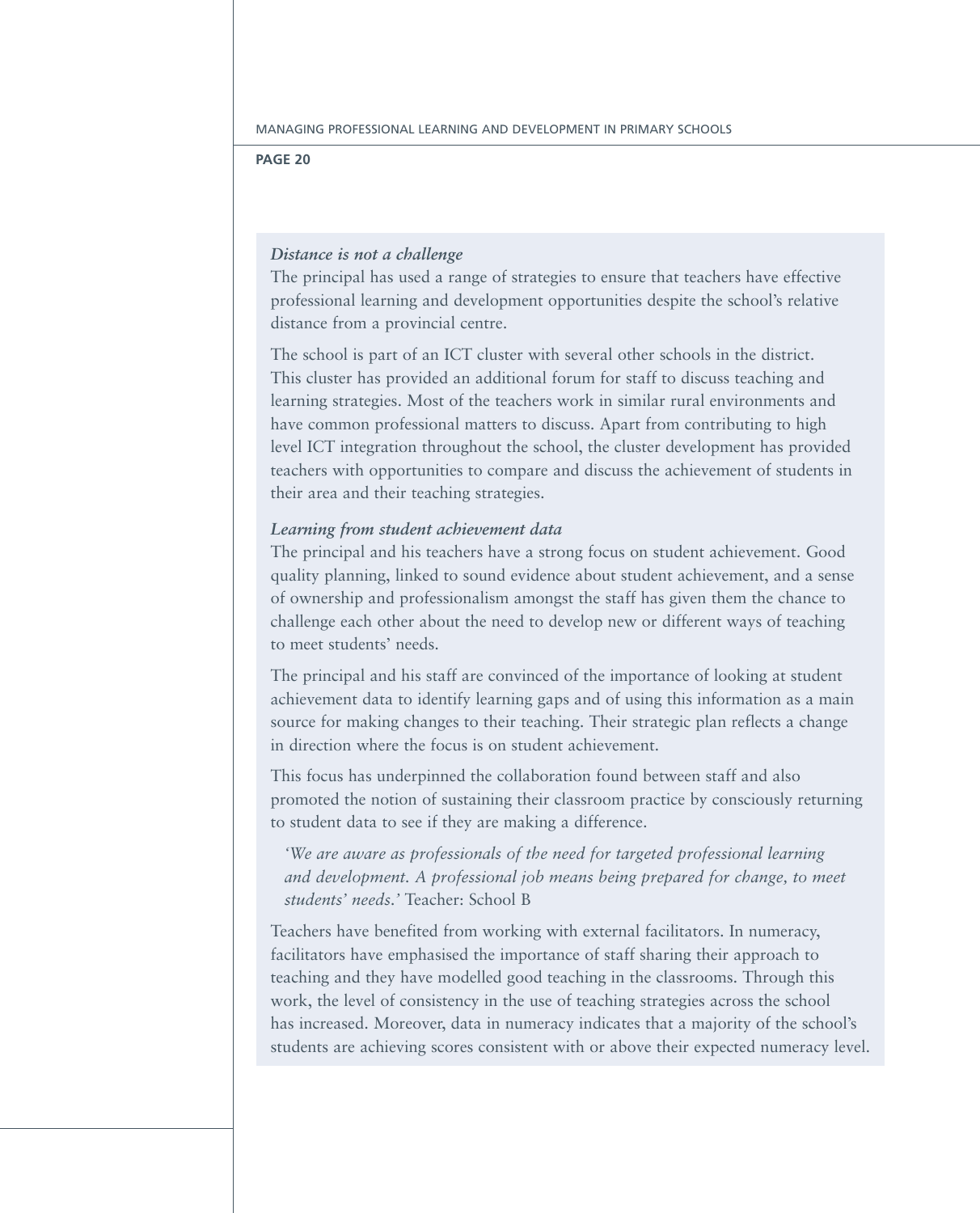### *Exploring ways to provide a mix of professional learning*

In addition to school-based data interrogation and facilitated training, the principal has a key role in finding ways to provide staff with a mix of professional learning and development. Often this relies on how effectively funding can be used.

*'The principal has made good use of external funding to support the school's professional learning and development programme. He obtained grants through several different funding sources, for various school professional learning and development initiatives.'* Board chairperson: School B

The principal, through the board has sent staff to particular conferences and presentations that complements the school's strategic direction for professional learning and development. The key in this regard is the way in which external professional learning enhances teacher practice and ultimately students' learning and achievement.

### **Where to next?**

Small schools are often vulnerable in terms of retaining staff and sustaining initiatives in teaching and learning. The principal and board acknowledge this challenge but believe that the maintenance of a culture that has a clear focus on professional learning to benefit student achievement is the key.

### 3 Monitoring and evaluating professional learning and development

### Establishing systems to find out about effectiveness

ERO found that the majority of Group 1 schools and some Group 2 schools gathered information about the impact of changes particularly related to student achievement, teaching practice and school systems. In these schools, principals, senior managers and teachers identified changes to:

- classroom practice, including teaching approaches, planning and assessment procedures;
- teachers' knowledge and, by implication, growth in confidence;
- students' progress and achievement;
- students' attitude, as a result of their greater involvement in their learning, progress and achievement; and
- the school's systems and practices.

Thomas Guskey (2000) provides a useful approach for evaluating a school's professional learning and development. Guskey sets out a basic checklist for principals and senior managers to use when planning and evaluating their professional learning and development programme.<sup>13</sup>

13 See *Appendix 3.*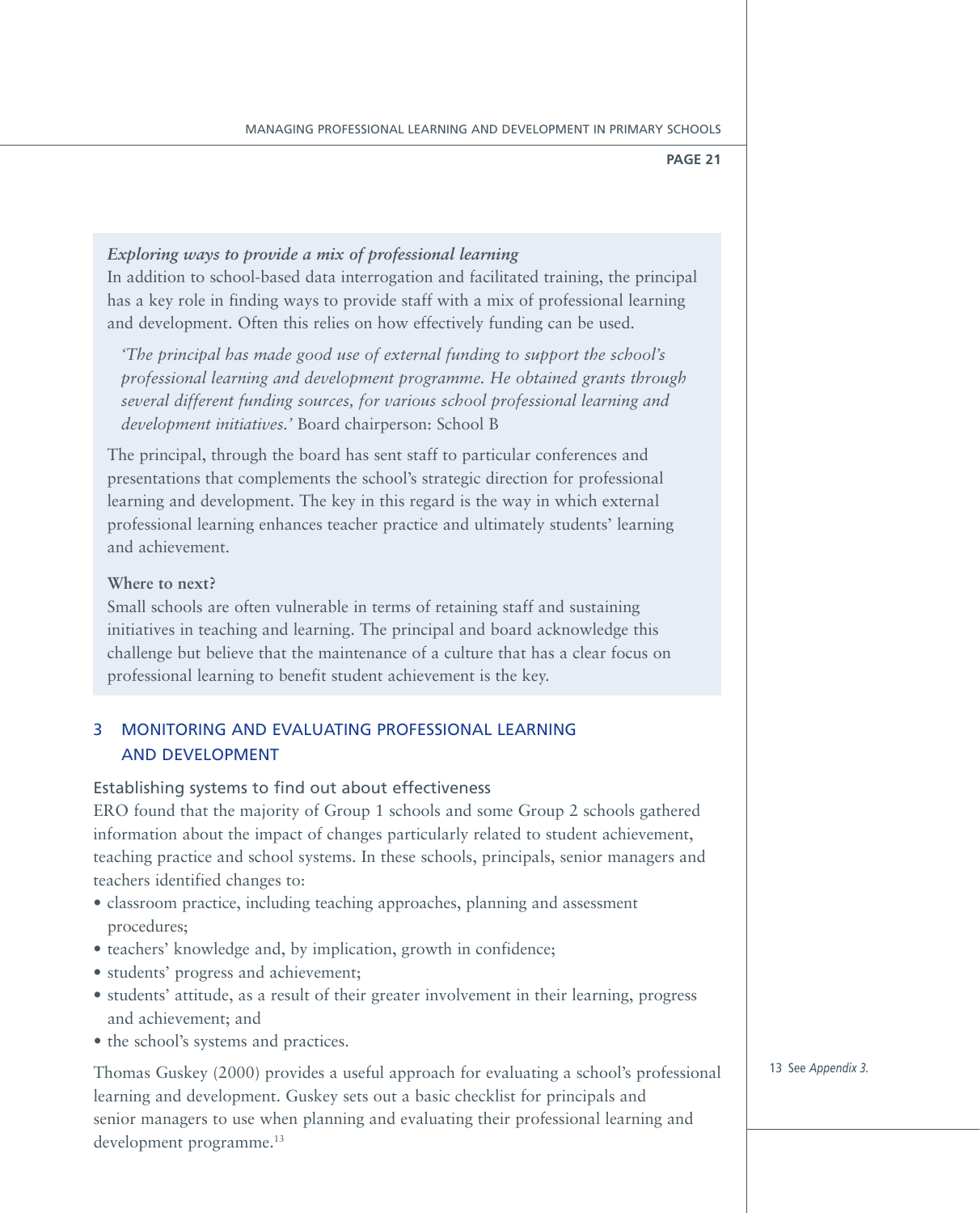### What were the positive impacts of PLD?

Teachers who felt included in decision-making were more committed to making changes and improvements in their teaching practice. Where principals and other school leaders reported regularly on the impact of programmes on teacher practice and student outcomes, the board was able to make more informed decisions about where to place its resources for PLD.

Teachers' involvement with other schools, either as part of a formalised cluster or informal learning group, was seen as valuable. They appreciated opportunities to have professional discussions, share ideas, observe others' teaching at a similar class level and give and receive professional feedback. This interaction contributed to teachers' thinking and assumptions, and to changes they made to their teaching practice.

Overall, principals reported that literacy and numeracy professional learning and development initiatives had the greatest impact on student outcomes and teachers' practice. Students were more engaged and had a greater understanding of their progress as a result of their involvement in their learning.

As a result of the AtoL project, teachers were more aware of the link between assessment procedures that helped identify students' learning needs and the planning of specific lessons to meet those needs. Students were better able to assess their own learning and, together with their teacher, decide their next learning steps.

Discussions about learning between teachers and students enhanced student-teacher relationships and student attitudes to both teaching and learning. The involvement of students in their learning also had significant impact on their overall engagement in learning.

*'We like being more responsible for our own learning and we like the way we can see how well we are achieving, and what we need to do or learn next.'* Students discussing their work in a rural primary school.

Each of the primary schools in this study reported to ERO on the professional learning and development they had undertaken since January 2007. Schools indicated which initiatives had had the most significant impact for them and what had improved for them and their students.

These features included giving teachers:

- higher levels of confidence and enthusiasm for teaching;
- a deeper knowledge of the relevance of research to their teaching and students' learning; and
- an understanding that students' involvement in their learning led to better engagement.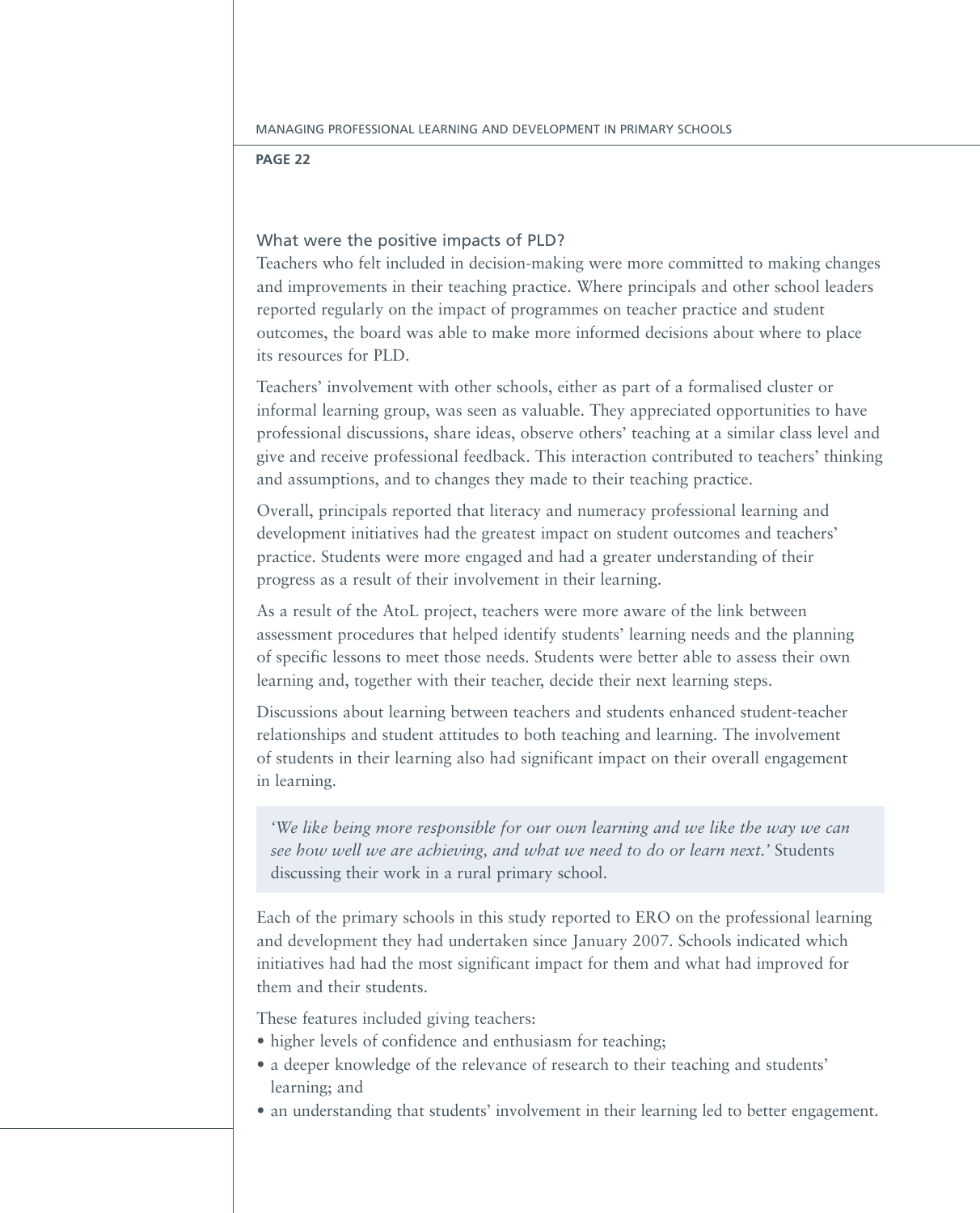Some schools cited professional learning and development initiatives as having the greatest impact when they were linked to the context of their schools. For example, where there was a high number of Māori students, schools identified professional learning and development in engagement strategies, te reo me ōna tikanga Māori, and/or a noho marae as being particularly helpful in understanding their students. Teachers in these schools noted a change in teacher and student relationships as a result of the confidence and understanding they gained from this professional learning and development.

Other professional learning and development identified by some schools as having a positive impact included those that met the needs of specific groups of students in their school such as:

- students with special needs, including the gifted and talented;
- ESOL students;
- Pacific students:
- • students with behavioural concerns; and
- boys.

### **School C: Group 1**

This is a large, high decile, urban, contributing school with a Level 2 Māori bilingual unit. Most students are achieving well in literacy and numeracy when school data is compared with norm referenced expectations.

School leaders have used their professional learning and development programme to increase proficiency in teaching literacy and numeracy. They have also had art and physical activity and wellbeing focuses. Teachers acknowledge that they have a more deliberate approach to their teaching and that this is specifically related to students' abilities and learning needs. They are more consistent in their teaching practice as a result of their professional learning.

### *Engaging together*

The principal, senior leaders and teachers wanted to create 'a team of highly effective educators whose primary focus was developing lifelong, successful learners'. Their vision encompassed a whole-school focus on learning together and engaging in professional discussions based on new knowledge and understandings about teaching and learning. They have been very successful in achieving this vision.

Bringing people together in this endeavour required high levels of trust between teachers and management. This helped to create a camaraderie that encouraged, in the words of staff, a 'cutting edge' approach to new learning.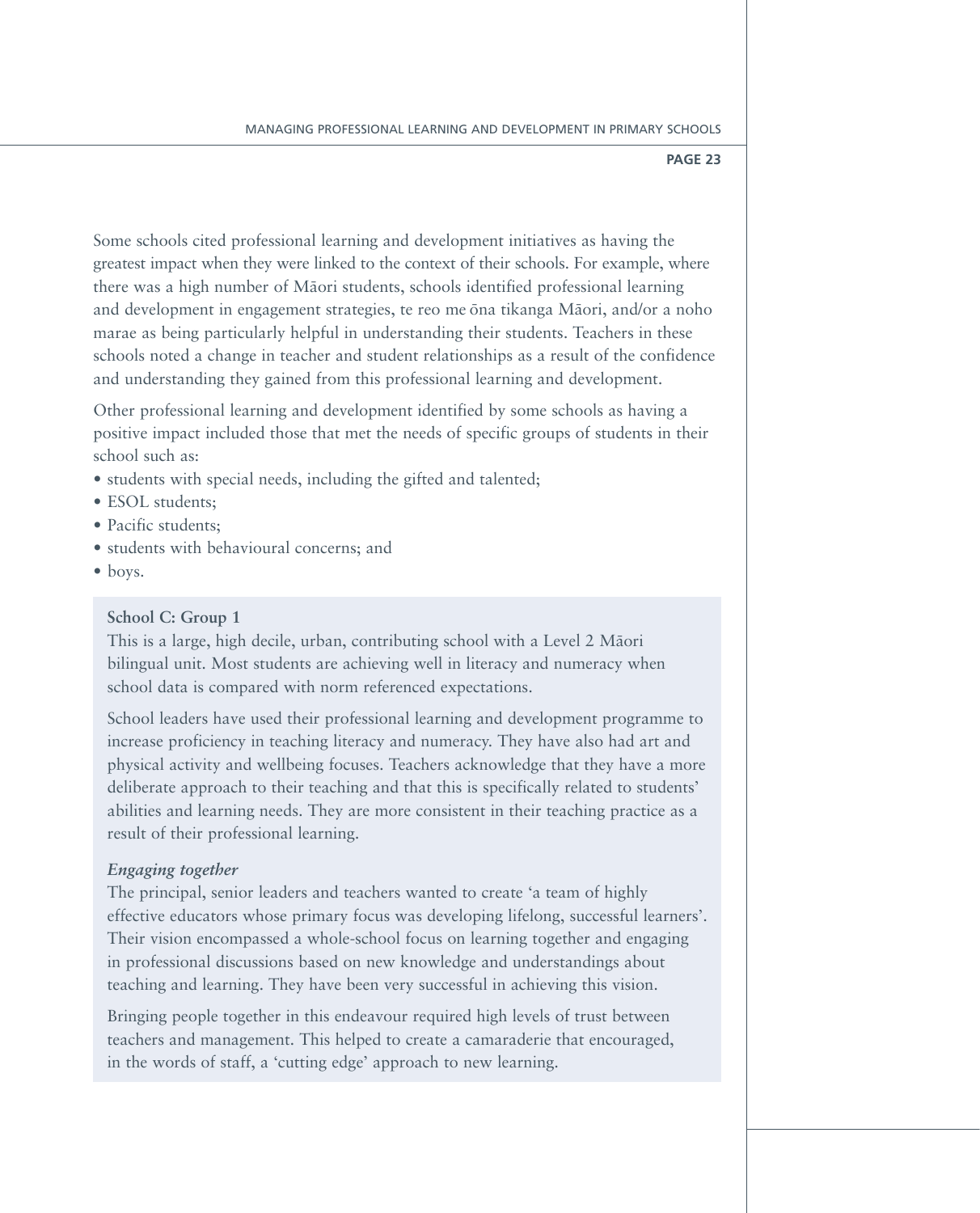*'We don't have the flashest buildings but this is made up for by its people and the way they learn together.'* Teacher: School C

Of significance is the way that senior managers' share analysed student achievement data with teachers. Teachers use the information to make decisions about teaching approaches that will have a positive impact on students' learning. This information also guides some decisions about future professional learning and development requirements.

### *Critical partnerships; constructive feedback*

Senior managers regularly visit classes and give teachers constructive feedback on specific aspects of teaching. Teachers also have opportunities to observe high quality practitioners in action in their classrooms and to discuss teaching strategies with these colleagues. The benefits of this approach to professional learning accrue during the discussion as teachers work out ways to include effective practice in their own teaching.

Teachers comment that the supportive environment in which this learning takes place is critical to changing practice. There are cautions in how this is achieved. For the most part, these involve knowing teachers' capacity for change and managing this in a way that enables all staff to feel that the practices that they seek to change will contribute to improved student achievement.

*'Having a critical friend to discuss professional learning, successes, strengths and concerns with, really helps.'* Teacher: School C

### **Where to next?**

Senior leaders have identified the need to align teachers' appraisal with the professional learning and development programme. The closer alignment of the appraisal process to the professional learning and development programme could highlight how successfully teachers have made the links between changing practice and student learning, engagement and achievement.

*'The learning is challenging, makes you think – a constant learning journey.'*  Teacher: School C

### The role of appraisal

Teacher appraisals can provide an important source for PLD planning. Teachers' self appraisals together with observed practice can help school leaders target areas where teachers may need PLD support. However, of a sample group of 100 schools, just under a half of the principals considered teacher appraisals as a source of information when planning the school's professional learning and development.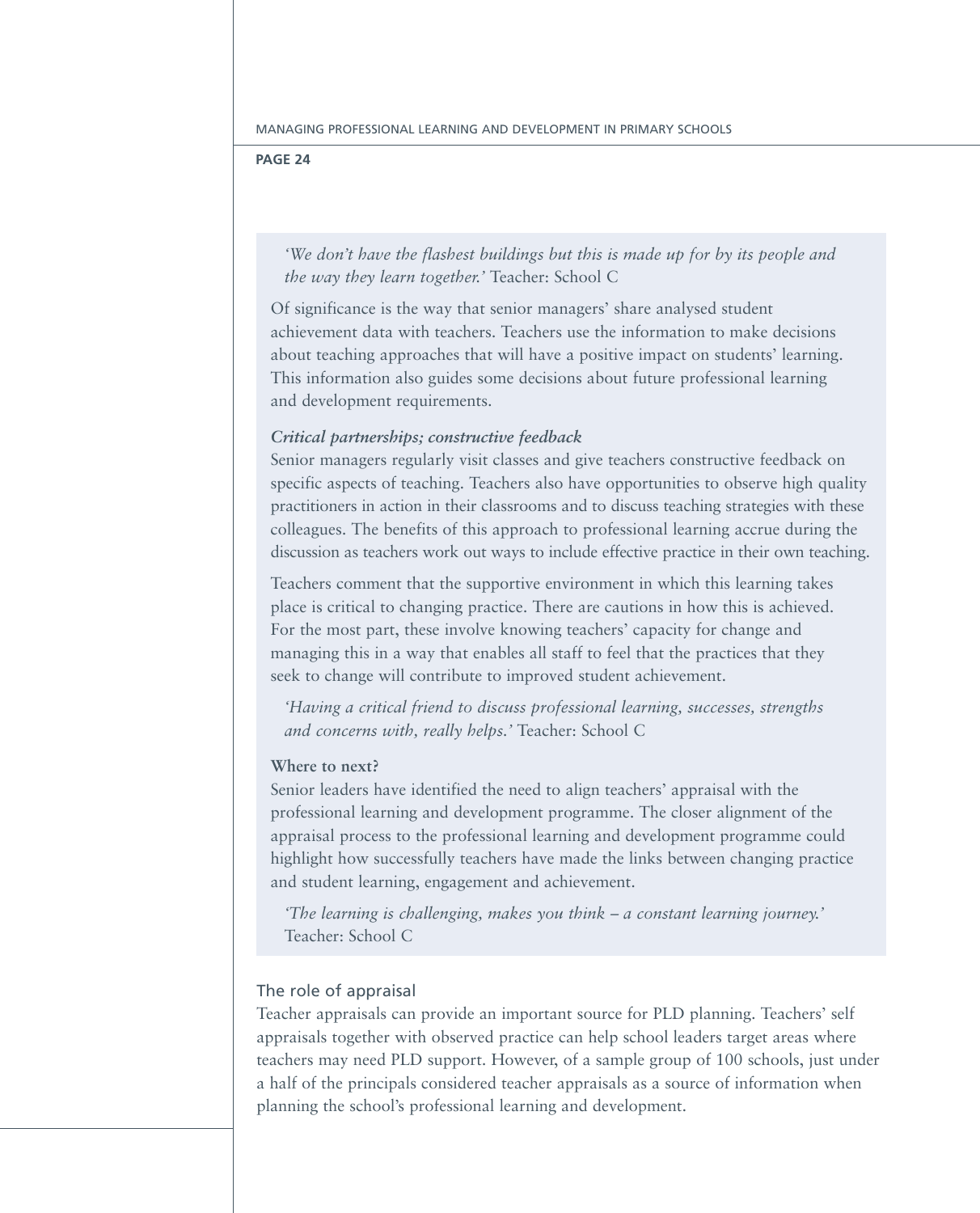The relatively minor contribution of the appraisal information in schools' decisions about professional learning and development is consistent with ERO's previous national report: *In Service Training for Teachers in New Zealand Schools.*<sup>14</sup>

Some schools used a different approach to provide professional feedback. The mentoring programme, critical friend interactions, informal and formal observations, feedback and professional discussions, were seen by principals and teachers as forms of professional and teacher development. They also complemented the teacher appraisal processes because of their strong links to classroom practice.

### 4 Spending on professional learning and development

Principals gave ERO a breakdown of their spending on professional learning and development. They were also asked to note the amount spent on courses or facilitators (providers), travel, accommodation and relievers.

The reported levels of spending provided by the primary schools in this evaluation can be treated as broadly accurate. Although the relatively large sample of primary schools provides a good basis for analysis, evidence from earlier ERO work suggests that it is difficult to accurately determine spending for areas like professional development.

### Differences in spending between Groups 1, 2 and 3 schools

Data for Group 1, 2 and 3 schools for the 2007 and 2008 school years is summarised in the following table:15

*Table 1: Primary school spending per full-time equivalent teacher on professional learning and development*

|         | 2007<br>(actual spend per FTE) | 2008<br>(budgeted spend per FTE) |
|---------|--------------------------------|----------------------------------|
| Group 1 | \$1,100                        | \$1,180                          |
| Group 2 | \$1,160                        | \$1,290                          |
| Group 3 | \$1,230                        | \$1,330                          |

Although schools in Group 3 spent slightly more per teacher on PLD the differences are not significant. Low decile primary schools (\$1240) spent more per teacher on professional learning and development in 2007 than did high decile (\$1120) and medium decile schools (\$1090). These differences were also reflected in the amounts these schools had budgeted for the 2008 school year. Again these differences are not significant.

- 14 Education Review Office. (2000). *In-service training for teachers in New Zealand schools.* Wellington, New Zealand: Author.
- 15 These numbers are rounded to the nearest \$10. Teacher numbers are based on the roll generated full-time equivalent staffing.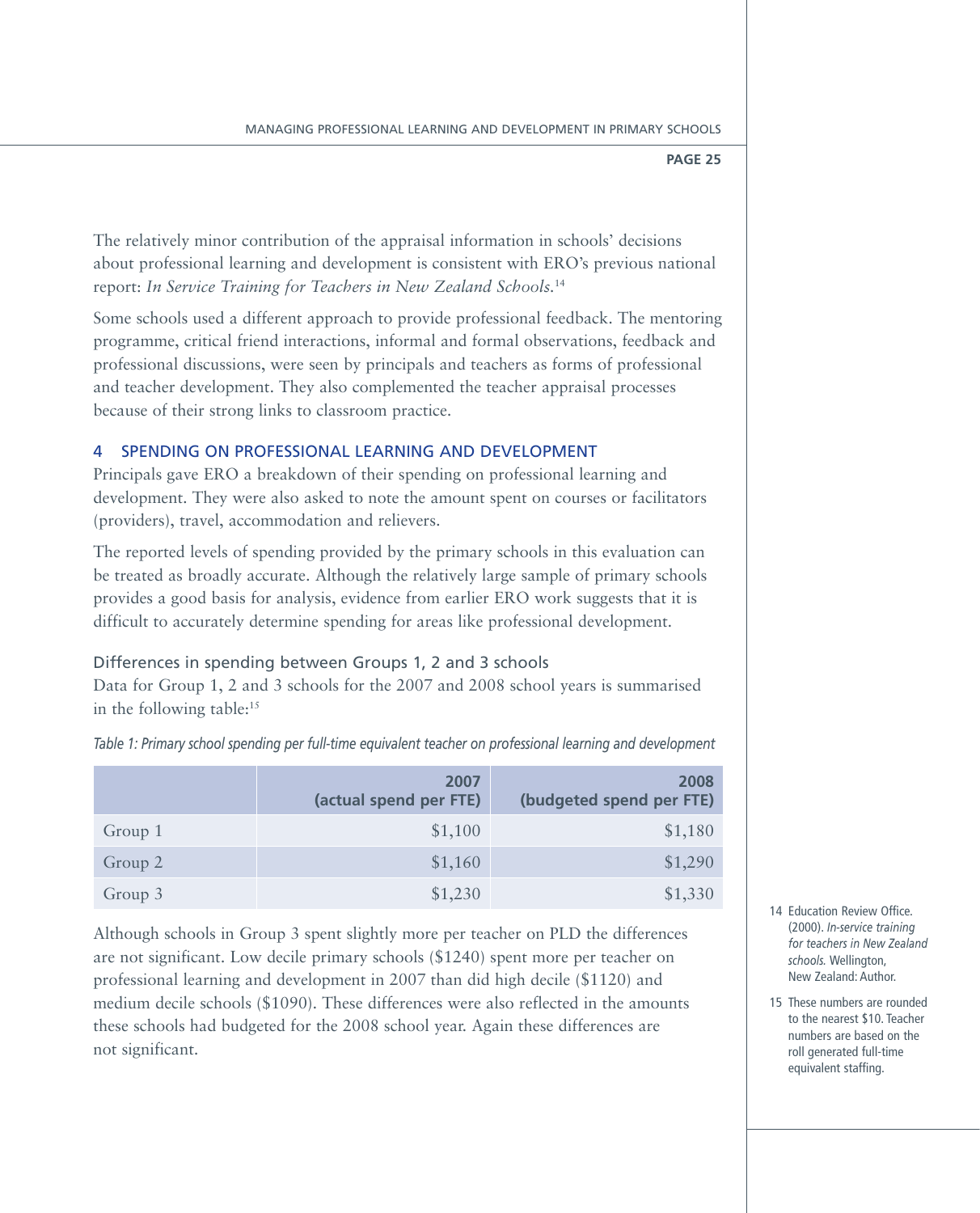Small schools (\$1260) also spent more in 2007 than medium (\$1180) and large schools (\$1110), a pattern maintained in their budgeted amounts for 2008. In part, the difference in spending may reflect the fact that many of these schools are rural, and face additional costs in terms of travel and accommodation. Small schools also face additional expenses due to economies of scale, given that some aspects of professional development spending are somewhat fixed, for example, the cost of an external facilitator.

### **School D: Group 1**

This school is a large, low decile, intermediate school in a provincial centre. The majority of its students are Māori.

The school is organised into five 'learning centres' to accommodate each student's learning needs and interests. One of these centres has a focus on students who have specific learning needs and has a teacher-student ratio of approximately 1:12. Another centre has a focus on students of high ability. The other three centres have curriculum focuses on physical education and health, mathematics and science, or the arts. Students have a say in which setting best meets their needs. Each centre has an ongoing focus on literacy and numeracy. Student achievement information shows that by the time they leave the school, the majority of students are achieving at a level appropriate for Year 8 students in New Zealand.

### *Centring professional development in the school*

In keeping with the students' centre-based initiative, teachers also have a professional development centre. It was instituted at the end of 2006 when the principal recognised that the school's learning centre model made it difficult for external providers to sufficiently tailor their programmes to meet teachers' professional development needs. School leaders also believed that quality professional learning needed to be followed by classroom support and regular short-term sessions relevant to teachers' needs.

Attendance is mandatory for teachers in four out of eight of their fortnightly blocks of non-contact time. The sessions involve small groups teachers (three or four) working with the facilitator. The size of the groups enables everyone to have the opportunity to contribute, and there is more likelihood of individual teachers having their needs met.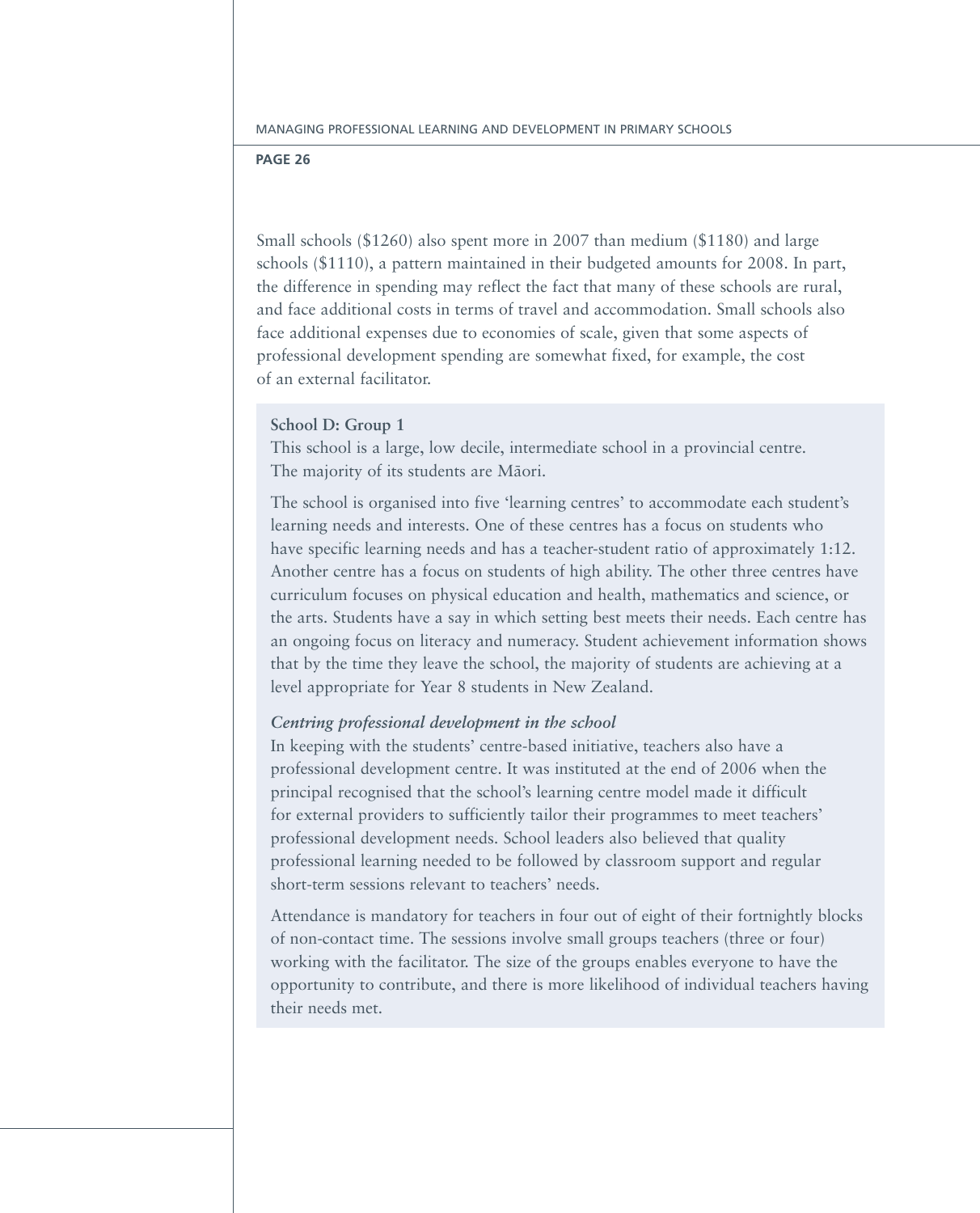School and individual professional development needs are identified and addressed through the performance management system, teacher reflection and self-review. Teachers have an agreed set of beliefs and expectations about what constitutes high quality teaching and learning. These shared beliefs have helped develop the school's professional learning culture by encouraging teachers to continue improving the effectiveness of their teaching.

### *'The professional learning and development has made my understanding of curriculum and my delivery to students much better.'* Teacher: School D

Provisionally registered teachers receive additional support from the professional development centre. These staff have two full days of professional development time every five weeks to support their registration and to also help them gain the knowledge and skills that other staff have already gained through the professional development programme.

The major focuses for professional development have been on numeracy and literacy, and in more recent times, assessment. The teachers at School D have gained confidence in their work in these areas and there have also been improvements in the achievement of students. Since 2003 achievement levels have steadily increased, with particular gains being made during 2007 and 2008. These gains have meant that on average, Year 8 Māori and Pākehā students leave with literacy and numeracy levels slightly above the national average.

### *Monitoring and evaluating professional learning and development*

Professional development is well organised and supported by high quality school review. Student achievement analyses inform decisions about teaching and learning, and reviews about the effectiveness of classroom practice contribute to decisions about how well professional development is serving the needs of teachers. There is a clearly documented review of professional learning and development.

The performance management system operates as a collaborative process between the school's staff and management. Teachers trust the school's management to provide high quality feedback on their teaching while also offering high quality support through the professional development centre.

Overall, the use of assessment data, observations and teacher feedback mean that school management has good knowledge of the impact of professional development on school practice. The thorough documentation of this provides clear direction for the ongoing refinements and continual improvements to school's professional development programme.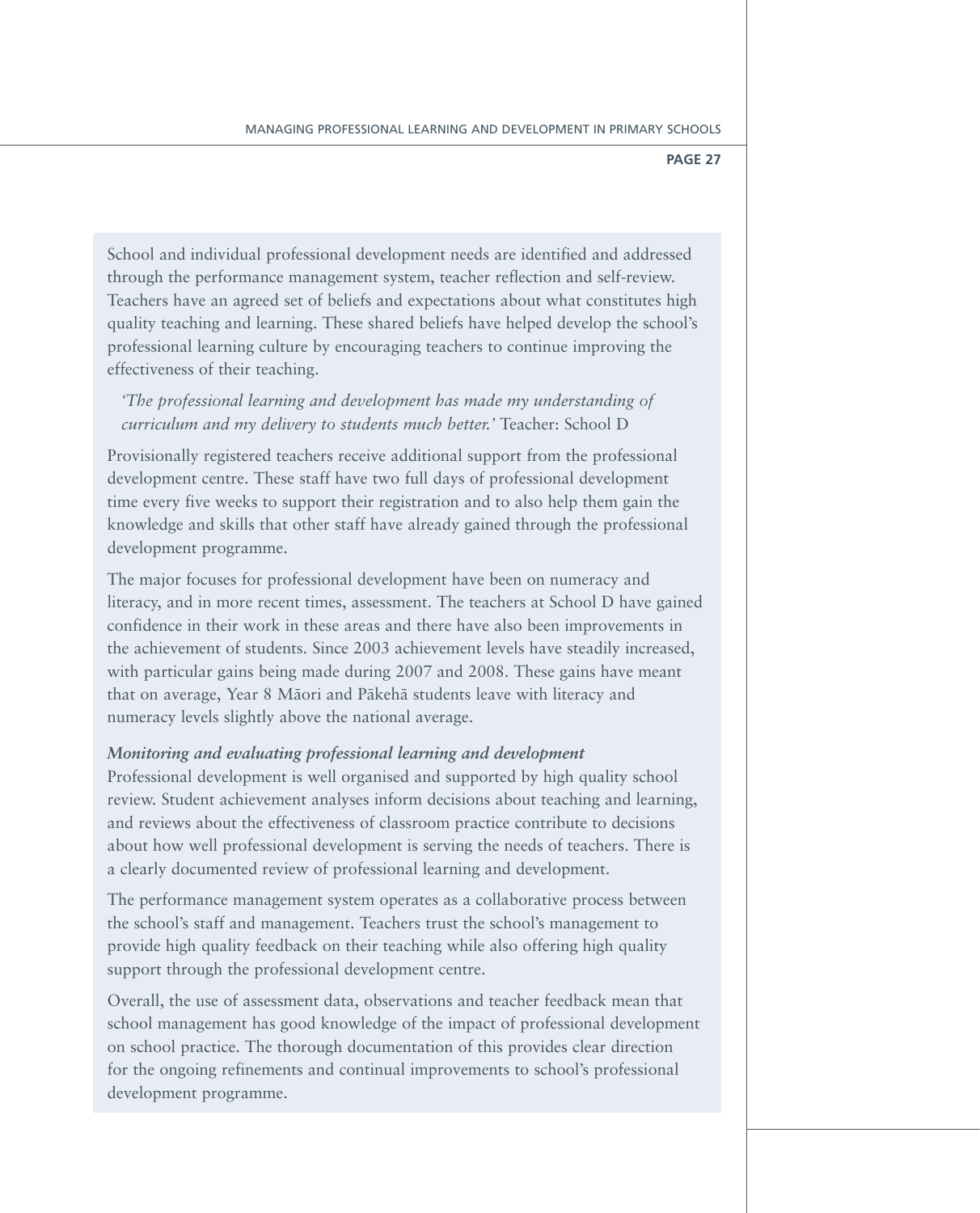*'We have time and support to help translate what we learn into classroom practice.'* Teacher: School D

### **Where to next?**

The school's approach to professional development means that there are fewer connections with external providers and teachers at other schools. Potentially, there is scope for the school to make links with other schools and, where possible, external professional development providers, to help them reflect and build on the success of their current approach.

The principal is investigating how best to include technology teachers in the professional development structures of the centre. Currently, professional development sessions for teaching staff take place when their students have technology. This is a systemic problem that needs to take account of all staff.

### 5 Constraints and challenges

### Being a small, isolated rural school

An analysis of the distribution of school decile, size and location in the above groups identified issues that affected the management of professional learning and development across all types of primary schools. In addition, ERO found there were particular issues for small rural schools located in isolated areas.

Some of the schools in Group 1 located in isolated areas had planned strategically to meet their needs, but similar schools in Group 2 and Group 3 perceived the remoteness of their school as a constraint.

Although being rural was not in itself an issue, being rural and small presented challenges for a significant number of these schools (57 percent). Attendance by a teacher at any professional development and learning initiative cost money and time. Travel, overnight accommodation and the employment of a relieving teacher often had a negative impact on the school's limited financial resources. Principals in these schools saw internal professional learning and development with an external facilitator as a way to overcome this, but such PLD could be constrained by the availability of an external facilitator.

### Availability of relieving teachers

Thirty-seven percent of rural principals in this evaluation reported, as an ongoing concern, the availability of relievers from a limited pool of teachers experienced in multi level teaching. This concern was not so apparent in locations where relievers were sought to teach one or, at most, two class levels.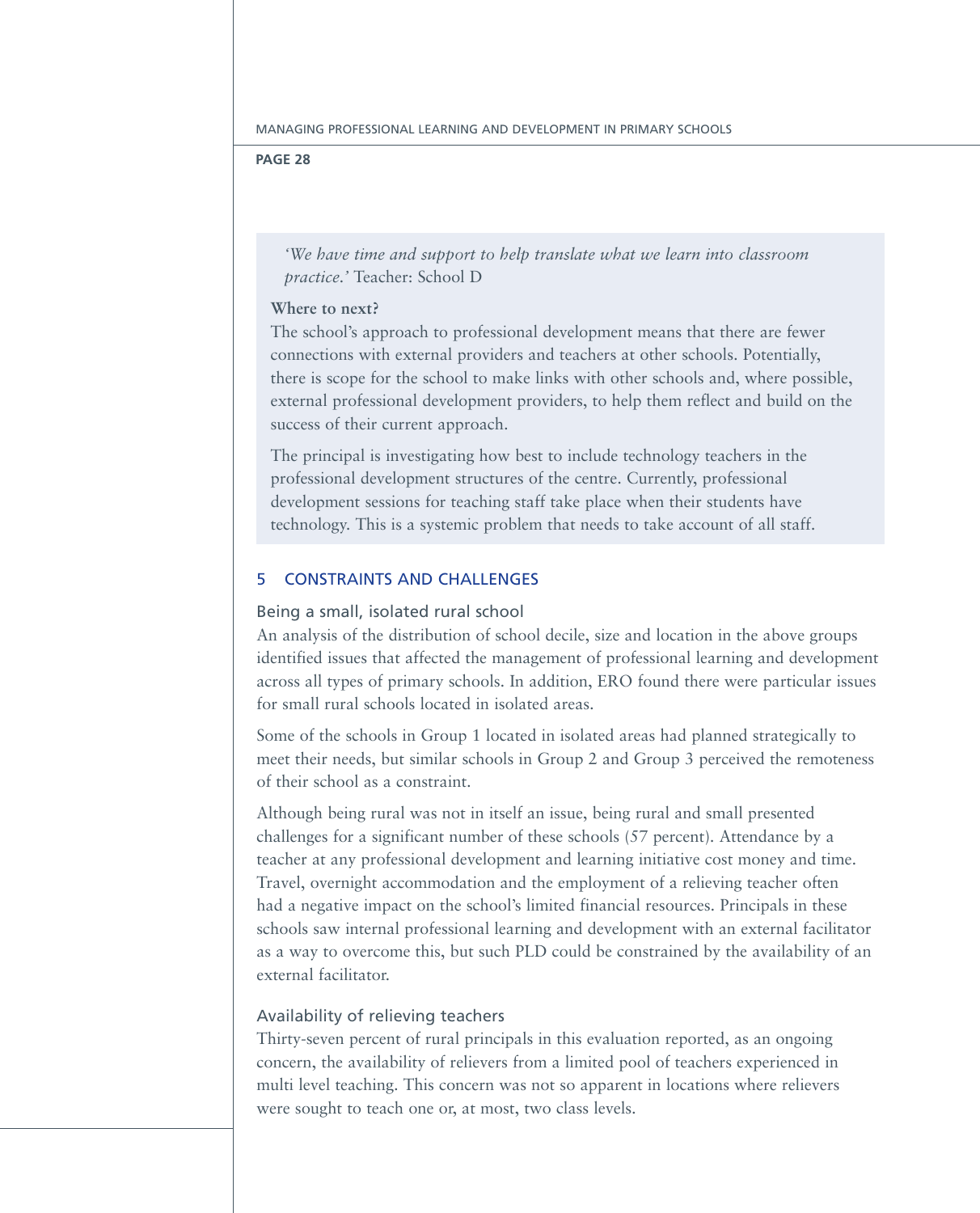ERO found that teachers in small rural schools were isolated from other teachers teaching at similar levels. There were few opportunities for professional sharing, dialogue and reflection, and teachers seldom observed others teaching at a similar level.

Principals in most other schools in this evaluation also identified the availability of relievers as a challenge, particularly if the whole school was involved in professional learning and development and there was insufficient coverage. To counter this, most principals, senior managers and lead teachers tended to organise their school-wide programmes during teachers' non-contact time.

### **School E: Group 2**

This school is a full primary school in a rural area. The majority of its students are Māori. It has had five ERO reviews since 2003. These reviews have been prompted because of especially difficult issues affecting the school's governance and management.

A newly appointed principal was in place at the time of the school's most recent ERO report. The report noted good analysis and use of assessment information, improvements to student achievement, a developing learning culture and a shared focus on continuing these improvements.

### *How important is leadership for learning?*

Turning a troubled school into a successful school is heavily reliant on good leadership. The appointment of a new principal has provided this school with a sound platform for strengthening teachers' professional learning and development and for supporting them to improve student learning and achievement. The principal is working with staff to develop their analysis skills so they can use assessment information to identify where they need to place their teaching and professional development priorities.

In recent years teachers have had intensive professional development in writing, reading, numeracy, curriculum management and assessment but, as a school, they had little idea about what impact this had had on improving student learning and achievement.

The principal has now begun a process of identifying, through assessment and data analysis, what aspects of the work done in numeracy development need further strengthening and what has not worked as intended. This sort of involved leadership for learning is giving teachers a clear focus for the future.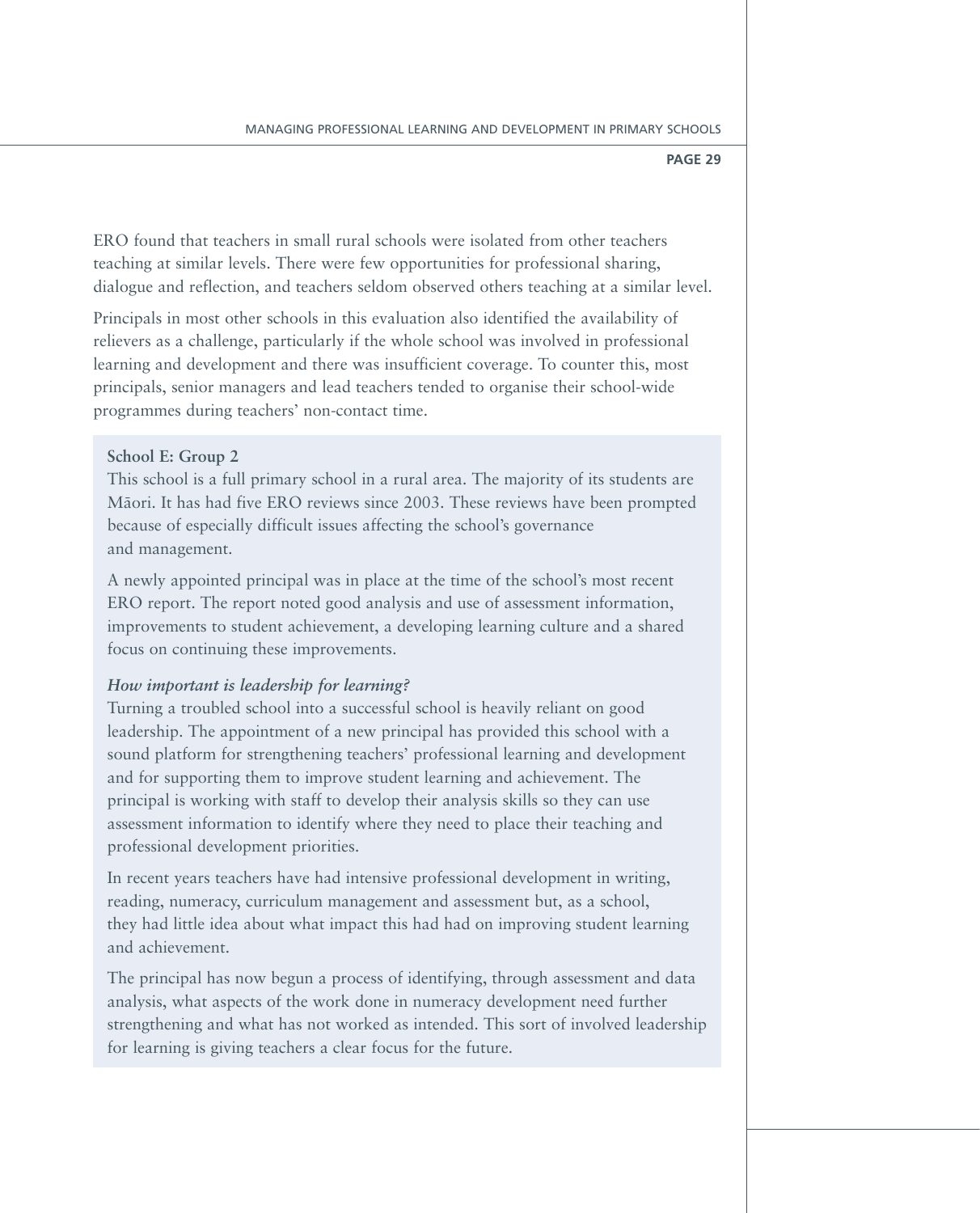Notwithstanding the amount of professional development undertaken by teachers, there is a positive culture of staff learning. Teachers are keen to share their practice and to find out what works for their students. This adds to the platform set by the principal. The commitment by teachers has resulted in improved school-wide teaching practice, knowledge and planning. This in turn has had a positive effect on student engagement and emerging ownership of their learning.

*'Our principal has made a huge difference through her strong leadership'*  Teacher: School E

### *Parents need to know and want to help*

Parents want their children to do well and are interested in what is going on at the school. The principal recognises that the most productive partnerships occur when teachers and parents work together to support children's learning.

Parents noticed the changes almost immediately. In particular, they noticed changes in their children's self esteem as a result of teachers celebrating student successes rather than reflecting on their failures. The increased willingness of teachers to listen to and work with parents made them confident that their views would be listened to.

This relationship was attributable not only to the principal's insistence that this be the case but also because of the work done by teachers as part of their own professional learning about the impacts of positive teaching strategies on students' learning and achievement.

*'We like to see our board investing in quality teachers*' Parent: School E

*'The teacher and I have met and set goals to monitor my child's progress together. This is refreshing.'* Parent: School E

### **Where to next – building on the foundation**

This school now needs to involve its senior managers in taking a more coordinated approach to managing and monitoring all professional learning and development programmes.

With a large number of Māori students underachieving in numeracy, it is critical that school leaders now identify those aspects of the numeracy professional learning and development that will help rectify this.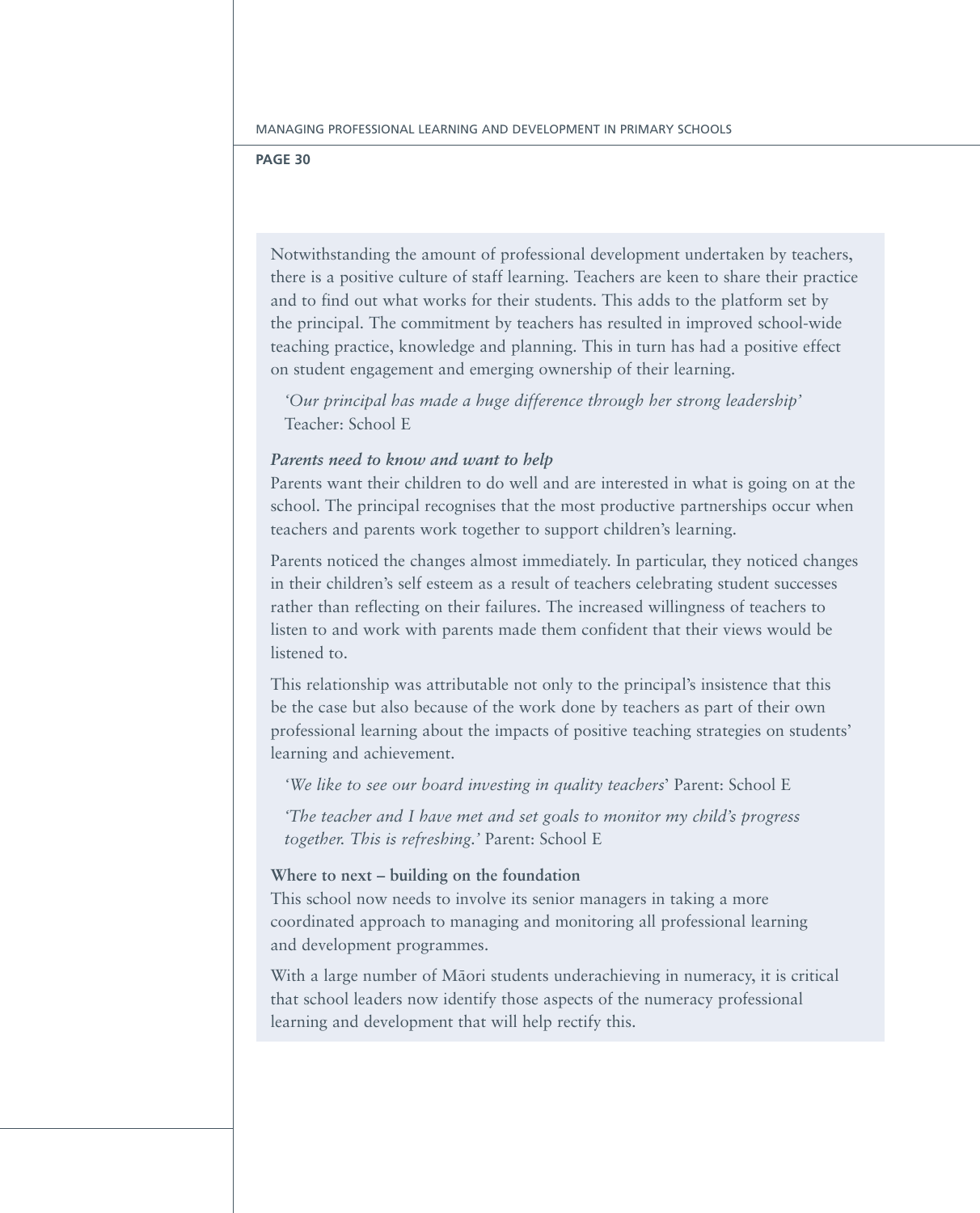### **Staffing**

Most principals in Groups 1, 2 and 3 reported challenges with staffing. Constant changes to staffing had implications for the continuity of teacher learning throughout the school. Often the significant experience and knowledge gained by individual teachers through their involvement in their school's professional learning and development programme was lost when the teachers left the school. Senior managers had to provide refresher or induction programmes for new staff to ensure the 'knowledge gap' was eliminated as soon as possible.

Changes to staffing made it difficult to embed new practice. Where schools did not have systems in place to counter the inevitability of staff changes, the loss of knowledge and experience was significant and the sustainability of new practice was an ongoing challenge.

### Quality of the facilitator/provider

External facilitation was sourced from a variety of providers including the nearest university's advisory pool, Ministry of Education facilitators and private facilitators. Principals reported that high quality facilitators knew their content well, had a good research background and planned activities that were relevant to classroom practice and student learning. The most effective facilitators modelled classroom practice, provided ongoing instruction and guidance, observed teachers in their classrooms and gave constructive and supportive feedback.

Some facilitators did not always address the concerns or interests of teachers, particularly those in small, isolated rural schools involved in multi-level teaching. Additionally some teachers did not always have access to support and guidance from facilitators as an ongoing component of the school's professional learning and development courses.

### Teacher commitment

Teachers' commitment to PLD is critical in the success of programmes. ERO found that where school leaders lacked a collaborative approach that involved teachers in sharing the decision-making there was less likelihood of teachers involving themselves fully in the PLD programme or initiative.

School leaders need to be mindful of how teachers learn and the amount of PLD they can reasonably be expected take on if there are to be sustainable changes to their practice. Some principals chose to take a 'less is more' approach. This gave teachers time to make connections with other things they have learned, try new ideas and embed these in their day-to-day teaching. With fewer professional development initiatives, done in more depth, these principals acknowledged a greater investment of teachers' time, interest and commitment.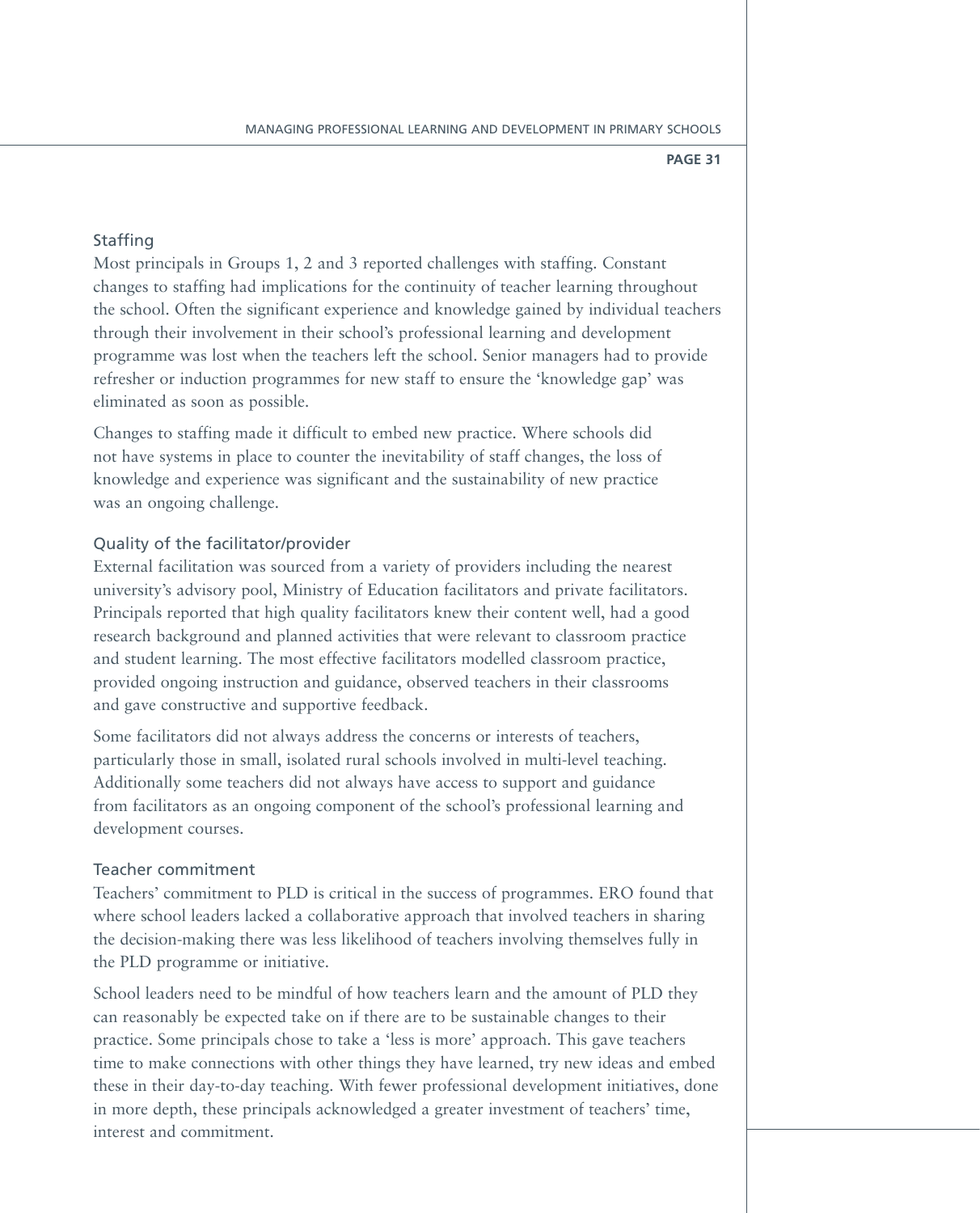### **School F: Group 3**

This is a rural, full primary school with a mid-sized roll. While many of the students are of New Zealand European/Pākehā background there are also a significant number of Māori students.

The most recent ERO report noted concerns about the school-wide quality of teaching and the negative impact some relationship management issues were having on the quality of service delivery. In addition, the board had experienced a high level of turnover and new trustees had not yet had the time to effectively understand their roles.

### *Lack of commitment to professional learning*

The school does not have an effective professional learning and development programme. While there is a considerable amount budgeted for this purpose, there is little evidence that the courses teachers undertake, or the school's own professional development processes, result in improved teaching practice and student outcomes.

Professional development has focused on Māori language, spelling, basic facts and relationships. For various reasons teachers' learning from these programmes is not evident in their day-to-day practice.

Many of the school's teachers have not felt committed to the professional development programme. They were not involved in the planning, do not appear to understand the basic principles underpinning the programmes and do not feel the programme meets their needs. For this reason many of the teachers have not implemented new strategies in their classroom teaching.

### *Lack of alignment to school planning and processes*

The programme lacks a close link to teachers' individual and collective needs. The performance management system is not structured to identify areas where individuals or groups of teachers would benefit from professional support. In addition, teachers receive limited feedback and support for the implementation of new approaches, further eroding their sense of ownership.

The various courses attended by the staff lack alignment to the school planning goals and have limited impact on the overall quality of teaching at the school. Similarly the principal's attendance at overseas conferences has tenuous links to either personal development needs or school goals.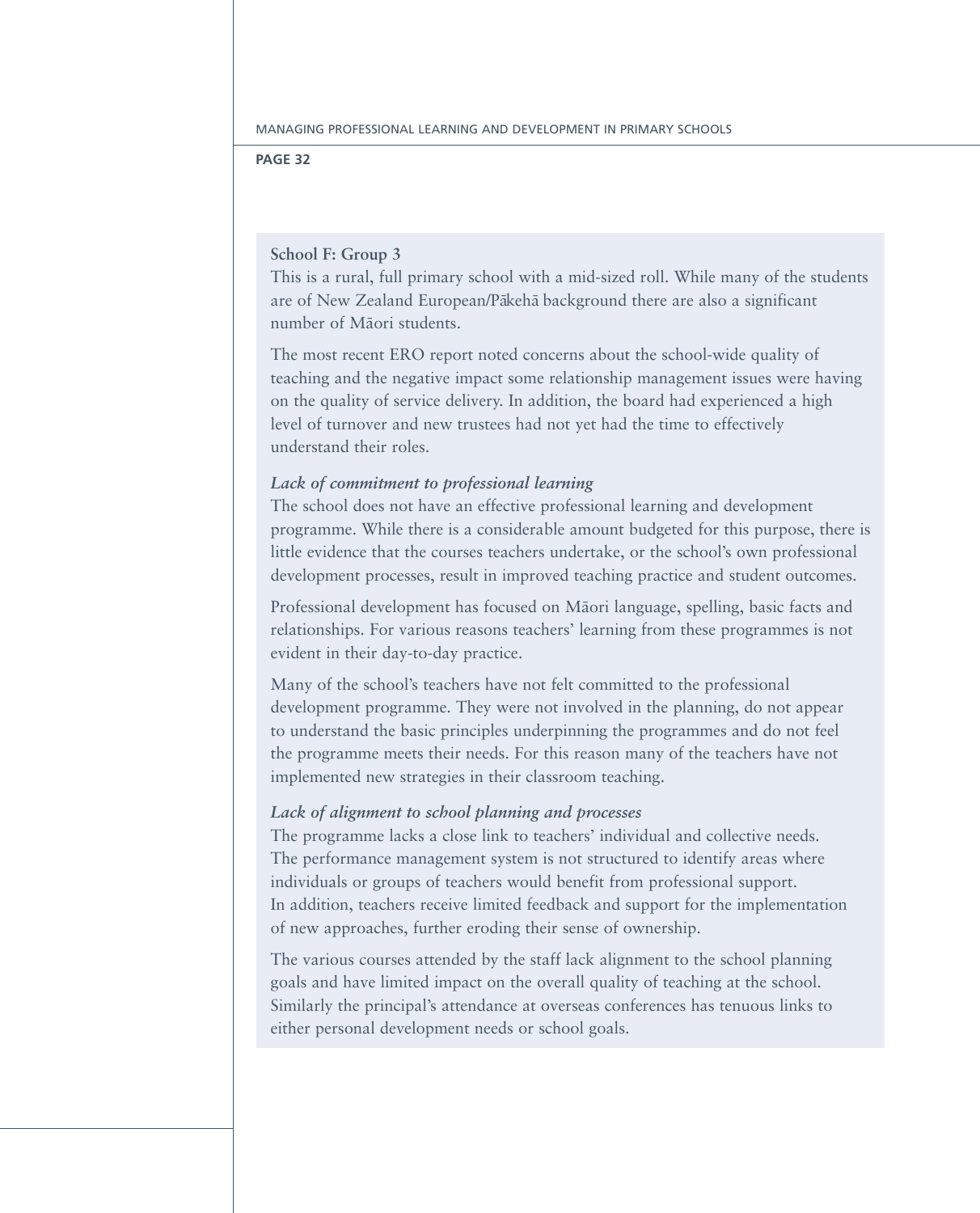### *'Getting to grips' with professional learning*

Many teachers noted that there had been too much professional development for them to 'take on board' and that they could see no pattern in what was being done. These teachers had little sense about where the topics for professional development had come from. They were not involved in any analysis of student data that would lead them to believe that professional development was an appropriate way of remedying a perceived deficit in their teaching or in the school's programme. In fact what data there was showed that student achievement in spelling had actually regressed during the professional development process.

### **Where to next?**

One of the main challenges for this school is to make time for teachers to embed new learning as part of their teaching practice. Teachers need time to discuss possible changes in their practice, implement these changes and discuss the impact on students. To do this they need to be able to talk together about how well students' are achieving.

The 'top-down' approach employed by the principal inhibits the involvement of teachers in this process. Teachers need to understand why they are being asked to consider changes to their practice and how development initiatives will provide opportunities for them to reflect on and share teaching strategies for the good of their students.

They also need ongoing support and guidance to ensure they embed the new learning into their day-to-day teaching practice. Collaboration, collegiality and feedback are all aspects that would enhance teacher commitment, and impact more positively on outcomes for both teachers and students.

### MEETING THE NEEDS OF MAORI AND PACIFIC STUDENTS

During all education reviews of schools, ERO reported on the progress and achievement of Māori and Pacific students because of concerns about the low achievement of these groups when compared to other students nationally.

ERO found that in most schools, there was limited mention of professional learning and development specific to supporting Maori or Pacific students in their learning. A 'one size fits all' approach meant that teachers did not have opportunities to consider the factors that helped Māori and Pacific students to learn.

Despite the valuable Te Mana Kōrero professional development resource<sup>16</sup> developed by the Ministry of Education to help teachers focus on high quality teaching practices to engage Māori students in learning, ERO found limited mention of its use in primary schools.

16 Te Mana Körero DVD professional development package. See: http://www.tki.org.nz/r/ maori\_mainstream/ temana\_e.php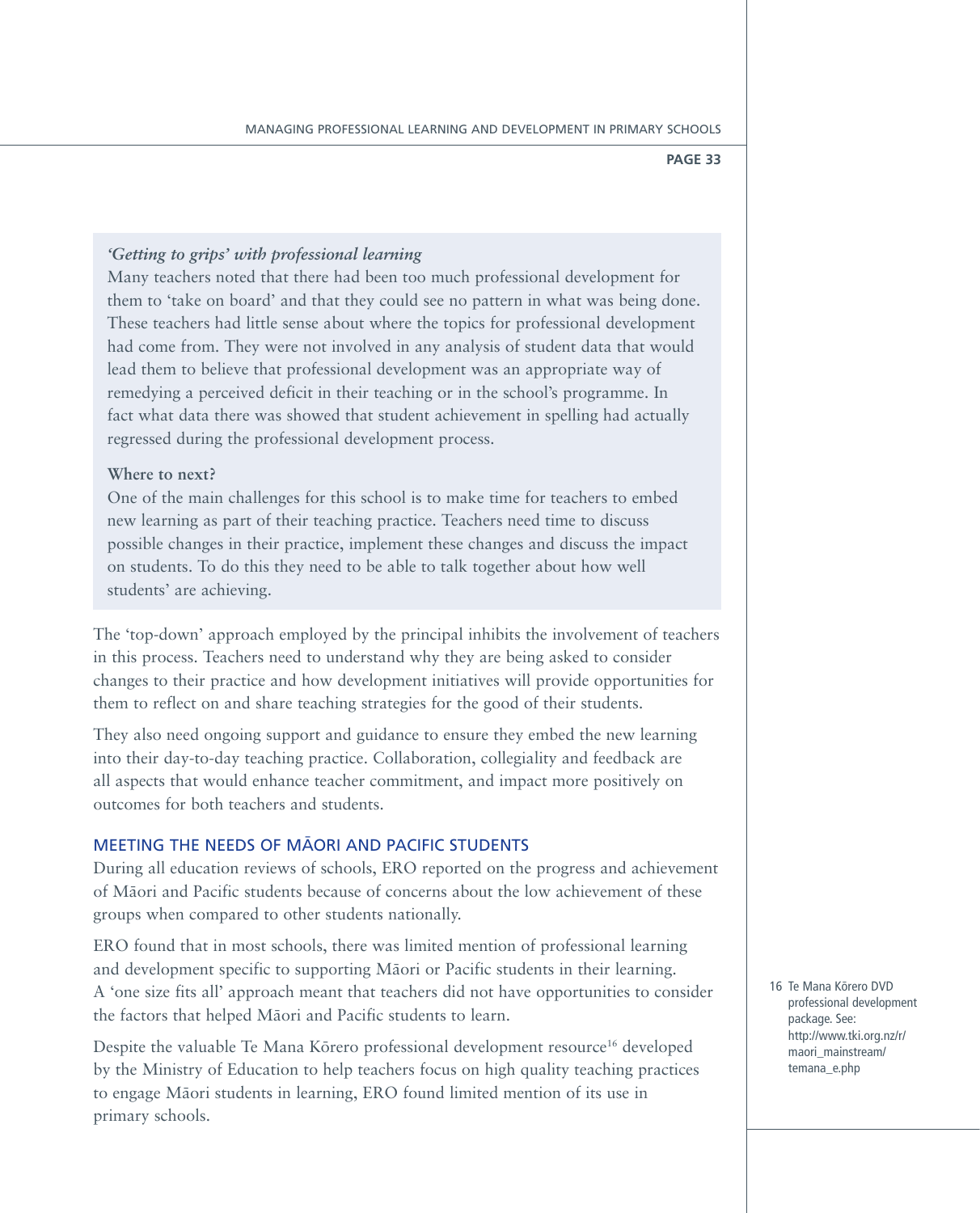### **School G: Group 3**

This is a small contributing school in a provincial town. It is situated in a mid-decile area.

School leaders are beginning to build the professional learning and development culture. The board recently appointed a principal who has begun work on this process with trustees and teachers.

Aspects of good teaching are evident in most classes and as teachers are supported to plan, teach and assess to meet to the range of abilities and needs in their classes the overall quality of teaching will improve.

School leaders are in the early stages of developing the quality of school-wide assessment information. Progressive Achievement Test results suggest that most students in Years 3 to 8 achieve below expected levels for their age in mathematics. As yet there is little aggregated or analysed school-wide data in reading, writing or numeracy.

### *Making better decisions about professional learning and development*

Staff frequently discuss new strategies and approaches to teaching and learning in an informal and collegial manner. Despite this, the school has yet to build a suitable evidence base for planning its professional learning and development.

Most decisions about professional development are based on teachers' interests. As yet there is no clear link between school planning, target setting and student achievement information as the basis for making professional development decisions. In addition there is little link between teacher appraisal and identifying professional learning priorities for teachers. Better coordination in these aspects would enhance the schools systems when deciding its priorities for development.

School leaders together with trustees will have to invest time building the systems and processes that provide evidence for planning and evaluating professional development. This includes developing their skills to analyse student achievement information and enhancing their systems for identifying the development priorities for teachers.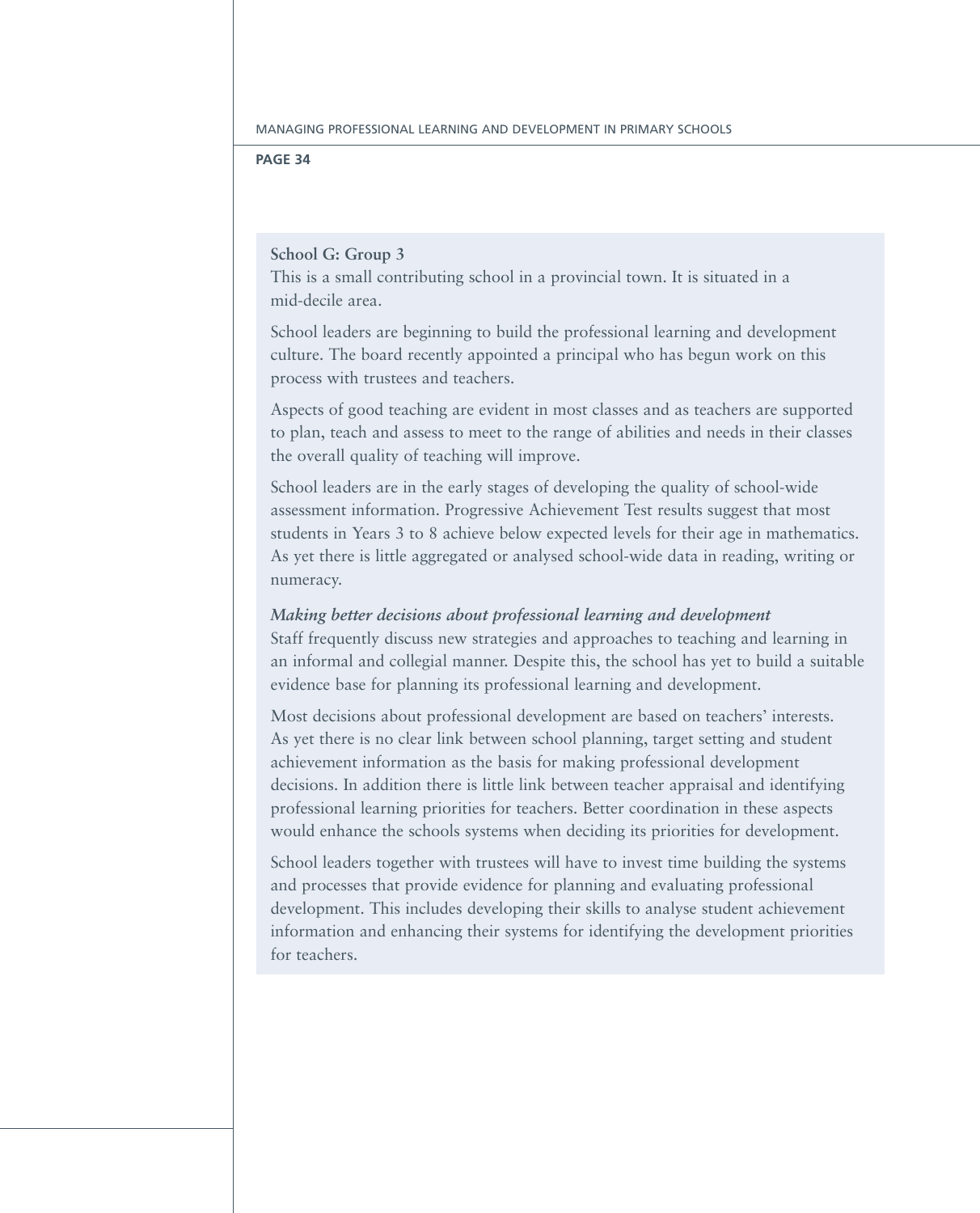### Conclusion

The extent to which teachers' knowledge and practice improves depends to a large extent on how well the school manages its PLD programmes. Boards of trustees, principals, senior managers and teachers each have a role in ensuring that the school's PLD programmes focus on improving teaching practice and improving outcomes for students.

In this evaluation ERO found that, where PLD was well managed, schools:

- had aligned their PLD programmes with school priorities informed by analysed student achievement information, and information about teachers' professional needs;
- had developed a school culture in which professional learning was encouraged and resourced;
- had shared the leadership of PLD so that staff at all levels had opportunities to participate in decision making and to lead initiatives at school-wide or syndicate level;
- had highly involved and interested principals and other school leaders;
- had a good mix of school-led and facilitated professional learning targeted at identified school priorities;
- used relevant educational research to inform their planning and classroom practice;
- used observation and feedback effectively to support changes to teacher practice;
- encouraged teachers' personal growth through individual study or school-based research; and
- had the self review systems to monitor and evaluate the impact of their PLD expenditure on improving the quality of teaching and student outcomes.

One of the most important determinants of schools' effectiveness in managing their PLD was the extent to which school leaders knew their investment was having the desired effect on changing teacher practice or improving student achievement.

Schools that had well-developed monitoring and self-review systems were able to point to positive changes in:

- teaching practice and teachers' knowledge;
- • students' progress and achievement; and
- students' attitudes, as a result of their greater involvement in their learning, and achievement.

Involved and committed leadership from principals and other school leaders was an important component of effective PLD management. Teachers were encouraged by a principal who worked alongside them and shared in their professional learning. In turn the principal and other school leaders were better informed when planning school priorities and PLD initiatives.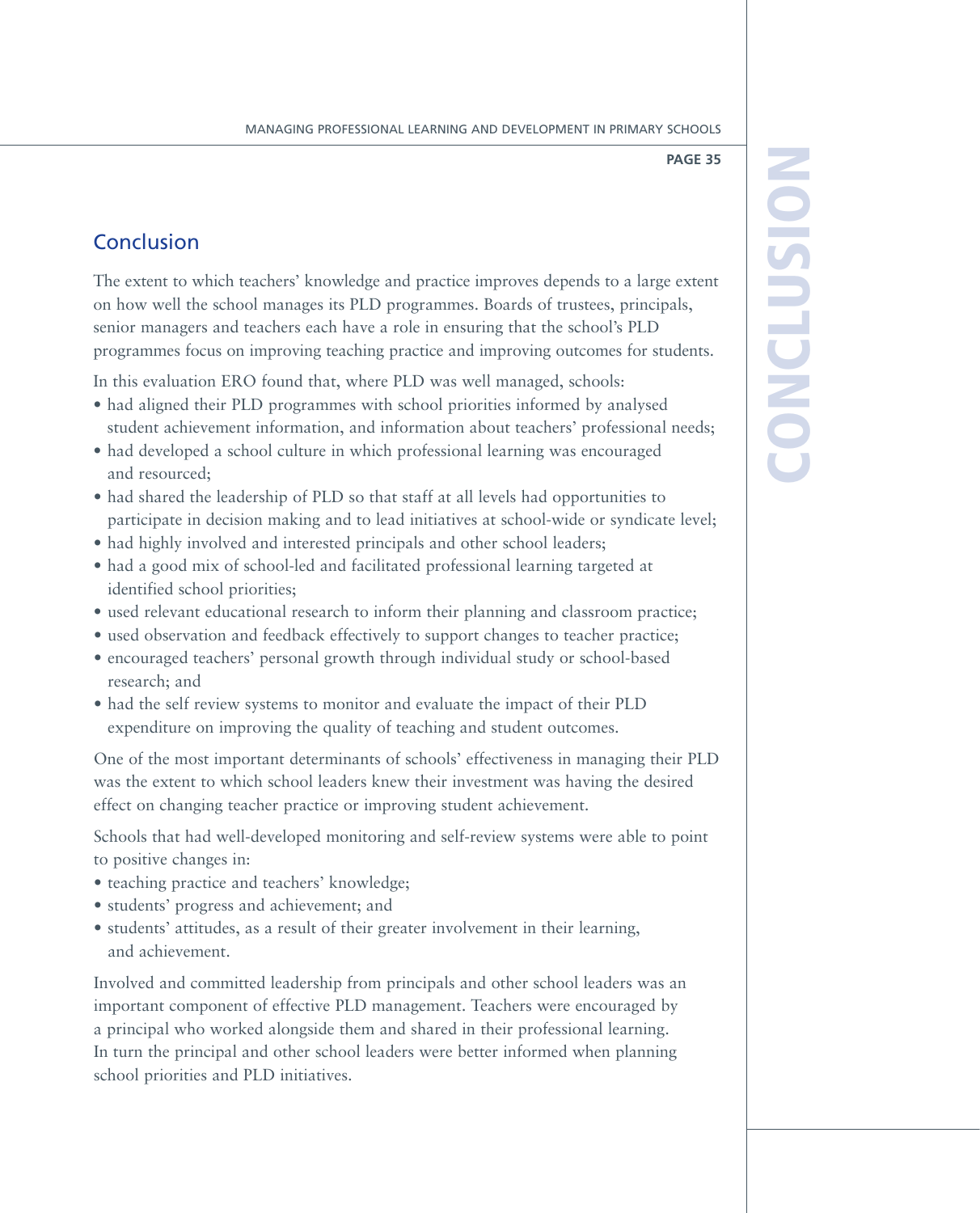Teachers who felt included in decision-making were more committed to making changes and improvements in their teaching practice. Where principals and other school leaders reported regularly on the impact of programmes on teacher practice and student outcomes, the board was able to make more informed decisions about where to place its resources for PLD.

PLD that gave teachers opportunities to have professional discussions, share ideas, observe others' teaching at a similar class level and give and receive professional feedback was more likely to have a positive impact on changing teaching practice.

National initiatives such as the AtoL, literacy and numeracy projects, enabled teachers to become more aware of the links between assessment procedures, identifying students' learning needs and planning specifically to meet these needs. However, taking on too many initiatives at once was a downside for some schools because they had not planned how they would embed the new learning gained from the initiatives.

Being small and rural provided challenges for over half of the schools in this category. Costs associated with attendance at a professional development and learning initiative included travel, overnight accommodation and the employment of a relieving teacher. This often had a negative impact on the school's limited financial resources. Principals in these schools saw internal professional learning and development with an external facilitator as a way to overcome this. However the availability of an external facilitator was often a constraint.

Constant changes to staffing had implications for the continuity of teacher learning. The significant experience and knowledge gained by individual teachers through their involvement in their school's professional learning and development programme was lost when the teachers left the school. Notwithstanding the fact that departing teachers took the knowledge they had acquired to their new schools, senior managers still faced the need to provide new staff with refresher or induction programmes to ensure programme continuity.

Schools with good systems to manage their PLD could demonstrate the impact their programmes were having on improved teacher practice and student outcomes. However, variability in the quality of PLD management signals a place for Ministry of Education guidelines to support schools in managing their PLD programmes.

The self-review questions included in each section of this report are intended to provide a basis for regular reflection at school and syndicate level.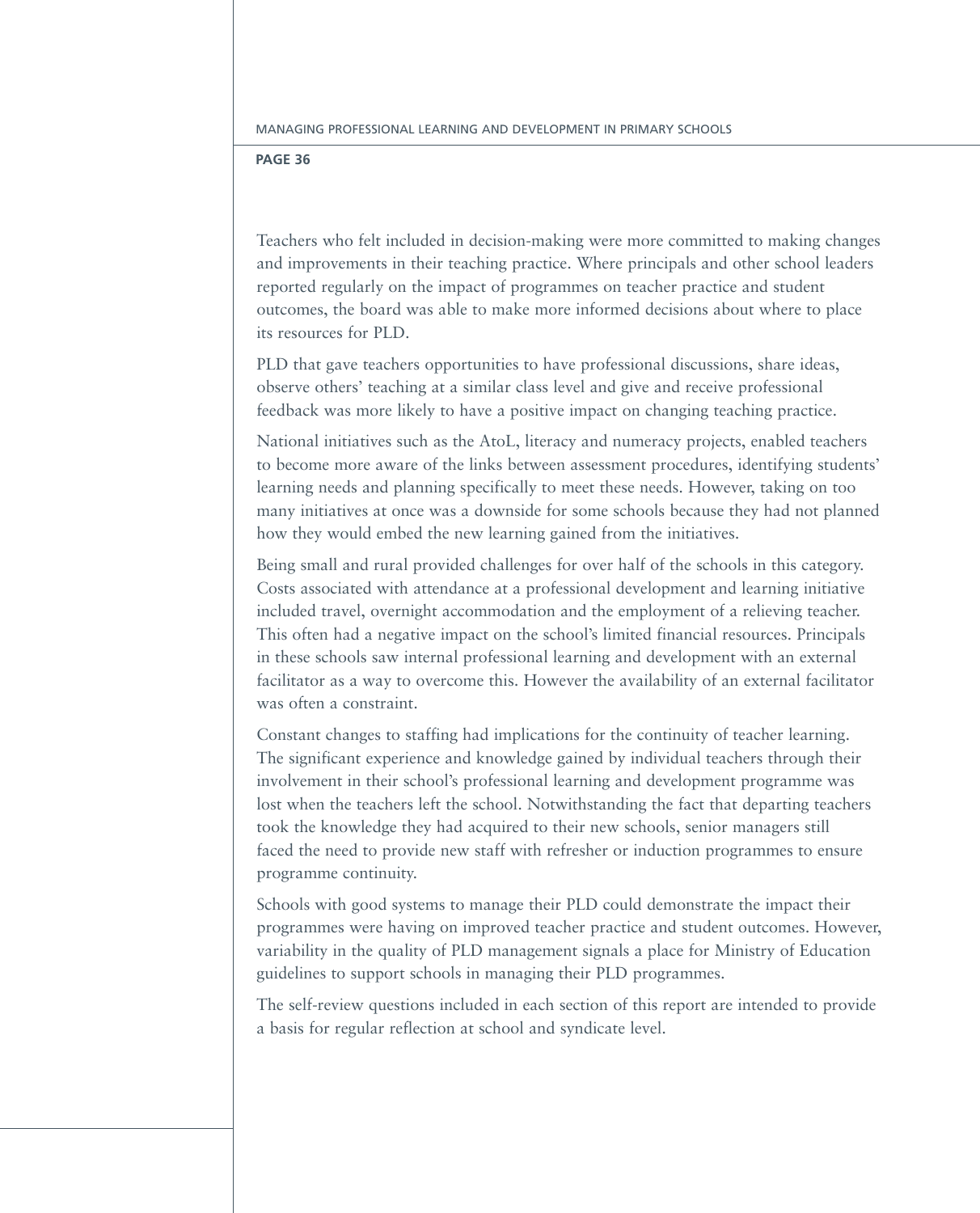RZ e  $\overline{\mathbf{C}}$ 

**OMM** 

endations

### Recommendations

ERO recommends that principals and senior managers:

- assess the quality of their own management of professional learning and development with reference to the three groups of schools discussed in this report;
- • develop a rationale and plan for professional learning and development focused on improving teaching and learning, and student outcomes;
- establish processes to sustain new practice; and
- review and/or establish practices to monitor and evaluate the effectiveness and impact of their PLD.

### FUTURE DIRECTIONS FOR THE MINISTRY OF EDUCATION

ERO recommends that the Ministry of Education consider producing guidelines to support primary schools in their management of professional learning and development.

### Self review: Questions for your school.

### Overall effectiveness

- 1. In which of the three groups would we place our school?
- 2. How well do our teachers understand our school's strategy or approach to professional learning and development?
- 3. What do we think are the strengths and weaknesses of our school's approach to professional learning and development?
- 4. What outcomes have there been as a result of our school's professional learning and development?

### Planning and decision-making

- 1. What evidence informs our school's plan for professional learning and development?
- 2. What do we expect to happen as a result of our school's plan for professional learning and development?
- 3. How would we know if our professional learning and development plan was successful?
- 4. How does our professional learning and development plan relate to our school's overall efforts to improve teaching and learning?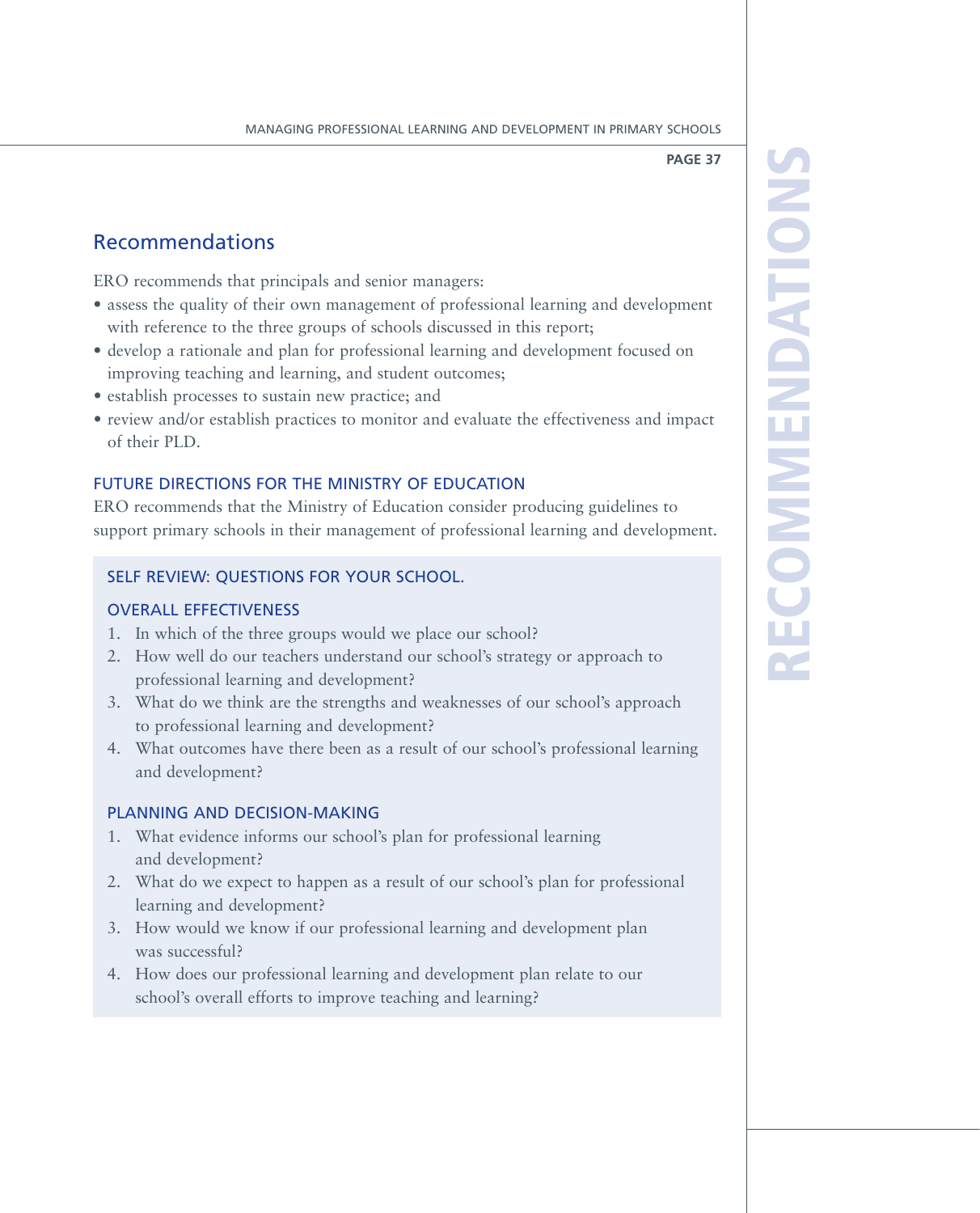### School culture and practices

- 1. To what extent are our teachers working together to achieve our school's vision for professional learning and development?
- 2. How do our school leaders influence our professional learning and development?
- 3. How well do staff other than the principal, lead aspects of our school's professional learning and development?
- 4. How do teachers get good quality feedback about their classroom teaching?
- 5. How often do teachers at our school refer to analyses of student achievement to inform their classroom planning and activities?

### Monitoring and evaluation

- 1. To what extent do we routinely collect evidence about the effectiveness of our professional learning and development?
- 2. What other evidence could our school draw on to evaluate our professional learning and development?
- 3. How does our current analysis of student achievement information provide insight into the effectiveness of our professional learning and development? What can we do better to enhance this analysis?
- 4. How do we know that new teaching practices are effective in our classrooms?
- 5. How can we tell that changes have occurred in classroom teaching as a result of our professional learning and development programmes?

### Constraints and challenges

- 1. What are the main barriers or challenges to our school developing an effective approach to professional learning and development?
- 2. How sustainable are newly learnt and implemented teaching strategies?
- 3. What is our school doing to embed teachers' professional learning and development in day-to-day classroom practice?

### Impact of professional learning and development

- 1. What has changed as a direct result of professional learning and development?
- 2. What have been the more effective types of professional learning and development for our school?
- 3. Which have been the less effective and/or useful? Why is this so?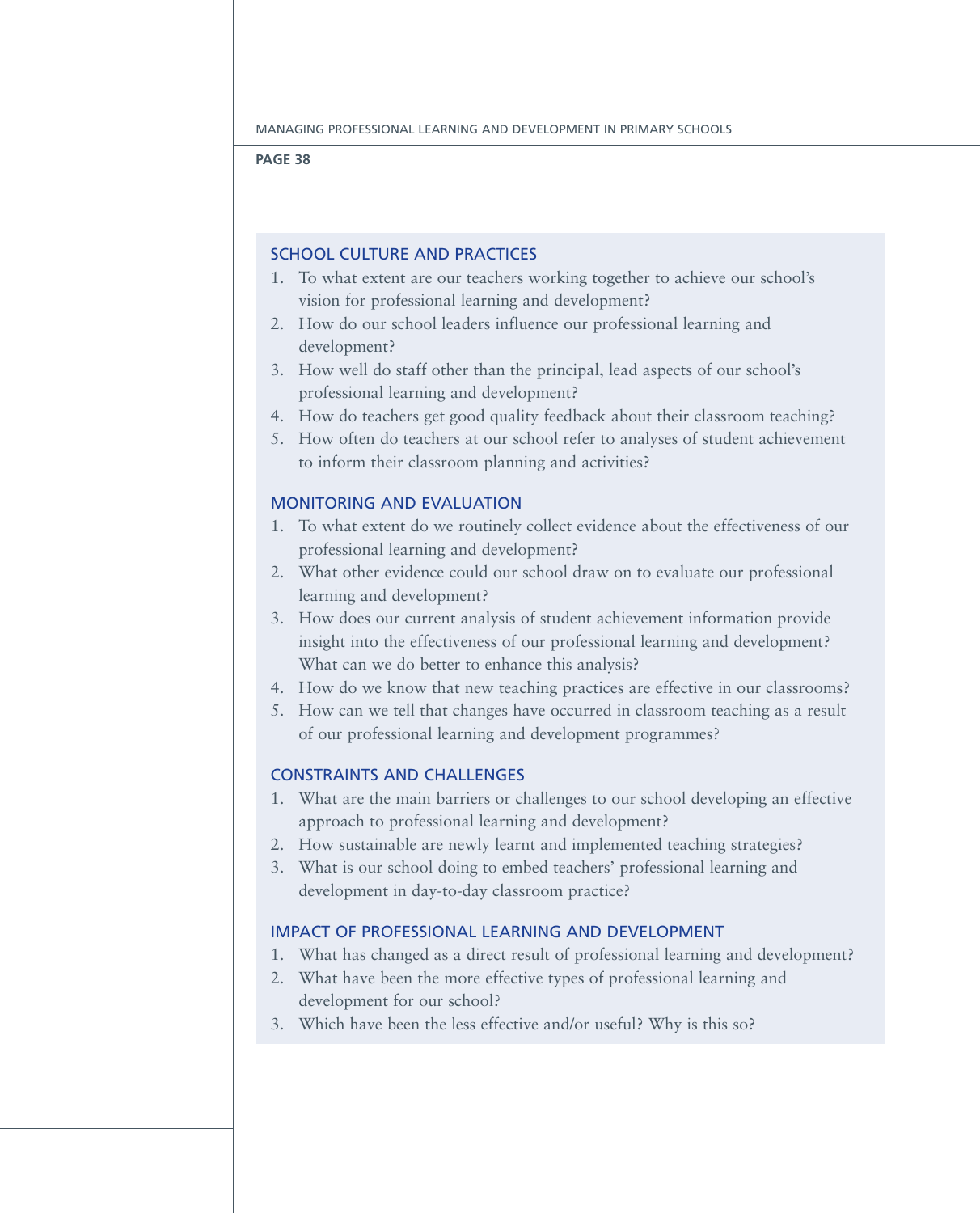App

en<br>En

ix 1

### Appendix 1: ERO's indicator framework for the review of school management of professional learning and development

| <b>Indicator</b>                                                              | <b>Characteristics</b>                                                                                                                                                                                                                                                                                                                                                                                                                                                                                                                                                                                                                                                                                                                                                                                                                                                                                                                                                                                                                                                                                                                                                                                                                                                                                                                                                 |
|-------------------------------------------------------------------------------|------------------------------------------------------------------------------------------------------------------------------------------------------------------------------------------------------------------------------------------------------------------------------------------------------------------------------------------------------------------------------------------------------------------------------------------------------------------------------------------------------------------------------------------------------------------------------------------------------------------------------------------------------------------------------------------------------------------------------------------------------------------------------------------------------------------------------------------------------------------------------------------------------------------------------------------------------------------------------------------------------------------------------------------------------------------------------------------------------------------------------------------------------------------------------------------------------------------------------------------------------------------------------------------------------------------------------------------------------------------------|
| School goals<br>for professional<br>learning and<br>development <sup>17</sup> | The school goals for professional learning and development are:<br>• focused on improving student educational achievement<br>(knowledge and skills) and/or<br>- improving student engagement;<br>- developing student social skills (including values<br>and competencies);<br>• represent a potentially valuable improvement in<br>student performance;<br>· realistic and achievable;<br>• take into account any 'supply' problems that may occur in<br>delivering quality professional learning and development<br>(including accessing quality providers, travel, affordability<br>and isolation);<br>• measurable in some form or another; <sup>18</sup><br>• are understood and accepted by the staff and board;<br>• provide an opportunity for most (if not all) teachers to improve<br>their practice;<br>• have been informed by an analysis of the school context<br>including a balanced understanding of:<br>- wider school planning and development, (including the<br>interests of the board);<br>- educational research,<br>- teacher interests and needs (including the development needs<br>as identified through the appraisal process),<br>- school self-review and evaluation;<br>- the interest and needs of families, whanau and the wider<br>community; and<br>- student social and academic needs (including student<br>achievement results). |

- 17 School goals could include school-wide, departmental, syndicate and individual teacher goals depending on the context.
- 18 Although 'attribution' may be more complex.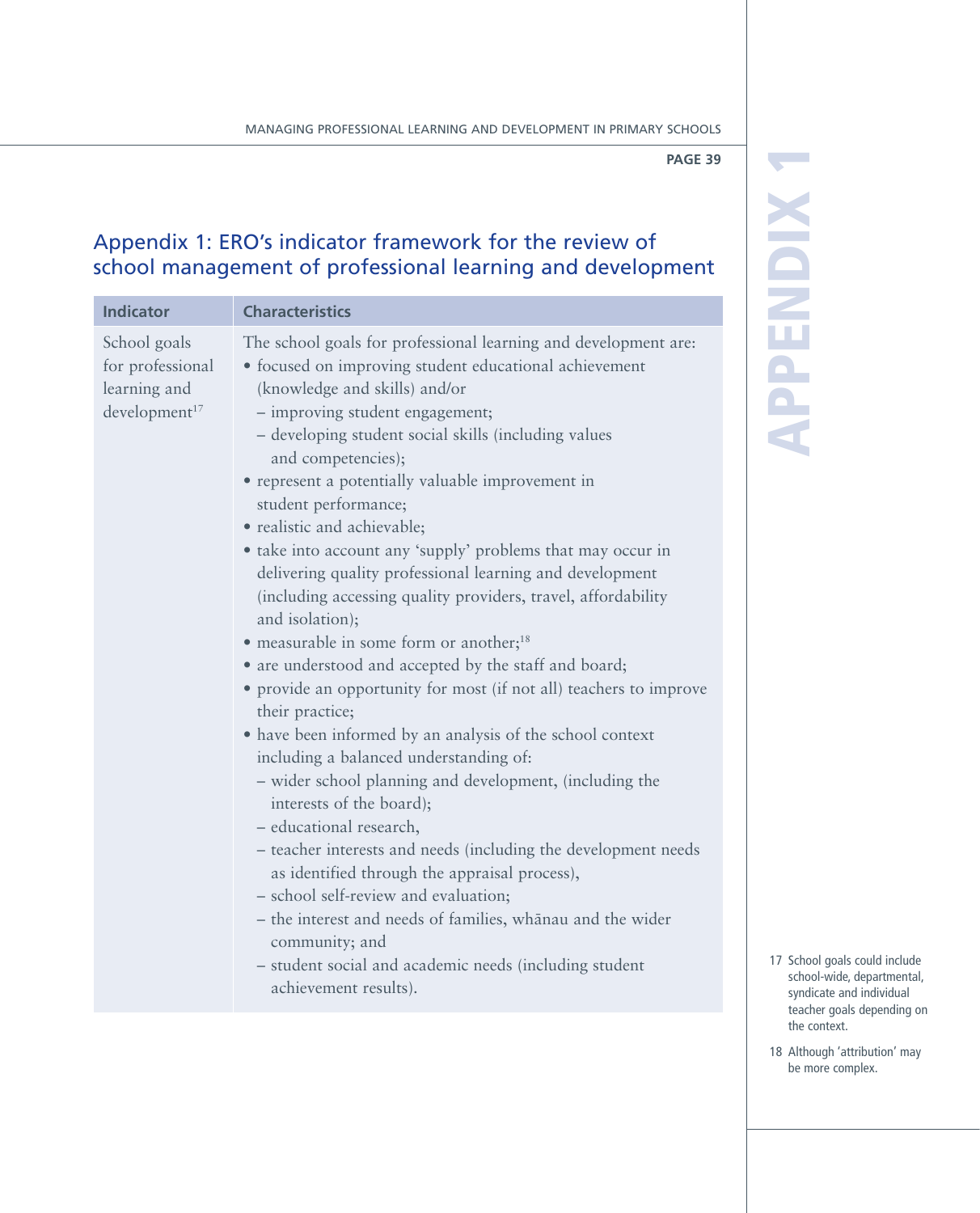| <b>Indicator</b>                                   | <b>Characteristics</b>                                                                                                                                                                                                                                                                                                                                                                                                                                                                                                                                                                                                                                                                                                                                                                                                                                                                                                                                                                                                                                                                                                                                                                                                                                                                                       |
|----------------------------------------------------|--------------------------------------------------------------------------------------------------------------------------------------------------------------------------------------------------------------------------------------------------------------------------------------------------------------------------------------------------------------------------------------------------------------------------------------------------------------------------------------------------------------------------------------------------------------------------------------------------------------------------------------------------------------------------------------------------------------------------------------------------------------------------------------------------------------------------------------------------------------------------------------------------------------------------------------------------------------------------------------------------------------------------------------------------------------------------------------------------------------------------------------------------------------------------------------------------------------------------------------------------------------------------------------------------------------|
| School planning<br>for professional<br>development | The school's planning for professional learning and development:<br>• reflects the school goals for professional learning<br>and development;<br>• demonstrates a realistic process and timeline for the school<br>professional learning and development goals to be achieved;<br>• takes into account any 'supply' problems that may occur<br>in delivering quality professional learning and development<br>(including accessing quality providers, travel, affordability<br>and isolation);<br>· is affordable and manageable in terms of teacher time and<br>resources; and<br>• clearly sets out the key steps, processes, timelines and<br>responsibilities.                                                                                                                                                                                                                                                                                                                                                                                                                                                                                                                                                                                                                                           |
| Decision-making                                    | The school's decisions about how school professional learning<br>and development will actually proceed:<br>• reflect the school-wide goals and plans for professional learning<br>and development (and all that is outlined in these indicators<br>above); especially the school's analysis of its:<br>- wider school planning and development, (including the<br>interests of the board);<br>- educational research,<br>- teacher interests and needs (including the development needs<br>as identified through the appraisal process),<br>- school self-review and evaluation;<br>- the interests and needs of families, whanau and the wider<br>community; and<br>- student social and academic needs (including student<br>achievement results).<br>• adequately manages any barriers or challenges to achieving<br>the school's goals and plans for professional learning and<br>development;<br>· takes into account any 'supply' problems that may occur<br>in delivering quality professional learning and development<br>(including accessing quality providers, travel, affordability<br>and isolation); and<br>• takes into account any PLD opportunities that may present,<br>without compromising the importance the need to inform the<br>school's PLD plan with evidence from the above list. |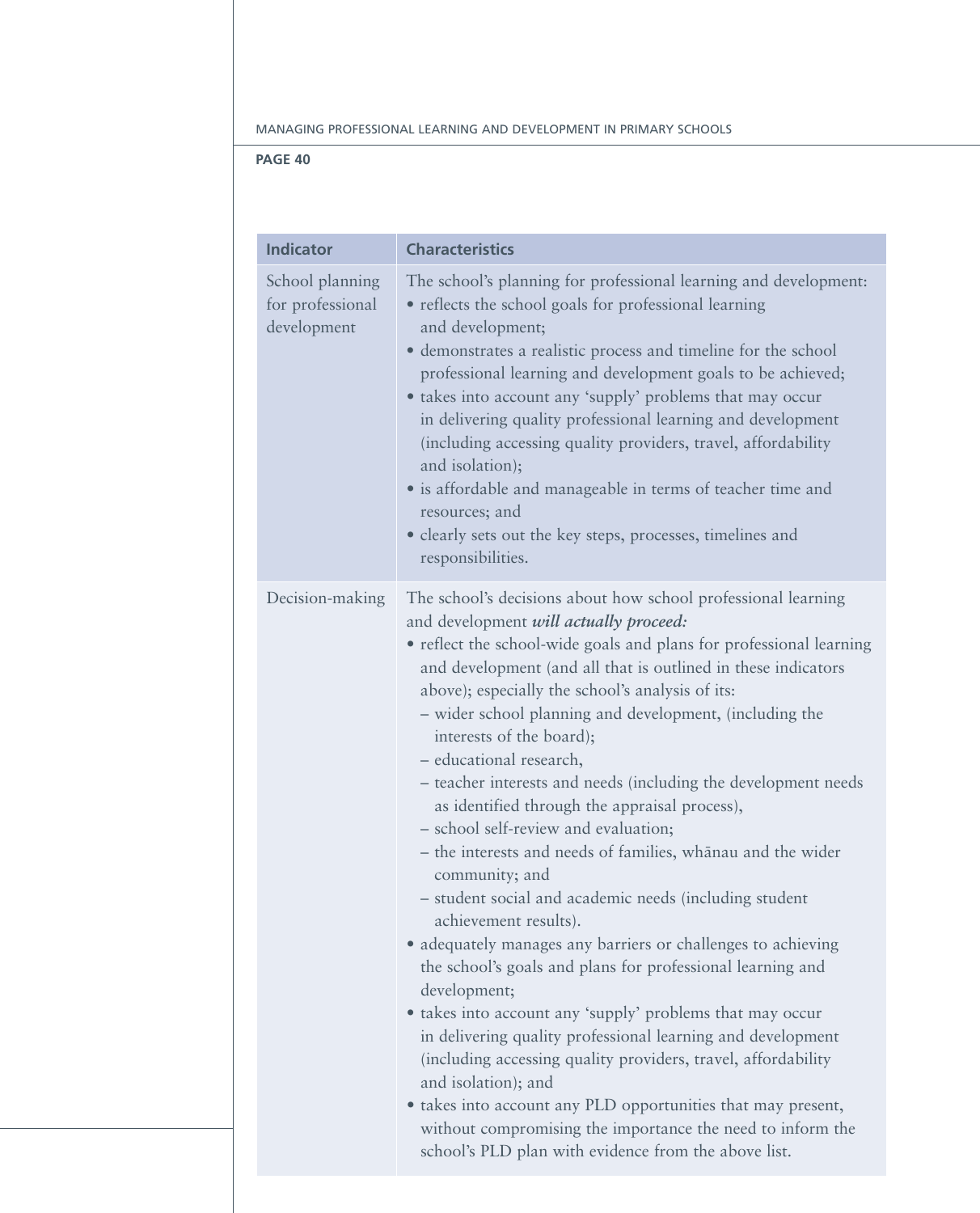| <b>Indicator</b>                                                               | <b>Characteristics</b>                                                                                                                                                                                                                                                                                                                                                                                                                                                                                                                                                                                                                                                                                                                                                                                                      |
|--------------------------------------------------------------------------------|-----------------------------------------------------------------------------------------------------------------------------------------------------------------------------------------------------------------------------------------------------------------------------------------------------------------------------------------------------------------------------------------------------------------------------------------------------------------------------------------------------------------------------------------------------------------------------------------------------------------------------------------------------------------------------------------------------------------------------------------------------------------------------------------------------------------------------|
| School<br>professional<br>learning and<br>development<br>culture <sup>19</sup> | Context for professional learning and development<br>• Teachers have time for engaging with the professional<br>learning material.<br>• Teachers are challenged on their assumptions about learning.<br>• The school uses external expertise for important aspects of their<br>professional learning and/or development.<br>• Teachers collaborate in planning and evaluating each others<br>classroom teaching.<br>• There are regular opportunities for reflection and dialogue<br>with other teachers.<br>• Aside from senior management, there are teachers who lead<br>the staff in elements of professional learning and development.<br>• School leaders are active participants in regular professional<br>activities and discussions.<br>• There is a shared vision and focus on improving<br>student achievement. |
|                                                                                | The content of professional learning and development<br>• There is a well-developed integration of educational research,<br>(theory), practice and assessment information.<br>• PLD is aligned to well developed school goals for improving<br>teaching and learning.<br>· Professional activities are strongly linked to changes in<br>classroom activity.<br>• Emphasis is placed on the importance of teacher/student<br>relationships.<br>• There are analyses of student achievement information to help<br>understand the impact of new classroom activities.                                                                                                                                                                                                                                                         |
|                                                                                | Activities to promote professional learning<br>• There are a variety of professional activities that engage<br>teaching staff.<br>• The content and nature of professional learning and<br>development is discussed and negotiated with staff.<br>Learning processes and teachers' responses<br>• There is evidence that teachers have changed their ideas about<br>student learning.                                                                                                                                                                                                                                                                                                                                                                                                                                       |

19 See also Timperley, H., Wilson, A., Barrar, H., & Fung, I. (2008). *Teacher professional learning and development: Best evidence synthesis.* Wellington: Ministry of Education.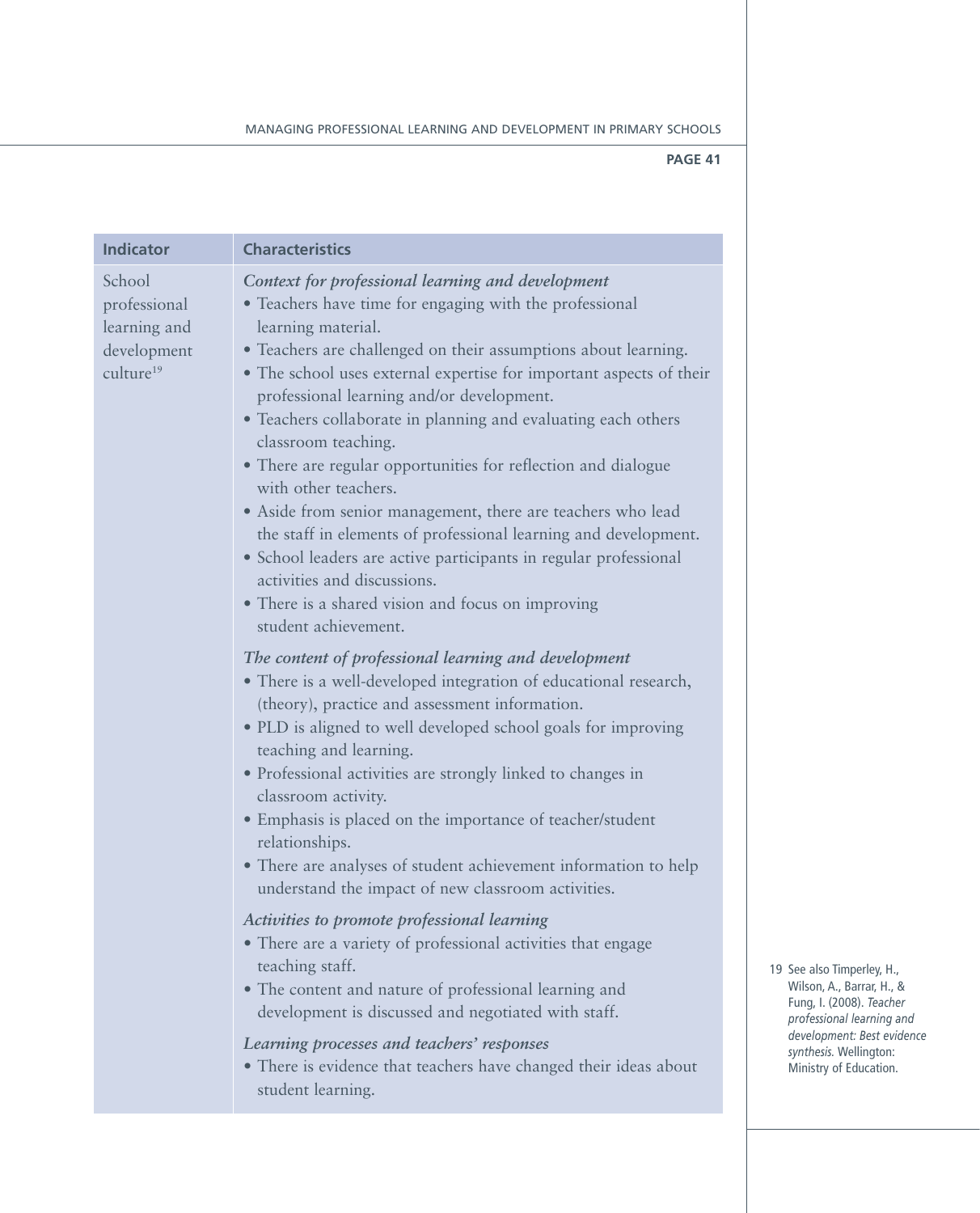| <b>Indicator</b>                           | <b>Characteristics</b>                                                                                                                                                                                                                                                                                                                                                                                                                                                                                                                                                                                                                                                                                                                                                                                                                                                                                                                                                                                                                                                                                                                                                                                                                                                                                                                                                                                                                                                                                                                                                                                                                                                               |
|--------------------------------------------|--------------------------------------------------------------------------------------------------------------------------------------------------------------------------------------------------------------------------------------------------------------------------------------------------------------------------------------------------------------------------------------------------------------------------------------------------------------------------------------------------------------------------------------------------------------------------------------------------------------------------------------------------------------------------------------------------------------------------------------------------------------------------------------------------------------------------------------------------------------------------------------------------------------------------------------------------------------------------------------------------------------------------------------------------------------------------------------------------------------------------------------------------------------------------------------------------------------------------------------------------------------------------------------------------------------------------------------------------------------------------------------------------------------------------------------------------------------------------------------------------------------------------------------------------------------------------------------------------------------------------------------------------------------------------------------|
| School-wide<br>professional<br>development | Context for professional learning and development<br>• Teachers have time for engaging with the professional<br>learning material.<br>• Teachers are challenged on their assumptions about learning.<br>• The school uses well-regarded external facilitators for important<br>aspects of their professional learning and/or development.<br>• Teachers collaborate in planning and evaluating each others<br>classroom teaching.<br>• There are regular opportunities for reflection and dialogue with<br>other teachers.<br>• Aside from senior management, there are teachers who lead<br>the staff in elements of professional learning and development.<br>· School leaders are active participants in regular professional<br>activities and discussions.<br>• There is a shared vision and focus on improving<br>student achievement.<br>The content of professional learning and development<br>• There is a well-developed integration of educational research,<br>(theory), practice and assessment information.<br>• PLD is aligned to well developed school goals for improving<br>teaching and learning.<br>· Professional activities are strongly linked to changes in<br>classroom activity.<br>• Emphasis is placed on the importance of teacher/student<br>relationships.<br>• There are analyses of student achievement information to<br>help understand the impact of new classroom activities.<br>Learning processes and teachers' responses<br>• There is evidence that teachers have changed their ideas about<br>student learning.<br>• There is evidence that students have benefited (socially and/or<br>academically) from changes to classroom learning. |
|                                            |                                                                                                                                                                                                                                                                                                                                                                                                                                                                                                                                                                                                                                                                                                                                                                                                                                                                                                                                                                                                                                                                                                                                                                                                                                                                                                                                                                                                                                                                                                                                                                                                                                                                                      |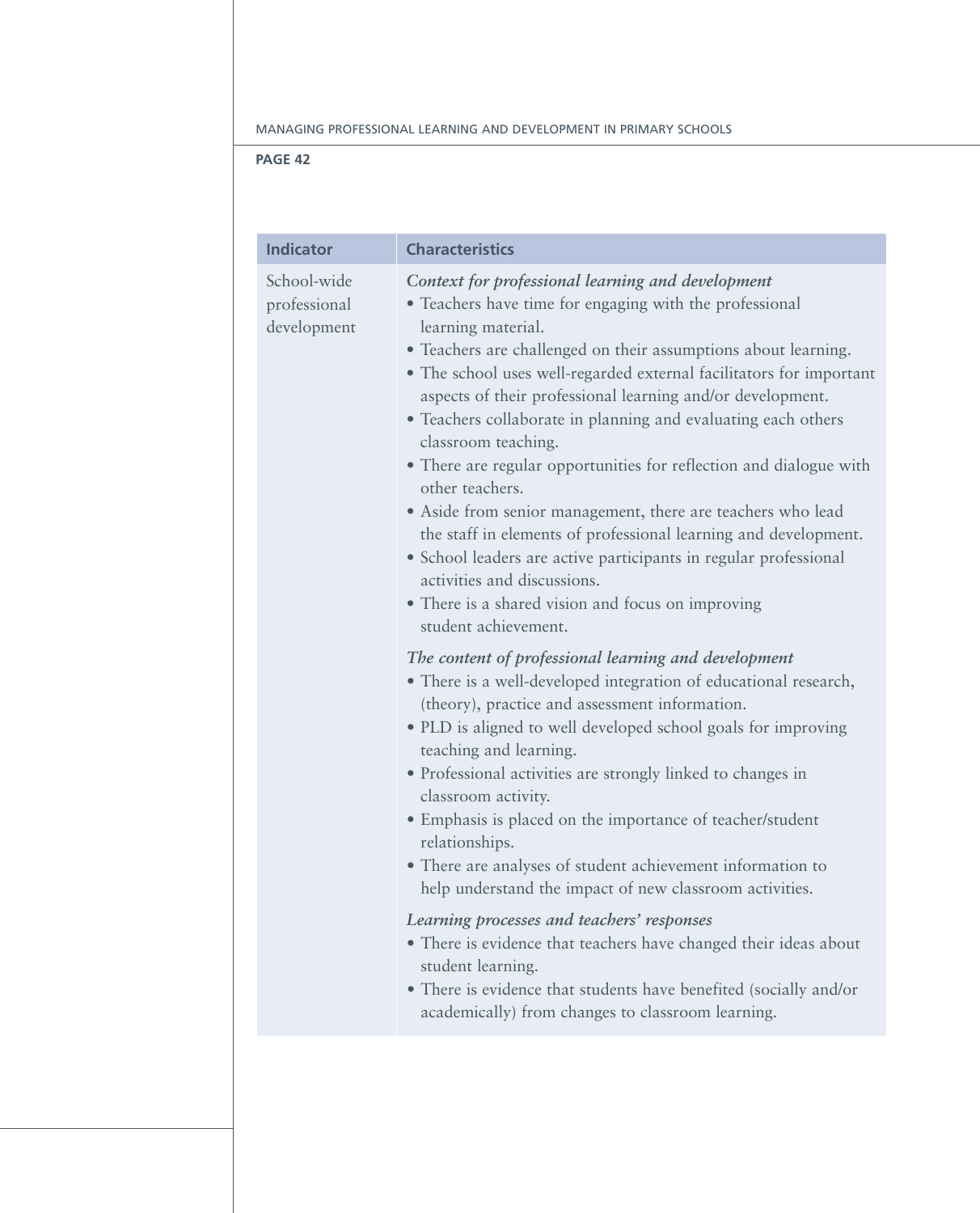| <b>Indicator</b>                           | <b>Characteristics</b>                                                                                                                                                                                                                                                                                                                                                                                                                                                                                                                                                                                                                                                                                                                                                                                                                                                                                                                                                                    |
|--------------------------------------------|-------------------------------------------------------------------------------------------------------------------------------------------------------------------------------------------------------------------------------------------------------------------------------------------------------------------------------------------------------------------------------------------------------------------------------------------------------------------------------------------------------------------------------------------------------------------------------------------------------------------------------------------------------------------------------------------------------------------------------------------------------------------------------------------------------------------------------------------------------------------------------------------------------------------------------------------------------------------------------------------|
| Individual<br>teacher PLD<br>programmes    | • Individual teacher PLD programmes have been informed by:<br>- school professional learning and development goals;<br>- wider school planning and development, (including the<br>interests of the board);<br>- educational research,<br>- personal and professional interests and needs<br>(including the development needs as identified through<br>the appraisal process),<br>- school self-review and evaluation;<br>- the interests and needs of families, whānau and the wider<br>community; and<br>- student social and academic needs (including student<br>achievement results).<br>• The individual teacher PLD programmes support the school<br>to achieve the school goals for PLD.<br>• The individual PLD programmes are sustainable in terms of<br>school finances and teacher workload.                                                                                                                                                                                   |
| The monitoring<br>and evaluation<br>of PLD | • The school's monitoring and evaluation of professional learning<br>and development collects evidence about the impact of:<br>- school-wide professional learning and development; and<br>- the development programmes of individual teachers.<br>• Impact information includes possible changes to the school's<br>organisation and structure, teacher attitudes and practices and<br>student social skills, engagement and achievement.<br>• Schools are not expected to have systems for definitively<br>establishing the impact of professional learning and<br>development, but rather processes that help them understand<br>what, if any changes have occurred in the educational context,<br>and, to a reasonable extent, how PLD is likely to have<br>contributed to these changes. ( <i>Evidence not proof.</i> )<br>• The school's monitoring and evaluation of professional learning<br>and development is able to inform the school's approach to<br>future PLD activities. |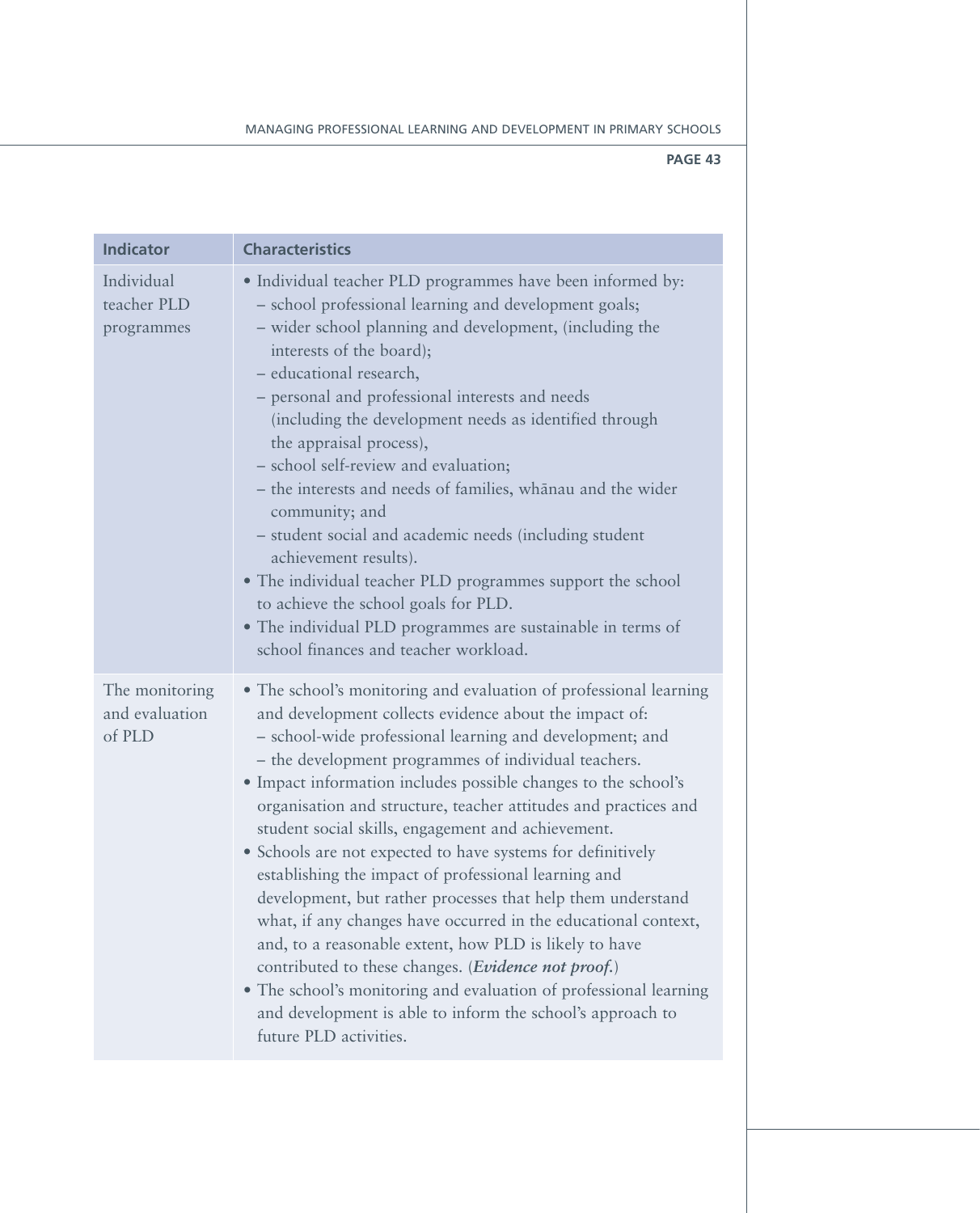| <b>Indicator</b> | <b>Characteristics</b>                                           |
|------------------|------------------------------------------------------------------|
| <b>The</b>       | • The schools' approach to professional learning and             |
| sustainability   | development is likely to develop and maintain improvements       |
| of PLD           | in teaching practice.                                            |
|                  | • The school's approach to professional learning and development |
|                  | is also likely to be affordable as well as practical in terms of |
|                  | teacher workload and the induction of new staff.                 |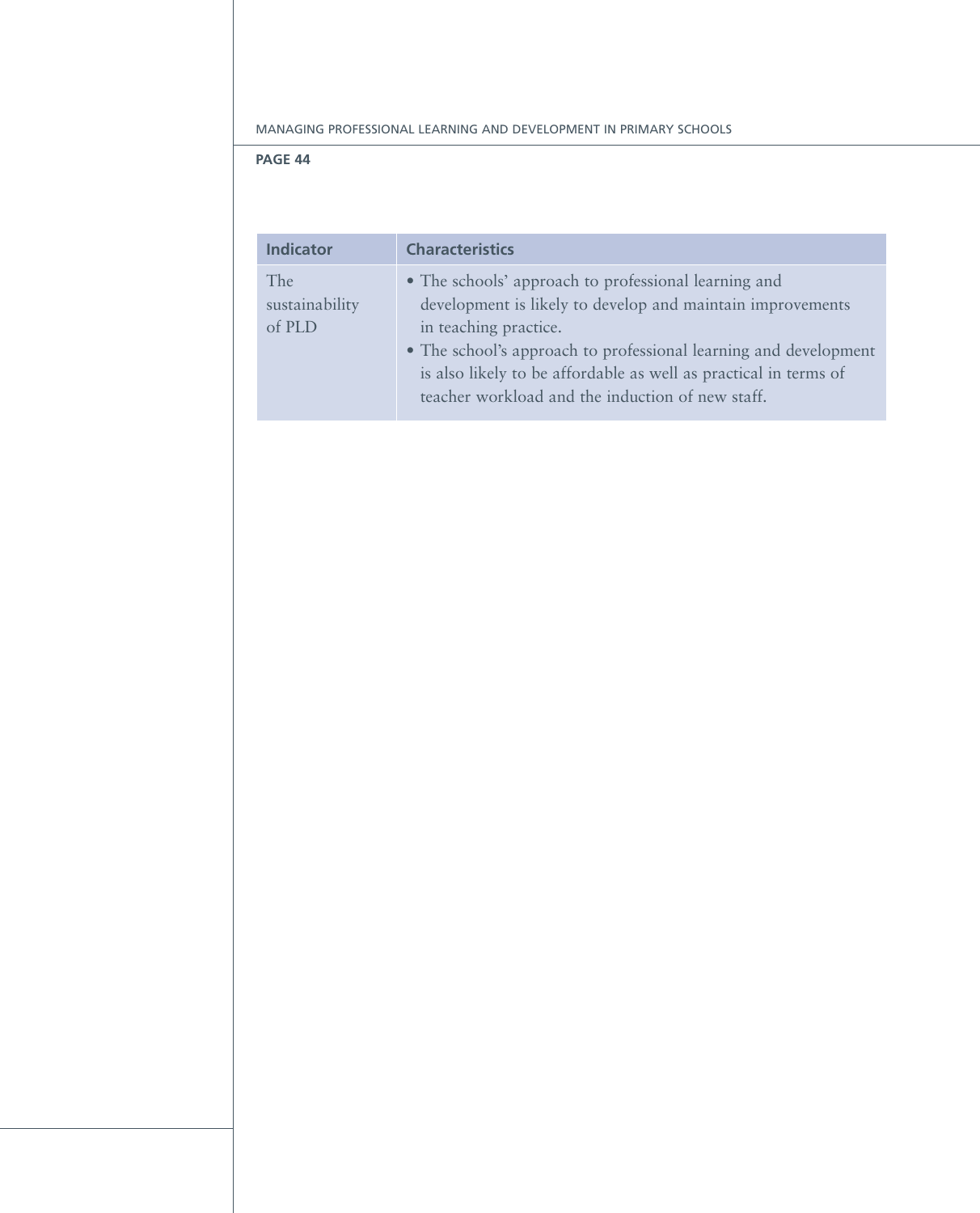### Appendix 2: Principles of professional learning and development

Helen Timperley, lead author for the *Teacher Professional Learning and Development: Best Evidence Synthesis Iteration (BES)* has synthesised 10 principles of this book in a monograph for the International Academy of Education (IAE).<sup>20</sup>

Some of the underlying expectations of these 10 principles include:

- active school leaders who have a vision for professional learning lead and organise staff learning;
- a focus on student outcomes and the links to classroom practice;
- worthwhile content related to the local context and based on the findings of established educational research;
- use of assessment information about the performance of teachers and students;
- experts who facilitate teachers to develop their own understandings of new ideas; and
- a programme to sustain momentum, where theoretical understandings continue to develop teacher practice.

Timperley uses a diagram to illustrate how the principles are drawn together in an 'inquiry and knowledge-building cycle' to guide school leaders and teachers in planning their professional learning and development programme (p.20).

### Teacher inquiry and knowledge-building cycles to promote valued student outcomes

What educational outcomes are valued for our **students** and how are our students doing in relation to those outcomes?

What has been the impact of our changed actions on our students?

> Engagement of teachers in further learning to deepen professional knowledge and refine skills

What knowledge and skills do we as **teachers** need to enable our students to bridge the gap between current understandings and valued outcomes?

> How can we as **leaders** promote the learning of our teachers to bridge the gap for our students?

Engagement of students in new learning experiences

## App en<br>En ix 2

20 Timperley, H. (2008). *Teacher professional learning and development.* Perth: International Academy of Education.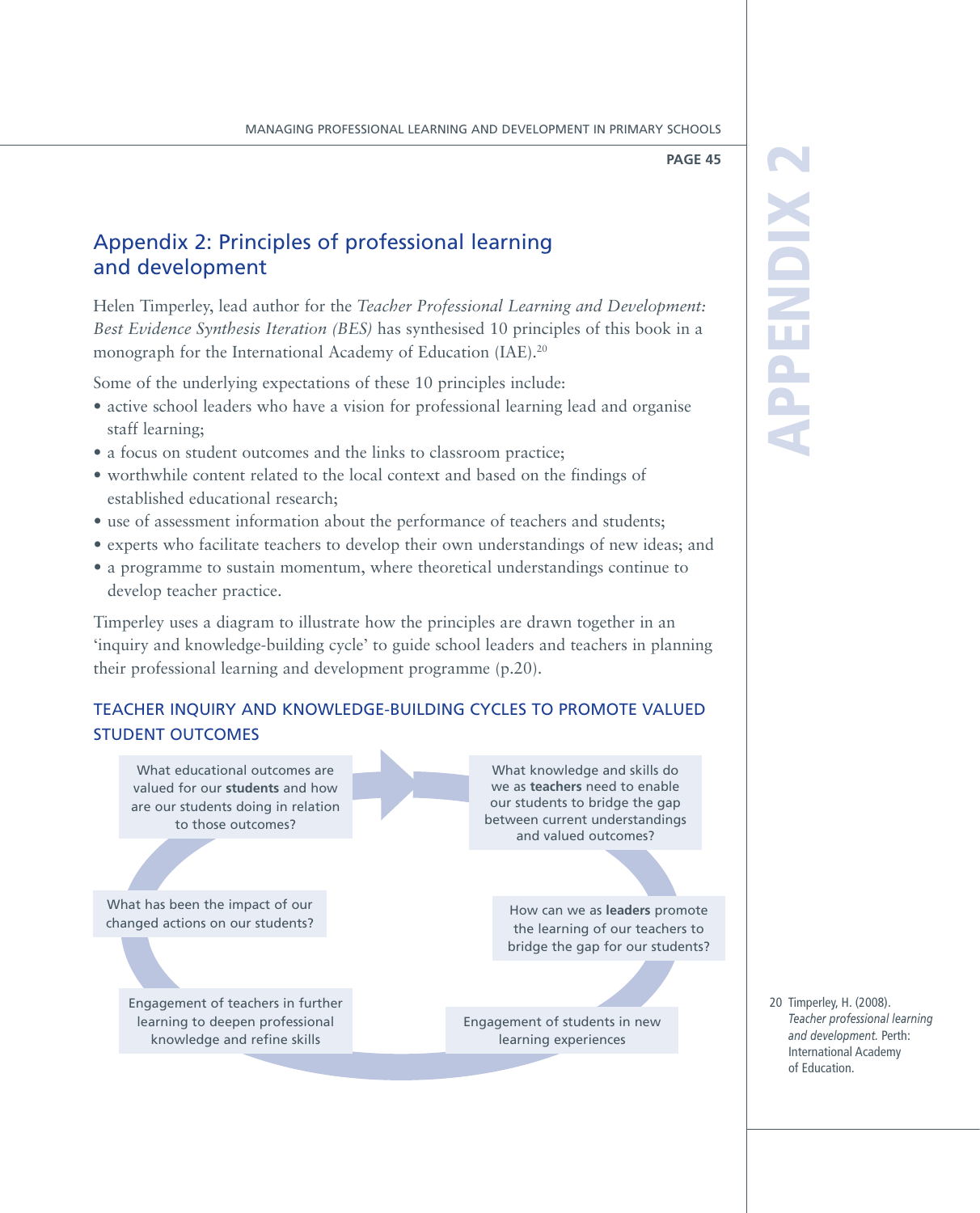App e<br>En  $\mathbf{X}$ 

### **Page 46**

### Appendix 3: Checklist for planning professional learning and development

Thomas Guskey  $(2000)^{21}$  provides a pragmatic and useful approach for those who are evaluating their school's professional learning and development. The book discusses in detail how school leaders can effectively measure the quality of their professional learning and development and identify what contributes to student learning. A comprehensive checklist provides a range of ideas that will help school leaders to plan and evaluate their professional learning and development programme.

Some key steps in the checklist include:

- clarify the professional learning and development goals;
- • analyse the school's context (eg teacher and organisation strengths, weaknesses and characteristics;
- estimate the programme's potential to meet the school's goals;
- determine how the goals can be assessed;
- outline the strategies for gathering evidence;
- gather and analyse evidence of the participants' reactions and learning;
- gather and analyse evidence of the school's organisational changes;
- gather and analyse evidence of the participants' use of new knowledge and skills;
- gather and analyse evidence of student learning outcomes;
- prepare and present evaluation reports.

There are several important details underlying each of these key steps. While it is not possible to discuss these in detail here, there are particular principles of this approach that can be emphasised.

One of these principles is the need for school leaders to collect a range of evidence about the effectiveness of a professional development activity. Forms of evidence include changes in student social or academic outcomes, changes in teacher practice and changes in school systems as a result of professional learning and development.

21 Guskey, T. (2000). *Evaluating professional development* (p. 253). California: Corwin Press.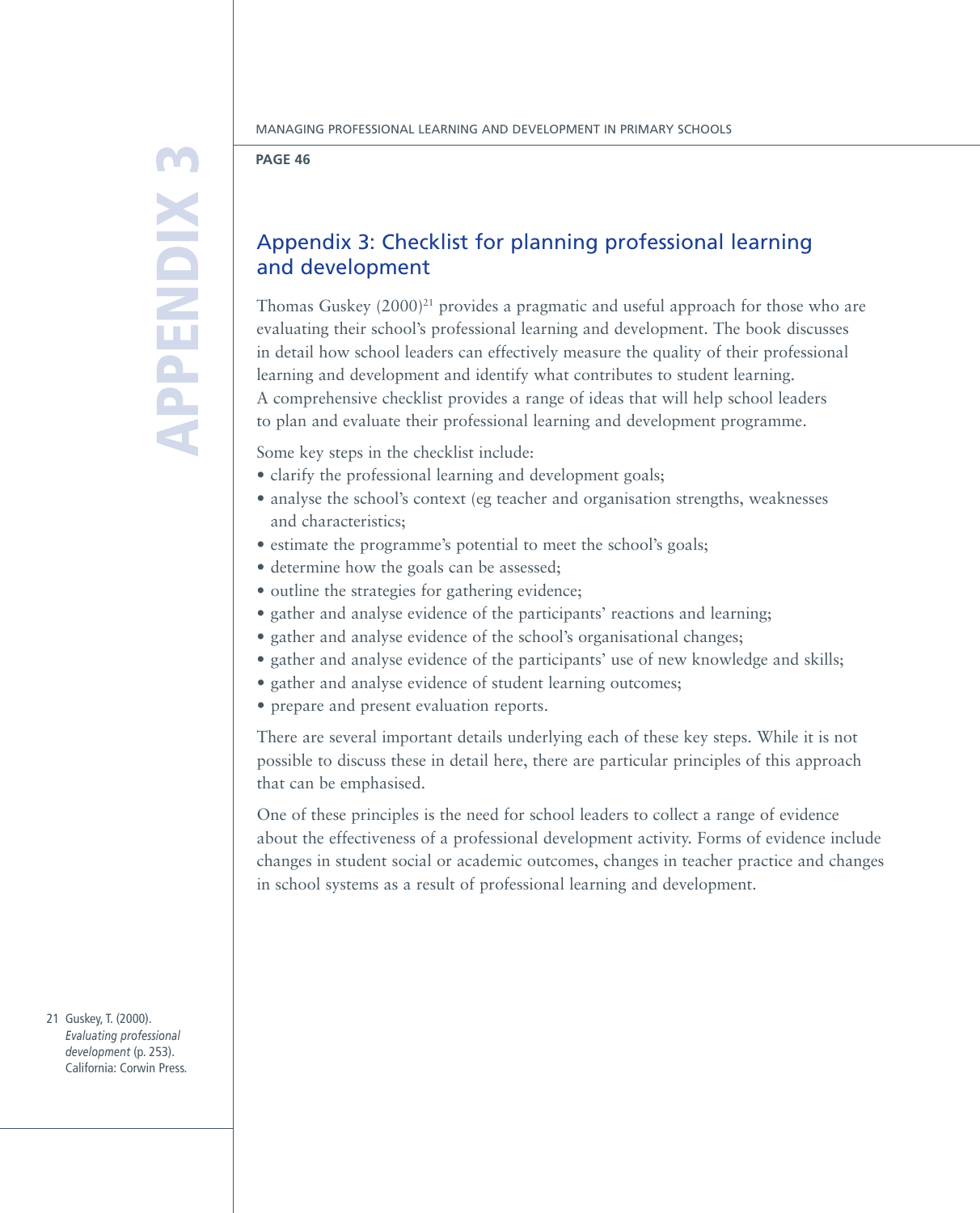### Appendix 4: Methodology

### SCHOOLS IN THE OVERALL STUDY

ERO evaluated how well schools managed PLD in 361 primary and secondary schools in Terms 1 and 2 of 2008. The evaluation took place as part of each school's ERO education review. Of the 361 schools, 317 were primary schools and 44 were secondary schools.

The 317 primary schools fell into the categories of full primary (164), contributing schools (133) and intermediate schools (20). This sample is similar to the national percentages in both full primary and contributing schools and replicates exactly the national percentage for intermediate schools. Thirty percent of schools were rural.

The proportion of primary schools in the mid and high decile bands was similar to national percentages with a slightly lower proportion in the low decile band. There were 80 low decile primary schools (25 percent), 139 mid decile schools (44 percent) and 98 high decile schools (31 percent).

When considered by size, the sample included 130 small schools1<sup>22</sup> (41 percent), 78 medium sized schools (25 percent) and 109 large schools (34 percent). The sample is slightly weighted towards larger schools when compared with a national sample.

Of the 361 schools, 44 were secondary or composite schools. This latter group comprised 25 Years 9 to 15 schools, 10 Years 7 to 15 schools, and nine Years 1 to 15 schools. Thirty-seven were located in urban areas and seven were rural.

The proportion of secondary schools in each decile band was similar to national percentages. There were 15 low decile secondary schools (34 percent), 19 mid decile secondary schools (43 percent), and 10 high decile secondary schools (23 percent).

Thirteen of the secondary schools<sup>23</sup> (30 percent) were small, which was very similar to the national percentage (31 percent). There were just nine medium-sized secondary schools (20 percent), which is below the national average of 33 percent. There was a higher proportion of large secondary schools with 22 (50 percent) compared to the national average of 36 percent.

## App en<br>En ix 4

- 22 Small primary schools are those with fewer than 150 students. Medium-sized primary schools have 150-300 students. Large primary schools have over 300 students.
- 23 Small secondary schools are those with fewer than 300 students. Medium-sized secondary schools have 300 to 700 students. Large secondary schools are those over 700 students.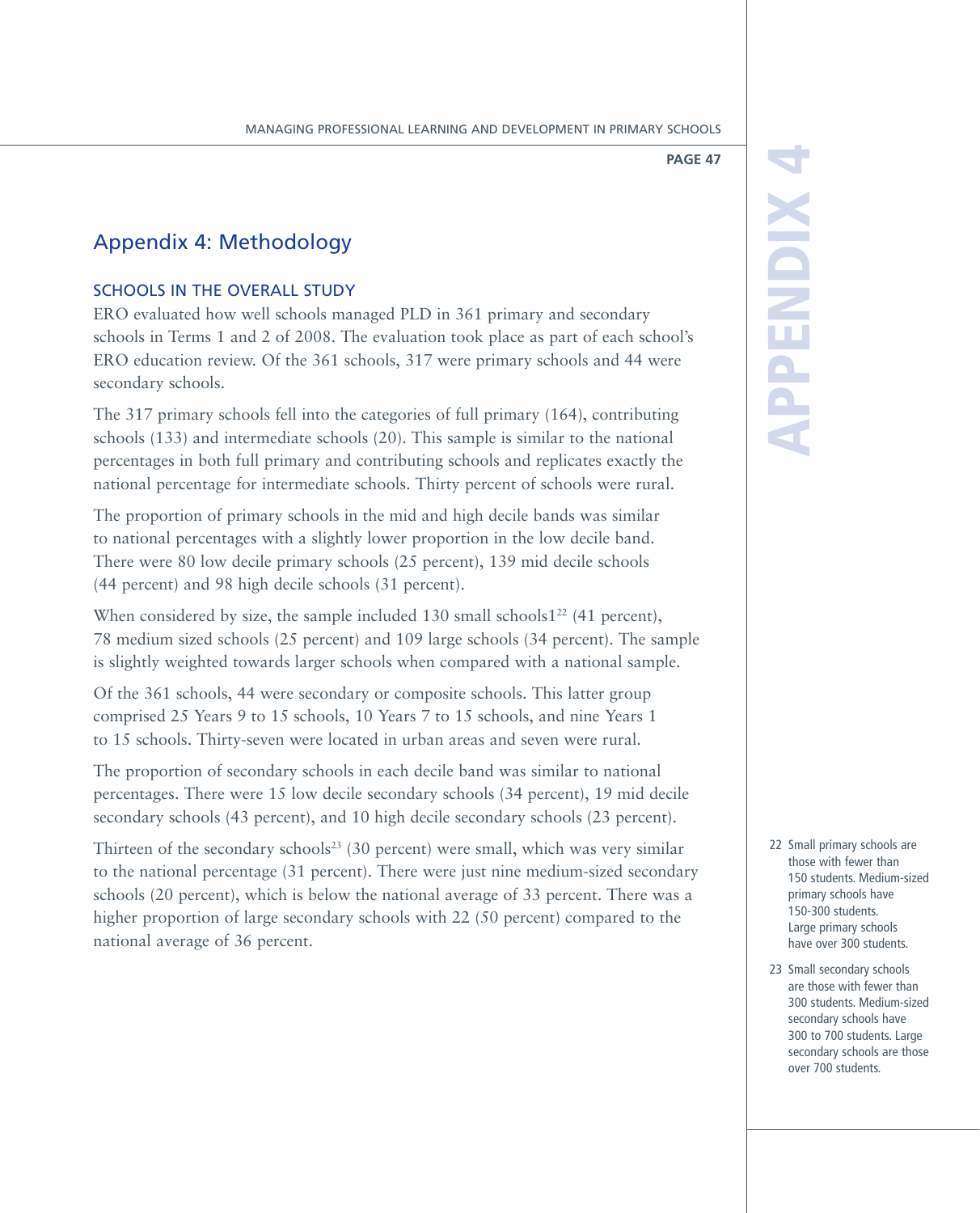### Evaluation approach

ERO gathered and analysed information in response to the following evaluation questions:

- How well is PLD managed for the benefit of teachers and students?
- What is the quality of the school's planning and decision-making for PLD?
- How well does the school's implementation of PLD support ongoing teacher development?
- What changes have occurred for teachers and students as a result of PLD?

The 2008 *BES* document *Teacher Professional Learning and Development* provided the basis for the indicator framework review officers used to evaluate the management of PLD at each school. Because PLD can vary in its design from school to school, the flexibility of this framework allowed review officers to consider various forms of good practice while answering the questions above.24

ERO did not evaluate the quality of specific professional development initiatives undertaken by schools. For instance, where a school or a department in a school had been engaged in a particular professional development initiative, ERO did not evaluate the effectiveness of this programme, but rather focused on the school's management of all PLD especially in relation to goals for improving student achievement.

ERO judgements were further informed through a school questionnaire and individual surveys from some or all of the teachers at each school.<sup>25</sup> The school questionnaire collected data on the school's planning and spending on PLD; the nature and broad outcomes of any school-wide PLD initiatives; as well as any barriers or challenges the school faced in accessing high quality PLD.

The teacher survey provided information from staff members on the types of PLD undertaken, including an indication of the most effective PLD undertaken in the last 18 months; the decision making processes teachers used to choose their PLD programme; and an outline of the teacher experience of school PLD practices (for instance how often informal and formal PLD events occurred, what these involved).

Both the school questionnaire and the teacher survey material have been aggregated to provide a national perspective.

- 24 *Appendix 2* has a summary of this indicator framework.
- 25 Review teams used the surveys to help get a picture of professional learning and development across the staff. The number of surveys therefore varied between schools, although a maximum of 25 surveys was set as a guideline.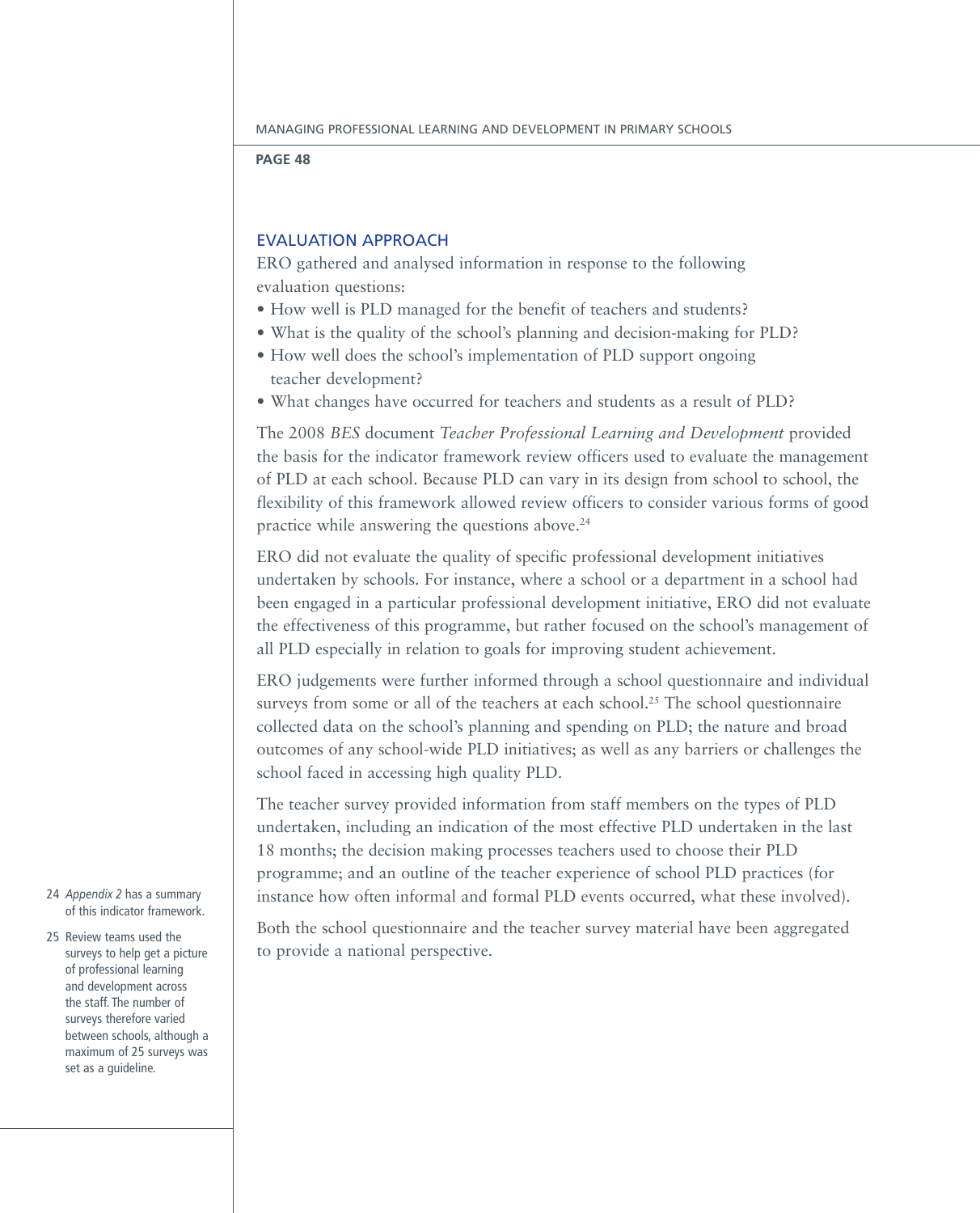### Education Review Offices

### **Corporate Office**

Level 1, Sybase House 101 Lambton Quay Box 2799 Wellington 6140 Phone: 04 499 2489 Fax: 04 499 2482 info@ero.govt.nz

### Te Uepū-ā-Motu (Māori Review Services)

Level 1, Sybase House 101 Lambton Quay Box 2799 Wellington 6140 Phone: 04 499 2489 Fax: 04 499 2482 info@ero.govt.nz

### **Auckland**

Level 5, URS Centre 13–15 College Hill Ponsonby Box 7219 Wellesley Street Auckland 1010 Phone: 09 377 1331 Fax: 09 373 3421 auckland@ero.govt.nz

### **Moana Pasefika**

c/o Auckland Office Phone: 09 377 1331 Fax: 09 373 3421 auckland@ero.govt.nz

### **Hamilton**

Floor 4, ASB Building 214 Collingwood Street Private Bag 3095 WMC Hamilton 3240 Phone: 07 838 1898 Fax: 07 838 1893 hamilton@ero.govt.nz

### **Napier**

Level 1, 43 Station Street Box 742 Napier 4140 Phone: 06 835 8143 Fax: 06 835 8578 napier@ero.govt.nz

### **Wanganui**

249 Victoria Avenue Box 4023 Wanganui 4541 Phone: 06 345 4091 Fax: 06 345 7207 wanganui@ero.govt.nz

### **Wellington**

Floor 8, Southmark Building 203–209 Willis Street Box 27 002 **Marion Square** Wellington 6141 Phone: 04 381 6800 Fax: 04 381 6801 wellington@ero.govt.nz

### **Nelson**

Floor 2, 241 Hardy Street Box 169 Nelson 7040 Phone: 03 546 8513 Fax: 03 546 2259 nelson@ero.govt.nz

### **Christchurch**

Floor 4, Pyne Gould Corporation Building 233 Cambridge Terrace Box 25 102 Victoria Street Christchurch 8144 Phone: 03 365 5860 Fax: 03 366 7524 christchurch@ero.govt.nz

### **Dunedin**

Floor 9, John Wickliffe House Princes Street Box 902 Dunedin 9054 Phone: 03 479 2619 Fax: 03 479 2614 dunedin@ero.govt.nz

### **www.ero.govt.nz**